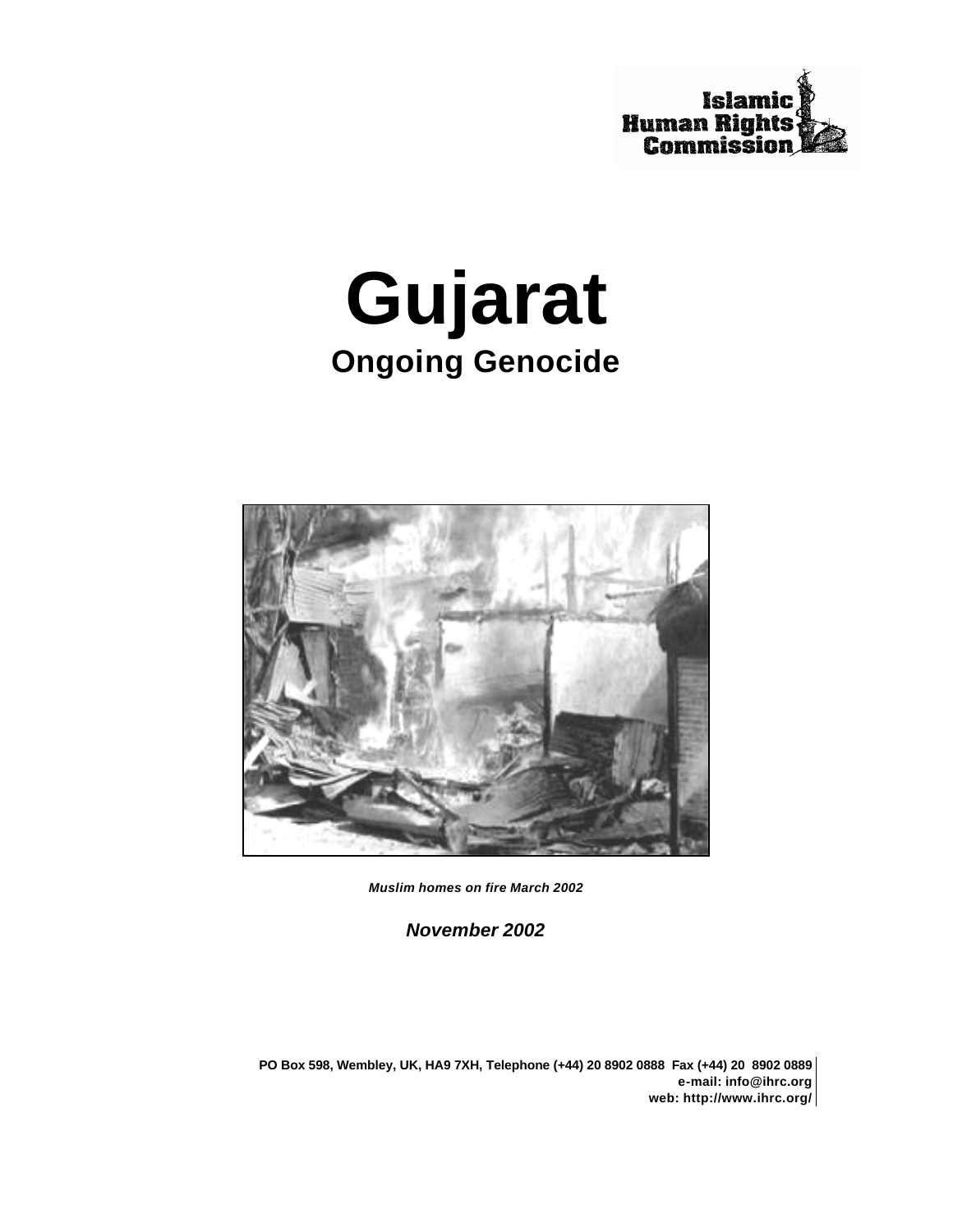First published in Great Britain in 2002 by Islamic Human Rights Commission PO Box 598, Wembley, HA9 7XH

© 2002 Islamic Human Rights Commission

Printed in England by Islamic Human Rights Commission

All rights reserved. No part of this book may be reprinted or reproduced or utilized in any form or by any means electronic, mechanical, or other means, now known or hereinafter invented, including photocopying and recording, or in any information storage or retrieval system, without permission in writing from the publishers.

ISBN 1-903718-20-5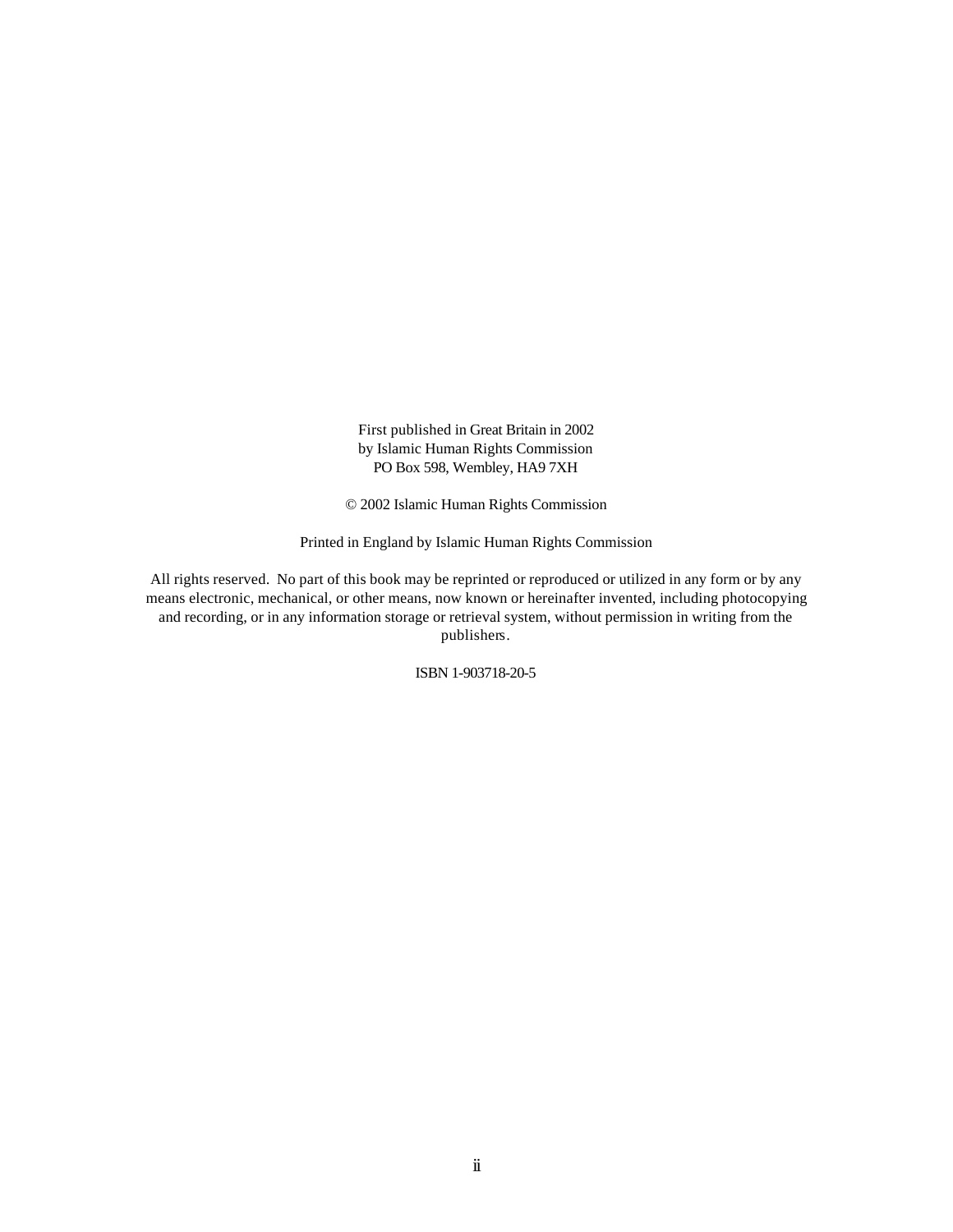# **Contents**

| <b>Introduction</b>            |                                                                                                                                                                                                                                    | Pages<br>1                                                    |           |
|--------------------------------|------------------------------------------------------------------------------------------------------------------------------------------------------------------------------------------------------------------------------------|---------------------------------------------------------------|-----------|
|                                | <b>Chapter 1 Origins of the Carnage</b>                                                                                                                                                                                            | $2 - 13$                                                      |           |
| i.<br>ii.                      | The Godhra Incident<br>The Rise of Hindu Fundamentalism                                                                                                                                                                            | $2 - 7$<br>$8 - 13$                                           |           |
|                                | <b>Chapter 2 Emerging Patterns of Violence</b>                                                                                                                                                                                     | 14-24                                                         |           |
| i.<br>ii.<br>iii.<br>iv.<br>V. | What happened after the burning of the Sabarmati Express?<br><b>Massacres</b><br>Violence Against Women<br>Demolition of Mosques and Holy Shrines<br>Muslims Homes and Commercial Establishments                                   | $15 - 16$<br>$16 - 18$<br>$18 - 21$<br>$21 - 22$<br>$22 - 23$ |           |
|                                | <b>Chapter 3 State and Police Complicity</b>                                                                                                                                                                                       | 25-33                                                         |           |
| i.                             | <b>Involvement of the State Apparatus</b><br>Use of Official Documentation<br>a.<br><b>Deployment of Troops</b><br>b.                                                                                                              | $25 - 28$<br>$26 - 28$                                        | $25 - 26$ |
| ii.                            | Complicity of the Police<br><b>Passive Involvement</b><br>a.<br><b>Active Involvement</b><br>b.<br><b>Transfers of Police</b><br>$\mathbf{C}$                                                                                      | $28 - 30$<br>29-30<br>$30 - 31$<br>31                         |           |
| iii.                           | State Behaviour in the Aftermath of the Gujarat Atrocities<br>Lack of State Assistance to Survivors<br>a.<br>$\mathbf{b}$ .<br>Lack of state interest in investigating atrocities                                                  | $31 - 33$<br>32                                               | 32        |
| <b>Conclusion</b>              |                                                                                                                                                                                                                                    | 34-35                                                         |           |
|                                | <b>Appendix A: Police Involvment</b><br><b>Appendix B: Sexual Violence Against Women</b><br><b>Appendix C: Destruction of Mosques, Dargahs, Shrines</b><br><b>Appendix D: Arson Attacks</b><br><b>Appendix E: Other Atrocities</b> |                                                               |           |

# **Acknowledgements**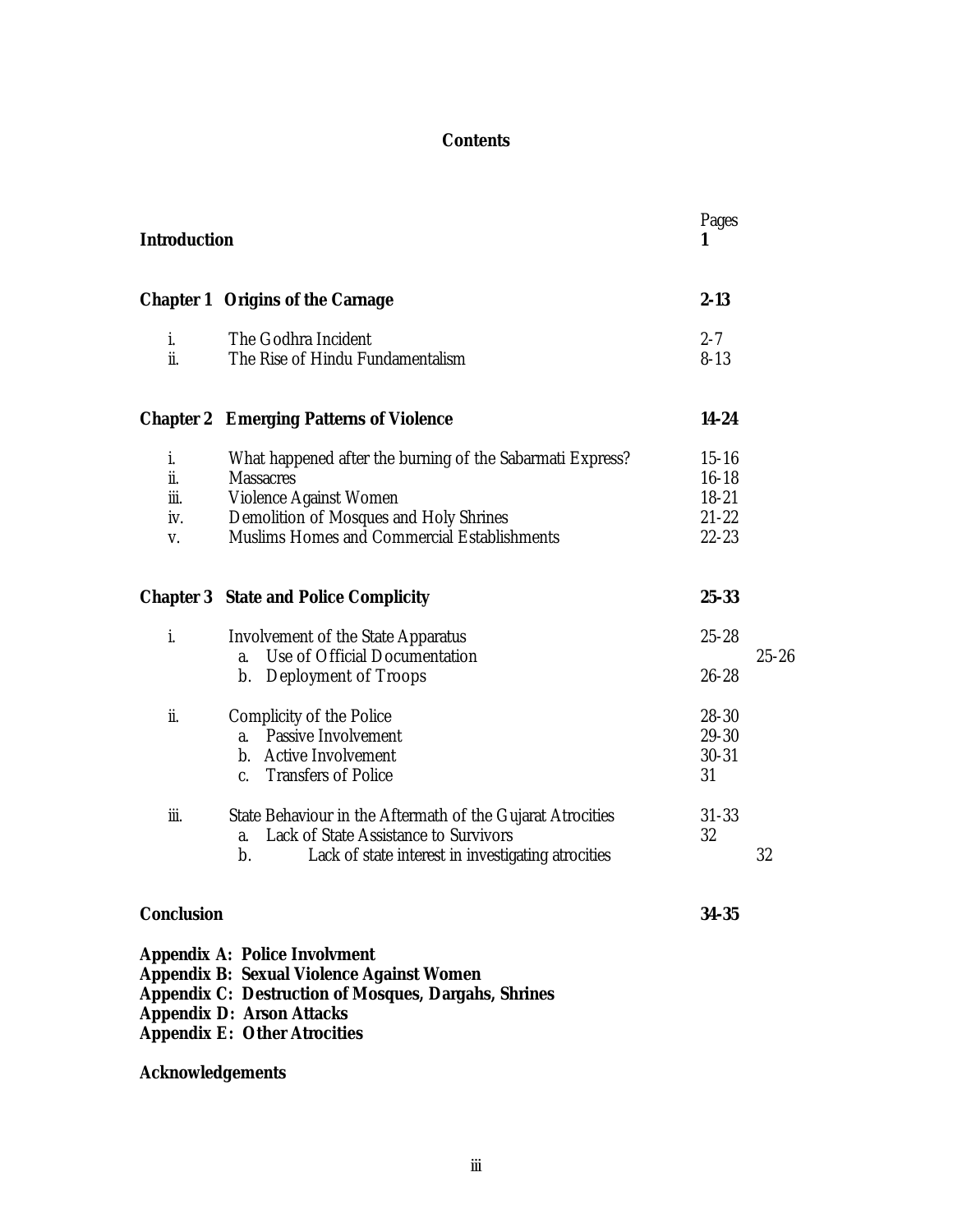# **Introduction**

On 27 February 2002, 58 passengers on the Sabormati Express burnt to death at Godhra Railway Station in the Panchmahal district of Gujarat. Allegations raged that Muslims were behind the attack. The incident instantaneously unleashed an orgy of unimaginable violence unprecedented in a region already burdened with a legacy of horrific human rights atrocities. Hindu mobs systematically sought out Muslim men, women and children and subjected them to unspeakable horrors.

Eyewitnesses and survivors gave harrowing accounts of gang rapes, mass slaughter, brutal mutilation and burning of bodies illustrating the shocking level of brutality suffered by the Muslim population. Gujarat witnessed the worst violence since the partition of India. Over 2000 were killed, 150,000 displaced and over 800 women and girls raped. These atrocities were accompanied by widespread destruction; arson attacks, looting and ransacking of businesses, homes, personal property and the demolition of 132 mosques and religious tombs. Nearly all of the victims of the well organized pogrom were Muslim. The wounds remain raw, with thousands still destitute, living in relief camps, still in fear of their lives.

The massacres were initially described as a 'spontaneous reaction' by the Chief Minister of Gujarat, Narendra Modi. However the manner in which the massacre was carried out suggests a different story. It raises questions about the motivation behind the carnage. Was this really a response to the Godhra incident or was it, as many suggest, pre-mediated and part of a wider plan for the removal of the Muslim population from the state?

The immediate mobilization and 'retaliation' of massive numbers of Hindu mobs within such a short space of time, the nature and pattern of the atrocities and the similarity in manner and precision in which they were carried out and more disturbingly, the involvement of the state government and police authorities shed light on the above questions.

This report explores the issues raised beginning with a look at the incident at Godhra Railway station that apparently sparked the massacre of the Muslims. An examination of the rise of Hindu fundamentalism is necessary to provide light as to the reasons for the massacres as well as to put the atrocities in context. It is then necessary to chart the types of atrocities that were committed, to determine who was behind them and why the state apparatus failed to put an end to the cycle of violence.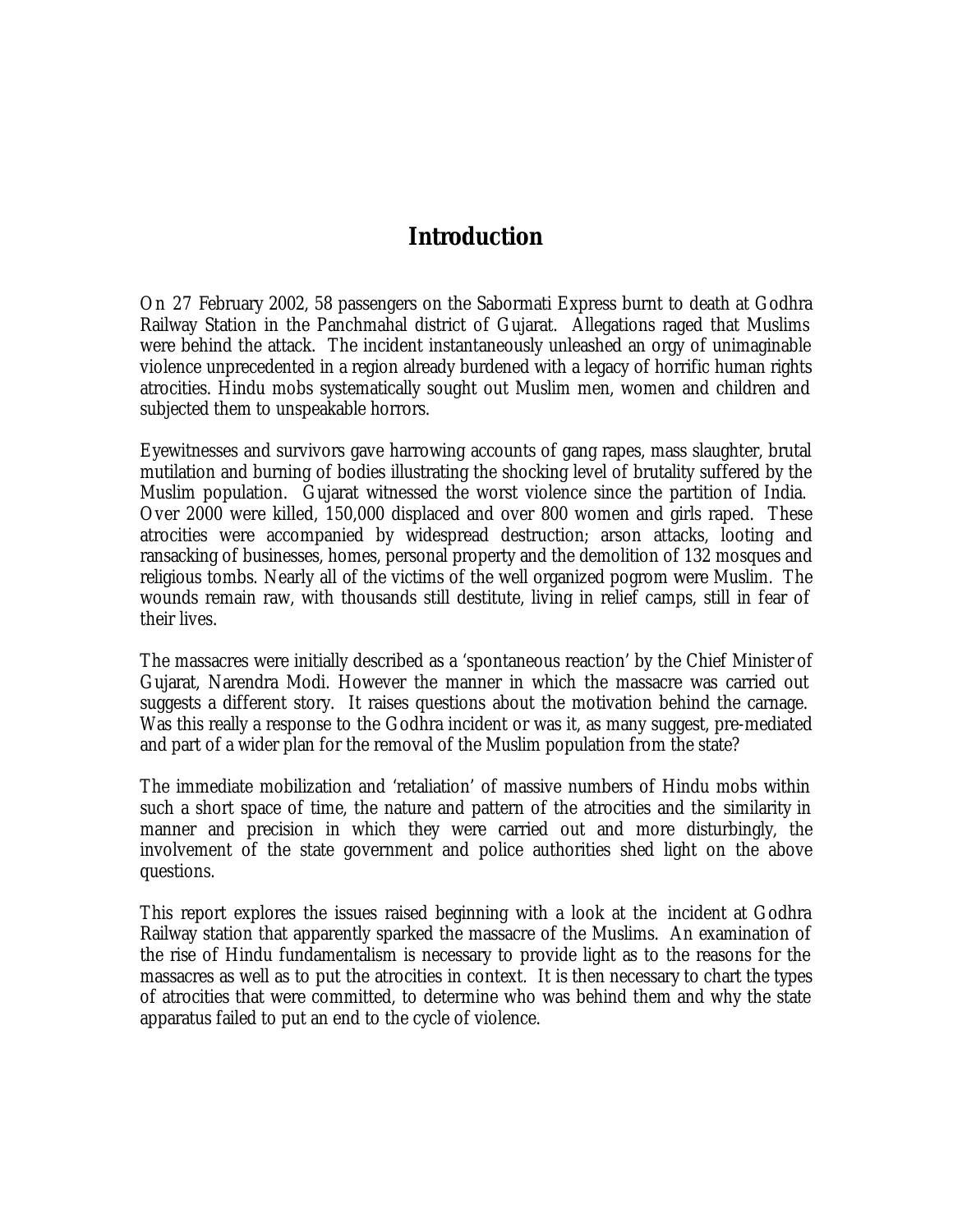# **Chapter 1**

# *The Origin of the Carnage*

# **i. The Godhra Incident**

*"A mob of 5,000 came and we started running. We were cornered from all sides. SRP [State Reserve Police] personnel were also chasing us.... The mob caught hold of my husband and hit him on the head twice with the sword. They threw petrol in his eyes and then burned him. My sister-in-law was stripped and raped. She had a three-month baby in her lap. They threw petrol on her and the child from her lap was thrown in the fire. My brother-in-law was hit in the head with the sword and he died on the spot. His six-year-old daughter was also hit with the sword and thrown in the fire. My mother-in-law had with her the grandson who was four years of age and he was burnt too.... The police was on the spot but helping the mob. We fell in their feet but they said they were ordered from above [not to help]. Since the telephone wires were snapped we could not inform the fire brigade."*<sup>1</sup>

This is a story of a resident of Naroda Patia. It is one of 1,500 testimonies of witnesses, victims and survivors collected by The Citizen's Initiative, a coalition of non-governmental orgainsations that conducted fact-finding missions in the state of Gujarat.

#### *Introduction*

 $\overline{a}$ 

The date which marks the beginning of similar atrocities was 27 February 2002, when the state of Gujarat erupted into incomprehensible violence. On this day, fifty-eight people were tragically burnt to death at Godhra Railway Station in the Panchmahal district of Gujarat, on the Sabarmati Express. This train was travelling through Gujarat, carrying Hindu activists who were returning from the disputed site of a Hindu temple in the town of Ayodhya, Northern India. They were returning from supporting a campaign led by Vishwa Hindu Parishwad (VHP), a Hindu fundamentalist group<sup>2</sup>, to build a temple on the site of the destroyed Barbari Mosque. It was alleged that Muslims were behind the attack on the Sabarmati Express.

This terrible incident has been cited as the trigger for what followed. Immediately thousands of Hindu mobs mobilized and geared for vengeance. 3 What proceeded was a

<sup>&</sup>lt;sup>1</sup> Citizens Initiative, "Sub: Asking for appropriate action in the communal riots of 2000 in Gujarat", March 2002 Cited by Kay, Joseph, 'Report exposes role of government in communal violence in India', 8 May 2002.

<sup>&</sup>lt;sup>2</sup> See page 8 for background on VHP.

<sup>&</sup>lt;sup>3</sup> Etter, Lauren, Digital Freedom Network Asia Observer, "Gujarat: A denial of justice in the wake of communal violence", July 2, 2002.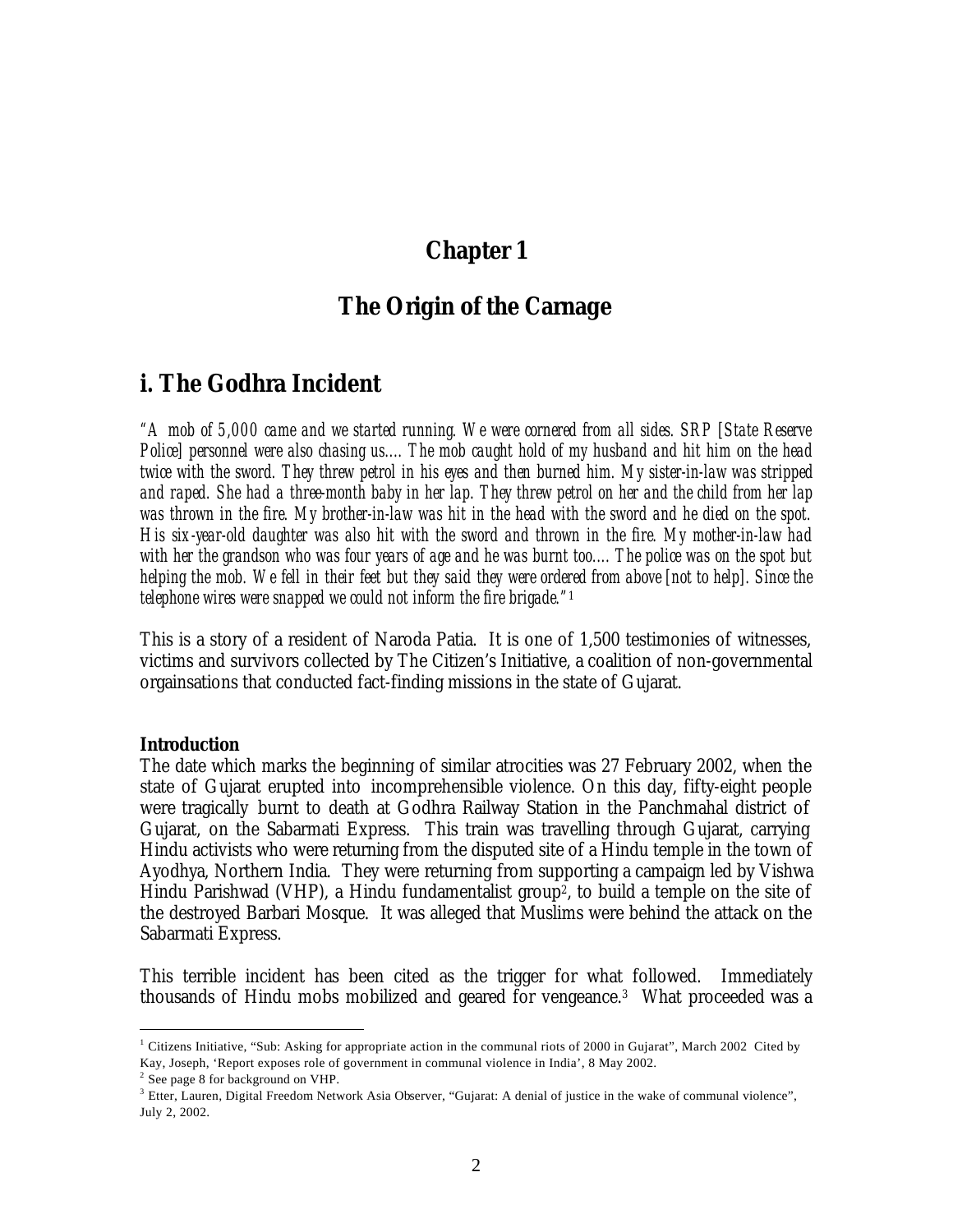three-day retaliatory massacre of thousands, with many more rendered homeless and dispossessed. Places of business and worship were looted, ransacked and demolished; girls and women were brutally raped, mutilated and burnt.

What really happened at Godhra became a matter of central importance. There was intense speculation as to who was behind the incident. Wild allegations raged. In particular, the Chief Minister of Gujarat Narendra Modi blamed the Pakistan intelligence services (ISI), as being the orchestrators. Exploiting the war on terrorism, 'Islamic terrorists' were also blamed.<sup>4</sup> These allegations were short lived and were refuted almost immediately by many leading figures, including B.K. Nanavati, the deputy police superintendent in Godhra, who held that the investigation did not support the contention by Gujarat's chief minister, that the assault on the train was a "terrorist attack."<sup>5</sup>

Even if these contentions of pre-meditation and involvement of the ISI, were given credibility, then serious questions would have to be raised about the lapse of intelligence how such pre-planning and preparations were made without being detected, particularly in light of community tensions arising from the Ayodha programme.

The remaining popular assumption was that it was a pre-planned conspiracy by the local Muslim community to attack Hindu activists. However, a close examination of the events leading up to the Godhra incident as well as the incident itself reveals a different account than initially thought. Obvious flaws begin to surface, and questions are raised. For example, if allegations of pre-meditation by the Muslims are true, then why was only one carriage burnt, and if the attack was on activists why where other compartments consisting of *karsevaks* (Hindu militants) left untouched?<sup>6</sup>

Some of the events of the day are still unclear, but there is a certain amount that is well documented. It is necessary to take a closer look at the incident to understand what really happened and why.

## *Events leading up to the Godhra incident*

Interviews with passengers on the train, witnesses to the incident, and police and railway officials initially suggested that the train fire was not a premeditated ambush by young Muslims, but rather a spontaneous argument, provoked by the Hindu activists, that went out of control.

According to numerous enquiries conducted into the incident at the railway station many witnesses testified to repeated incidents of provocation, misbehaviour and harassment in part of the *karsevaks* travelling on the trains days before the attacks. Newspapers reported incidents where *Bajrang Dal* workers (Hindu militants from part of the RSS movement)<sup>7</sup> armed with trishuls (tridents), travelling to Ayodha on board the Sabarmati Express on 24 February, let loose a reign of terror upon dozens of helpless Muslim passengers. They also

<sup>&</sup>lt;sup>4</sup> Rediff.com, "Attack on Sabarmati Express premeditated: BJP", February 27, 2002.

<sup>&</sup>lt;sup>5</sup> Chandrasekaran, Rajiv, Milli Gazette, "What really happened at Godhra", 16-31 March 2002. Also Raval, Sheela, India Today, " Godhra Investigation: Tracking the Plan", March 18, 2002.

<sup>6</sup> The Milli Gazette, "If the attack was pre-planned why only one bogey was torched?" 16-31March 2002.

<sup>7</sup> See p.8 for background on *Bajrang Dal*.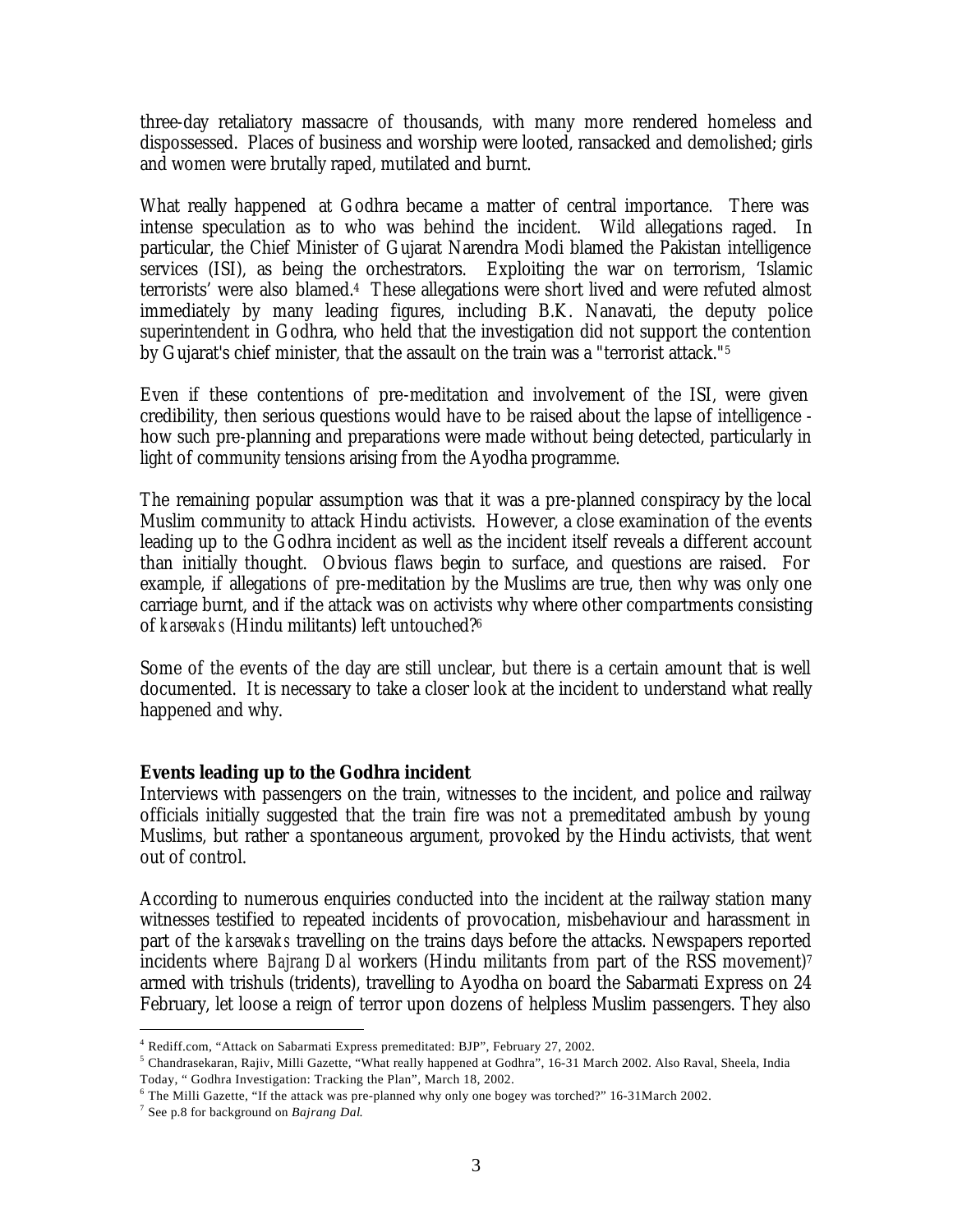targetted the people waiting at the platform, forcing them to shout slogans of Jai Shri Ram. A few even declared themselves to be Hindus in order to escape their wrath.<sup>8</sup>

According to eyewitnesses, approximately 2,000 trishul carrying *Bajrang Dal* workers, on board the Sabarmati Express coming from the direction of Lucknow, began indulging in offensive activities from the Daryabad Station. Anyone identified as a Muslim on the train, was mercilessly attacked with trishuls and beaten with iron rods. Women and children were not spared, being beaten with iron rods with women being forcibly unveiled. People waiting at the platform were also similarly targeted.<sup>9</sup>

This continued between the Daryabad and Rudauli Stations. According to an eyewitness, a youth who protested against this behaviour was thrown off the train between the Patranga and Rojagaon Stations. Several women, badly wounded and covered in blood, jumped off the train as it pulled into Rudauli around 8 a.m. The Bajrang Dal activists also got off the train and started attacking those whom they identified as Muslims from among those present at the platform.

Local residents rang up the police. By the time the Bhelsar Police station chief arrived at the station, the train had left and the injured were being rushed to the hospitals. No report was registered at the Police station because the officer-in-charge was unavailable.

### *Events at Godhra*

Various witness reports indicate the same type of behaviour re-emerged after an estimated 1,700 karsevaks boarded the Sabarmati Express to return to Gujarat on Monday 25 February at 5.30pm.

There were widespread reports of communally motivated misbehaviour along the way by the karsevaks in the Sabarmati, with some in carriages S5 and S6 engaging in lewd behaviour, including exposing themselves to passengers and pulling headscarves off Muslim women. A family of four were forced to disembark in the middle of the night for refusing to join in chants glorifying the Hindu god Ram. Local papers had reported this as early as February 25, days before the Godhra incident.

An argument broke out early on in the journey at Dahod station when some karsevaks consumed tea and snacks at a stall on the platform. They refused to pay, according to one account unless the tea vendor chanted 'Jai Shri Ram', a Hindu chant glorifying their god. They proceeded to smash up his stall for refusing to do so. The stallholder filed a complaint with the railway police. Similar types of behaviour ensued at various other

 $\overline{a}$ <sup>8</sup> Jan Morch [Faizabad] Daily, 24 February 2002.

<sup>&</sup>lt;sup>9</sup> Ibid

 $10$  Ibid

<sup>&</sup>lt;sup>11</sup> Milli Gazette, Thursday 13 June, 2002.

<sup>&</sup>lt;sup>12</sup> Chandrasekaran, Rajiv, Milli gazette, "What really happened at Godhra", 16-31 March 2002.

<sup>&</sup>lt;sup>13</sup> Peter Popham, The Independent, "The Hate Train", 22 March 2002.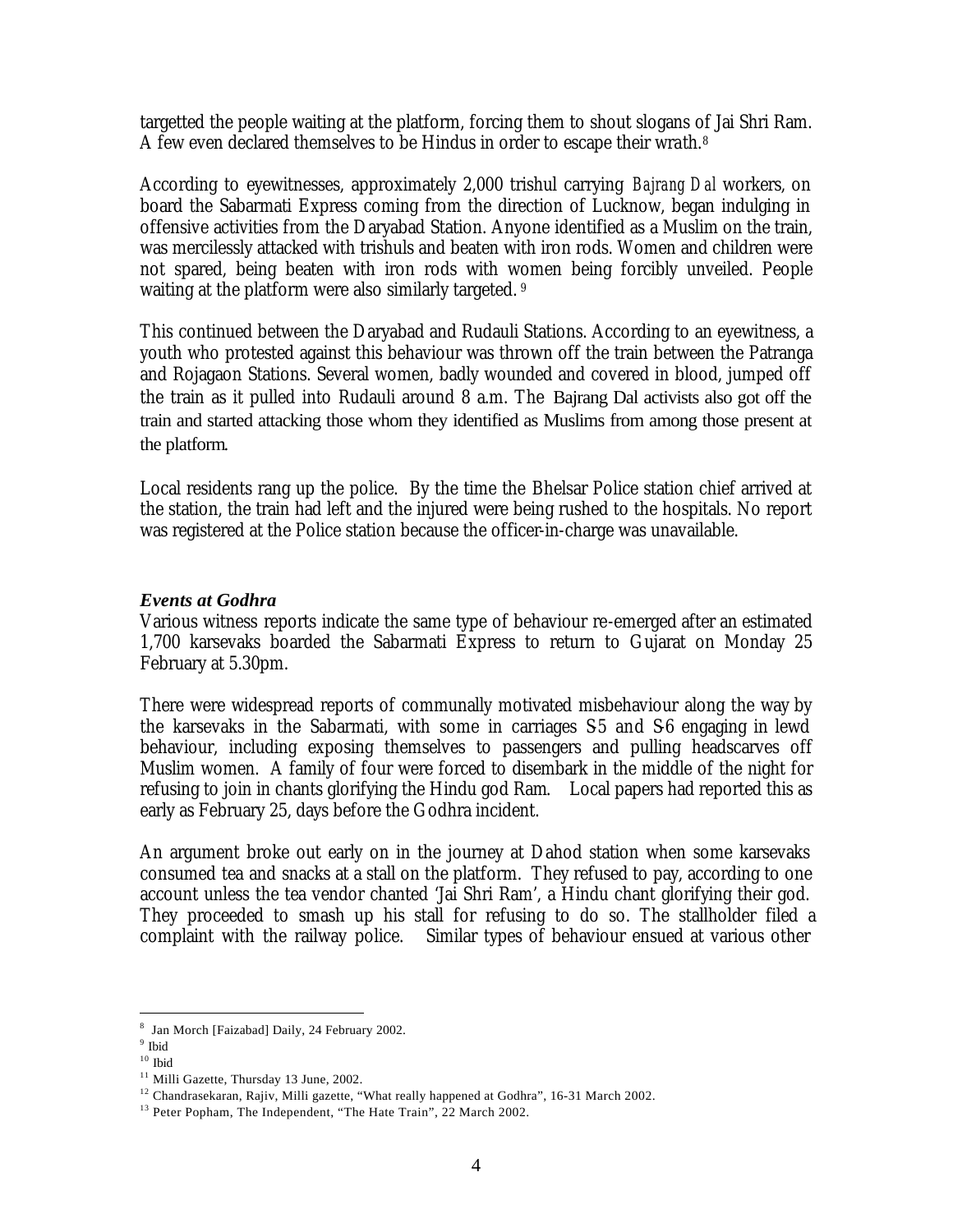stops.

Their reputation had preceded them and trouble was expected. Muslim vendors were ordered by police officials to temporarily suspend their business at the time of the arrival of the Sabarmati Express. However, as observed by the National Human Rights Commission in its Interim Report, no preventive action including a police escort was taken at the time, to prevent any mishaps. Preventative action should have been taken, particularly in light of the known communally charged atmosphere in Godhra.

An incident similar to the one at Dahod developed when the train pulled in on the morning of February 27 at 7.43am, five hours later than expected. Their unexpected and late arrival meant that the vendors *were* open for business.

Again, the karsevaks consumed tea and refreshments from the Muslim vendors at the platform. Accounts of what exactly happened vary, but all agree that an argument broke out between the vendor and the karsevaks. "They pulled his beard and beat him up... They kept repeating the slogan 'mandir ki nirmaan karo, Babar ki aulad ko bahar karo'." ("Build the temple and throw out the Muslims...") . According to some reports, when they refused to pay, scuffles broke out between the Muslim vendors and the karsevaks.

The karsevaks retreated and fearing further violent reactions took precautions and closed all the doors and windows of their compartments. It is then alleged that some Muslims went to a nearby petrol pump, and returned armed with petrol and diesel and set fire to coach number S5. The result was that most of them were safe while innocents, mostly women and children, became victims of the fire.

Other reports relate that as the retreating karsevaks were making their way to the train, they grabbed hold of a Muslim woman and dragged her back to the compartment.

According to some witness it was the sixteen-year-old daughter of the tea vendor who had come to rescue her father. According to others, it was a girl on her way to school wearing a headscarf and another told that it was a woman hanging her washing.

Despite the variations as to her identity, all witnesses, including a police officer, agree that a woman was dragged into compartment S-6. A crowd assembled quickly as word of this spread. They stopped the train and demanded her release. "But instead of returning the girl, they started closing their windows. This infuriated the mob..." It was alleged that at this point the mob attacked hurling stones and petrol, gas etc inside. The main target of the attack was coach S6 which was badly burnt.

<sup>&</sup>lt;sup>14</sup> Chandrasekaran, Rajiv, Milli Gazette, "What really happened at Godhra", 16-31 March 2002.

 $^{\rm 15}$ Ibid

<sup>&</sup>lt;sup>16</sup> Peter, Popham, The Independent, "The Hate Train", 22 March 2002.

<sup>&</sup>lt;sup>17</sup> Chandrasekaran, Rajiv, Milli Gazette, "What really happened at Godhra", 16-31 March 2002.

<sup>&</sup>lt;sup>18</sup> Peter, Popham, The Independent, "The Hate Train", 22 March 2002.

<sup>&</sup>lt;sup>19</sup> Peter, Popham, The Independent, "The Hate Train", 22 March 2002.

<sup>&</sup>lt;sup>20</sup> The Tribune India, "Sabarmati Express set ablaze, 57 dead", 28 February 2002.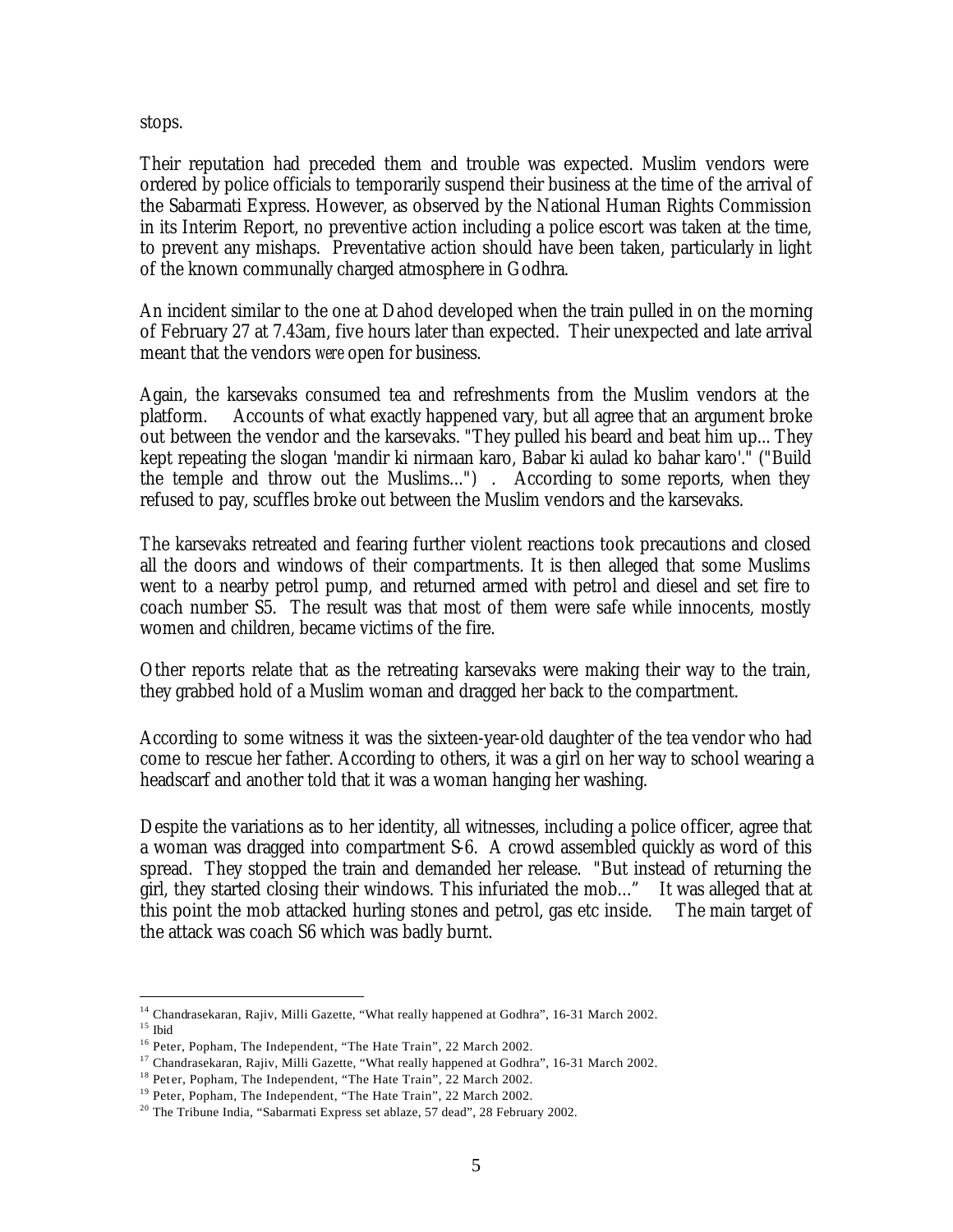It was these two incidents of harassment of an old Muslim vendor and the abduction of the women into one of the coaches that was initially thought to be the key trigger for the conflagration.

Such incidents are not uncommon and indeed they are, as recent history observes, a feature of any situation where a large number of such supposed "pilgrims" are travelling together. It was thus concluded by many that the attack on the Sabarmati Express was in response to provocation and misbehaviour of the karsevaks.

This confrontation resulted in the death of 58 Hindu passengers, mainly women and children, reduced to ashes by a fire that consumed carriages S-5 and S-6. Infuriated Hindu mobs descended on to Muslim communities across Gujarat state, subjecting them to inconceivable atrocities that had not been experienced since the partition.

### *Contradictory forensic report*

However a forensic report, compiled by a government forensic laboratory in Gujarat contradicts the police's version of events that the fire on the Sabarmati Express was started from the outside by Muslim mobs throwing petrol on the train. Forensic experts reenacted the burning of the carriage and established that, "The inspection of the tracks and burn patterns on the exterior of the coach confirm that the inflammable liquid did not come from outside".

According to the experts, the fire started form inside the carriage. At least 60 litres of inflammable liquid was splashed inside one end of the coach and set alight. However their re-enaction of the incident, using water, found that only 10 to 15 per cent of the liquid thrown from outside a coach went inside while the rest spilled onto the tracks. They explained that if the liquid had been thrown from outside, the fire should have started from underneath the coach. The details of how this was possible remains unclear.

If, as the forensic evidence suggests, the fire was started from the inside, then it raises questions of whether the karsevaks themselves started the fire, and if so, why.

The report further contradicted witness accounts that the passengers had locked the doors and windows to attacks by the Muslim mobs. Instead it was established that three of the four carriage doors were open at the time of the attack.

### *Conclusion*

 $\overline{a}$ 

Questions regarding what really happened at Godhra will always remain open to speculation. Even if it could conclusively be shown that Muslims were behind the attack, there is no evidence to suggest pre-planning. The rapid assembling of a large Muslim crowd can be explained by the existence of a large Muslim settlement in the area. Also, it

<sup>21</sup> Banaji, Murad, "Recent communal violence in Gujarat, India", August 2002.

<sup>&</sup>lt;sup>22</sup> BBC Online, "News Doubts over Gujarat train attack ", July 3, 2002.

<sup>&</sup>lt;sup>23</sup> Rediff.com, "Forensic report contradicts police version of Godhra incident", 4 July 2002.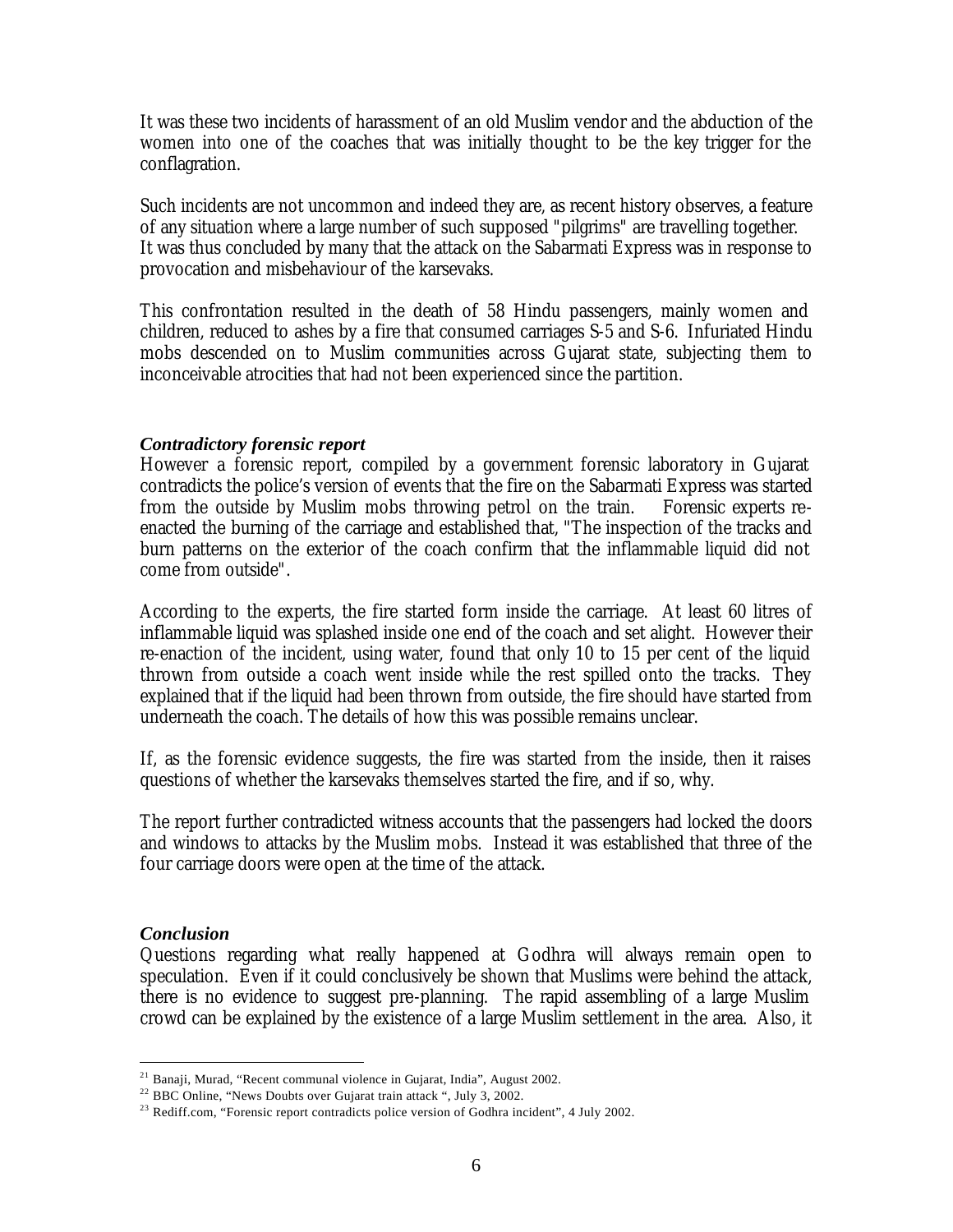is possible that local Muslims were aware of the possibility of trouble having heard rumours of events at other stations on the way, but this is speculation.

However, the forensic evidence gathered sheds serious doubt on accusations of Muslims instigating the incident either with premeditation or even acting spontaneously. Whilst the identity of those responsible is unknown, it is clear that it is not as black and white as the ruling Hindu nationalist authorities in Gujarat have tried to portray.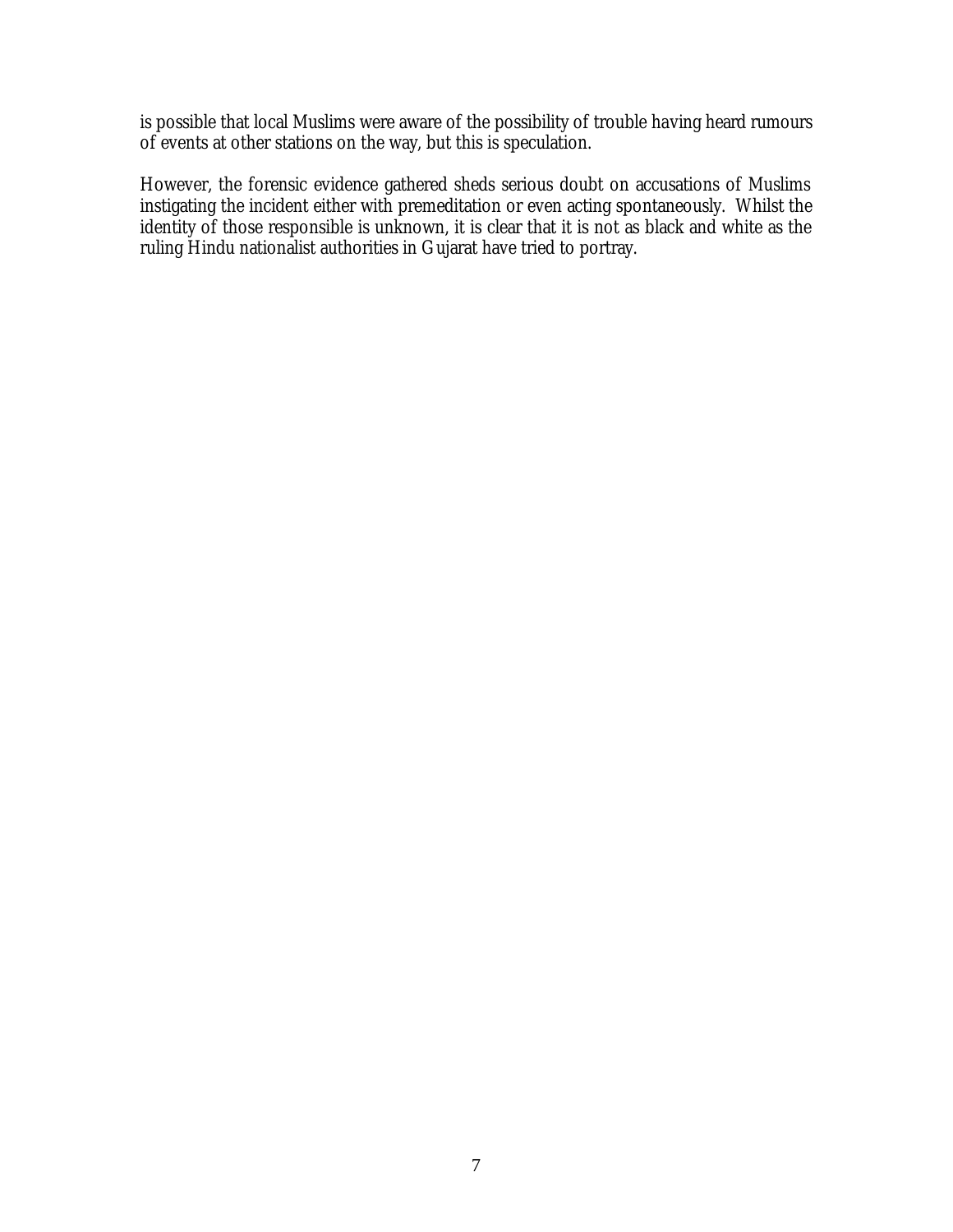# **ii. The Rise of Hindu Fundamentalism**

To fully understand the atrocities that ensued, it is necessary to contextualise the ideology and history of the Hindu Right in India. Ultimately the rise of the Hindu Right expresses internal tensions in Indian identity, encapsulated in the assassination of Gandhi by Hindu extremists, a revolt against a secular notion of India and pluralism. This forms a backdrop to the activities of the Hindu Right.

### *Introduction*

This eruption of communal violence in Gujarat signifies a renewal of a centuries-old conflict between Muslims and Hindus, dating back to the mid-16th century.

Since the 1947 partition, violent clashes between Muslims and Hindus have been commonplace. Gujarat in particular has a history of violent episodes which commenced even prior to partition. In 1969 its main city, Ahmedabad was rocked by violent Hindu-Muslim clashes, the worst violence since partition in which nearly 2,500 people were killed. This was followed by a series of riots in the 1980s and 1992. For this reason it has been deemed as one of the country's most "communally sensitive" places.

Godhra, in particular, has witnessed violent communal clashes in 1948, 1965, 1980, 1990 and 1992. In 1980, the town was placed under curfew for an entire year after the town was rocked by rioting.

## *Hindu Nationalism/ Fundamentalism*

Tensions between the Hindu community and the minority Muslim community have been exacerbated over the last decade by the rise of Hindu nationalism. The demise of the Congress Party and the inability of any other political party or coalition of parties to replace Congress's historical role presented an opportunity to the family of Hindu nationalist organizations known as the Sangh Parivar to flourish.

The Sangh Parivar is composed of the Rashtriya Swayamsevak Sangh (National Volunteers Association - the mother organization after which the label Sangh Parivar is coined), the Bharatiya Janata Party (Indian People Party - Hindutva's constitutional front that fights elections etc.), the Vishwa Hindu Parishad (VHP - World Hindu Council - the formation's activist front), the Bajrag Dal (the auxiliary militant wing), the Shiv Sena (the fascist front), the VHP of America (Hindutva's overseas arm) and the Hindu Students' Councils (VHP of America's student wing). These organisations have been named as being behind the recent

 $_{24}$  BBC News, " Analysis: Why is Gujarat so violent?" September 25, 2002.

<sup>&</sup>lt;sub>25</sub> Tillin, Louise, BBC News, "History of Indian communal violence", March 2, 2002,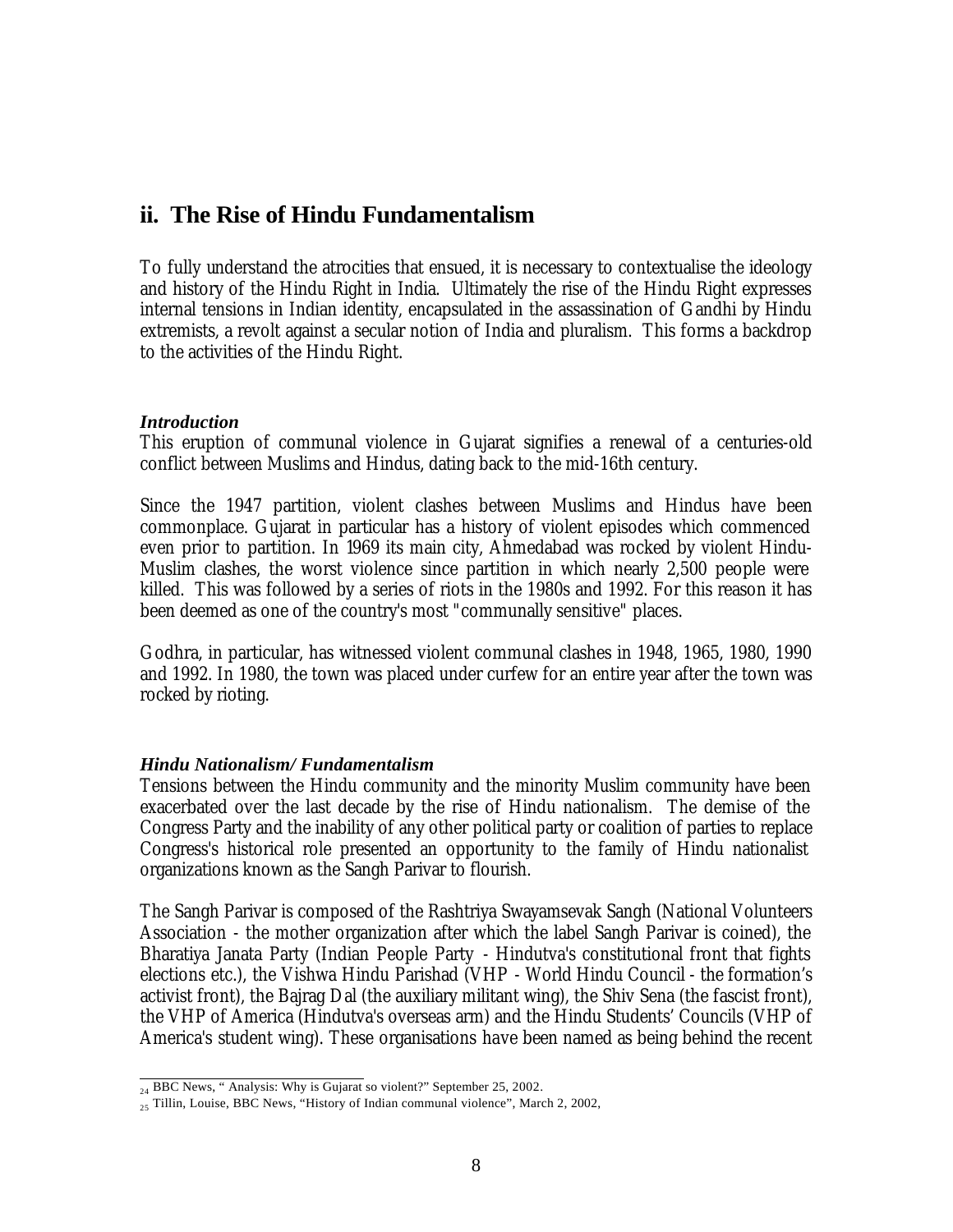Gujarat atrocities. Hindu nationalists maintain that the transformation of India into a "true Hindu state" is the only way to revive her glorious past. Reviving the alleged glory of India's past will elevate her position to one of the most powerful nations in the world.

It is noteworthy that in addition to the assassination of Mahatma Gandhi, the RSS, Jana Sangh (now known as BJP), and VHP have been implicated in numerous communal riots all over India.

### *The Rashtriya Swayamsevak Sangh (RSS)*

The RSS, a paramilitary vehicle for Hindu fundamentalism, first emerged during British rule in 1925, and were a mass organisation during the horrific communal violence surrounding the 1947 partition of the Indian subcontinent.

The ideology behind the group is to revive Hindu consciousness and turn India into a Hindu rashtra – a nation of Hindus only, vehemently opposing the notion that all Indians, irrespective of ethnicity, religion or caste, should enjoy equal citizenship rights. The RSS believes that the "majority of the Muslims of India are converts to that faith from Hinduism through force of circumstances. They are still Hindu in many essential ways, and in a free, prosperous, progressive India they would find it the most natural thing in the world to revert to their ancient faith and way of life."

Madhavrao Sadasivrao Golwalkar, hand-picked protégé of RSS founder Dr. Hedgewar, explicitly reveals the potential impact of the Hindutva<sup>29</sup> ideology and the creation of a Hindu rastra on the minority population, a lesson Sangh volunteers are indoctrinated with from an early stage:

"From this standpoint sanctioned by the experience of shrewd old nations, the non-Hindu peoples in Hindusthan must either adopt the Hindu culture and language, must learn to respect and hold in reverence the Hindu religion, must entertain no idea but the glorification of the Hindu race and culture, i.e., they must not only give up their attitude of intolerance and ungratefulness towards this land and its age-old traditions, but must also cultivate the positive attitude of love and devotion instead; in one word, they must cease to be foreigners or may stay in the country wholly subordinated to the Hindu nation claiming nothing, deserving no privileges, far less any preferential treatment, not even citizen's rights."<sup>30</sup>

This 'fascist' ideology is further evident in various other statements made by Hindu Right personalities. One statement in particular from Hindu Mahasabha leader Savarkar, a muchrespected personality in RSS circles is noteworthy. "If we Hindus grow stronger in time Moslem friends...will have to play the part of German Jews."<sup>31</sup>

 $_{26}$  Mosaddeq, Nafeez, Media Monitors, "State-sponsored terrorism in the Republic of India", March 10, 2002.

<sup>&</sup>lt;sup>27</sup> Banerjee, Partha, "RSS - The "Sangh"What is it, and what is it not?"

<sup>&</sup>lt;sup>28</sup> On the history and philosophy of the BJP, see "BJP History: Its Birth, Growth & Onward March,"

<sup>&</sup>lt;http://www.bjp.org/history/history.html>. Cited by *Taimoor, Ashraf, CSIS Islamic Studies Program*, "The BJP in India: Religious Fundamentalists or Practical Politicians?".

<sup>&</sup>lt;sup>29</sup> a modernised and politicized form of Hinduism

<sup>&</sup>lt;sup>30</sup> Cited by Chandra, Bipan, "The BJP's Ideology", The Hindu, May 11, 1998.

http://www.geocities.com/indianfascism/fascism/rss\_what\_is\_it.htm

<sup>&</sup>lt;sup>31</sup> Savarkar's presidential address to RSS members in Nagpur on 28 December 1938. Indian Annual Register, 1938 (1939), Vol. II, Calcutta.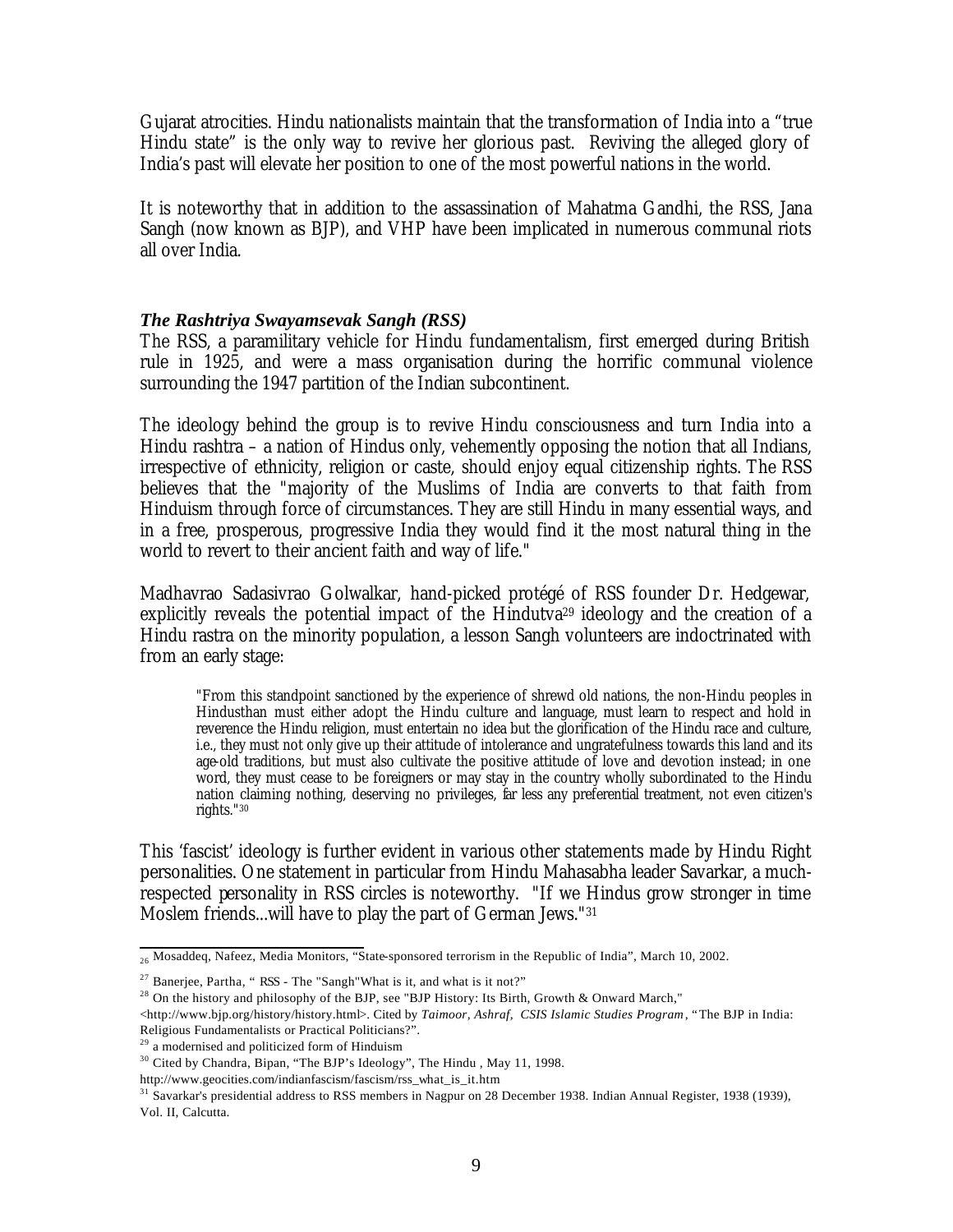This statement has proved true particularly in recent times with rise of the Hindu Right. Alarmingly, throughout India, the Sangh Parivar operates over 100,000 schools that encourage militancy and hatred for minorities.

## *The Bharatiya Janata Party (BJP)*

The history of violence of the RSS meant that their political wing, the BJP remained on the fringe of politics for many years. However the decline of the Congress Party created a political and ideological vacuum. This opportunity, along with well-organised efforts on the part of the BJP, using religious symbolism to try and arouse the passions of the majority Hindu population, quickly gained them support from the newly enlarged urban and rural middle classes.32 This led to their dramatic rise to power and influence, particularly in the last decade. In 1998 the party won the national elections, backed by a wide range of mainly right-wing state parties. In conjunction with twenty-one other political parties, they currently head India's coalition government.

The fundamental principle of BJP ideology is that the self-conscious unity of Hindus as a religious and cultural group is the only way to ensure India's salvation.<sup>33</sup> This ideology is in consonance with the RSS project of a Hindu Rastra – a state based on the principles of Hinduism. Although, the BJP has 'toned down' its rhetoric since coming to power, it still continues to essentially advocate the imposition of a Hindu monoculture and a desire to establish Hindu rule in India. Indeed, it leads the 'hinduvising' charge, both at the federal and state level, to rewrite textbooks and curriculum to indoctrinate the next generation into believing that India's minorities are either foreigners in India who therefore do not belong to the country or the great grand children of Hindus coerced into conversion who should be made to reassimilate.

The BJP and the RSS make no secret of their close relationship and the permeation of RSS members means that they effectively control the BJP party apparatus and dominate the party's leading bodies.

Hard-liners, Atal Vajpayee and Home Minister L. K. Advani, two of the most prominent figures in both the BJP and the current government, are RSS members and supporters, as is party president, Kushabhu Thakre34. It is estimated that 75 percent of the current BJP executives have RSS roots.35 It should further be noted that the Chief Minister of Gujarat, Narendra Modi has been a long-standing RSS activist, having been trained by them for many years and is known to be one of the favourite protégés of Advani.<sup>36</sup>

## *The Vishwa Hindu Parishad (VHP)*

The VHP, founded in 1964, is in charge of the social aspect of the RSS activities. Through its social service programmes it promote the RSS creation of Hindutva. Although it

<sup>32</sup> Religion in India: The Rise in Hindu Nationalism, September 1995. http://atheism.miningco.com/mbody.htm

<sup>&</sup>lt;sup>33</sup> Taimoor, Ashraf, CSIS Islamic Studies Program, "The BJP in India: Religious Fundamentalists or Practical Politicians?".

<sup>34</sup> Mosaddeq, Nafeez, Media Monitors, "State-sponsored terrorism in the Republic of India", March 10, 2002.

<sup>35</sup> Ibid

<sup>36</sup> Perry, Alex, Time Asia Magazine Modi's Law Vol. 160., No. 22, December 9, 2002.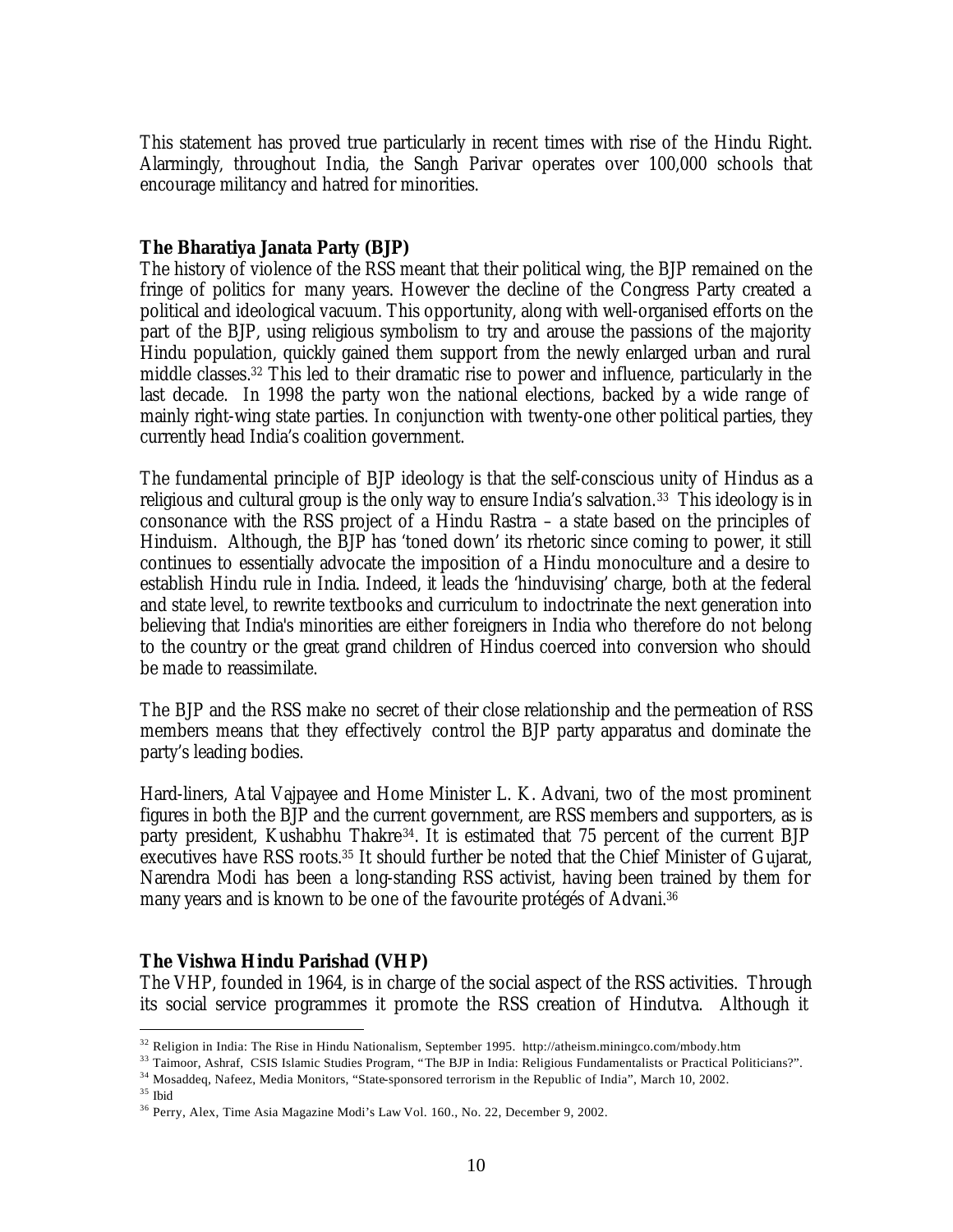operates under the guise of a religious organisation – of providing Hindus with a framework for their beliefs with a common god, a definitive book and a central church, their work neither begins nor ends there. Rather, they advocate an unbreakable tie between religion and nationalism, equating being Indian with being Hindu and vice versa. In line with RSS ideology they too push for the creation of a Hindu Rastra with limited minority rights.

Amongst other activities, the VHP and the *Bajrang Dal*, a pseudo militia wing of the RSS movement, formed in 1984, carry out highly publicised programmes wherein their cadres are given arms training in different parts of the country.

## *The Conflict surrounding the Babri Mosque*

One of their most infamous activities was the campaign to build a Hindu temple dedicated to the Hindu God Ram marking his birth place at the site of the 16th Century Babri Mosque dating back to the Mughal period in Ayodha.<sup>37</sup>

After an intensive campaign by the Sangh Parivar, including the BJP, in defiance of Supreme Court orders, the Mosque was completely demolished by 200,000 Hindu militants on December 6, 1992.38 This set off rioting across India in which more than 3000 people died in communal riots in Ayodha, Bombay and beyond.<sup>39</sup>

The Sangh Parivar argued that the demolition of their temples by Muslim rulers in the past is a wrong that must be rectified by 'at least' reclaiming the birthplace of their Lord Ram. <sup>40</sup>

However, the systematic manner in planned pogroms against Muslims in Ayodha and other parts of the country after the Babri Masjid had been demolished strongly suggest that religious sentiments were not the motivating factor behind it. Rather, the motivation behind it was the creation of an opportunity to carry out a genocidal campaign against Muslims, this being part of a bigger effort to ultimately exert Hindu domination.

The destruction of the mosque and the failure of the government in preventing it has always been a cause for long-held resentment between Hindu and Muslim groups and has acted as a catalyst to recent tensions. Plans of the Vishwa Hindu Parishwad (VHP) to begin building a Hindu temple on the site continues to fuel the prospect of further violence in the country. Indeed they have been strongly implicated in playing a significant role in the recent Gujarat atrocities, motivated by the desire to transform India into Hindu Rastra.

## *Anti-Muslim campaign before Godhra incident*

 $\overline{a}$ 

The increasing support of Hindu nationalist groups can be attributed to their organised, sustained campaign of hate against the Muslim population over the last decade, intensifying in the last couple of years. Their anti-Muslim campaigns have been conducted

<sup>37</sup> Chandrasekaran, Rajiv, Milli gazette, "What really happened at Godhra", 16-31 March 2002.

<sup>38</sup> BBC News, "Timeline: Ayodhya crisis *Why Ayodha*," 27 February, 2002.

<sup>&</sup>lt;sup>39</sup> Tillin Louise, BBC News, "History of Indian communal violence," March 2, 2002.

<sup>40</sup> Trivedy, Shikha, " The Followers of Godse, The Aftermath of The Babri Masjid Demolition in Ayodhya".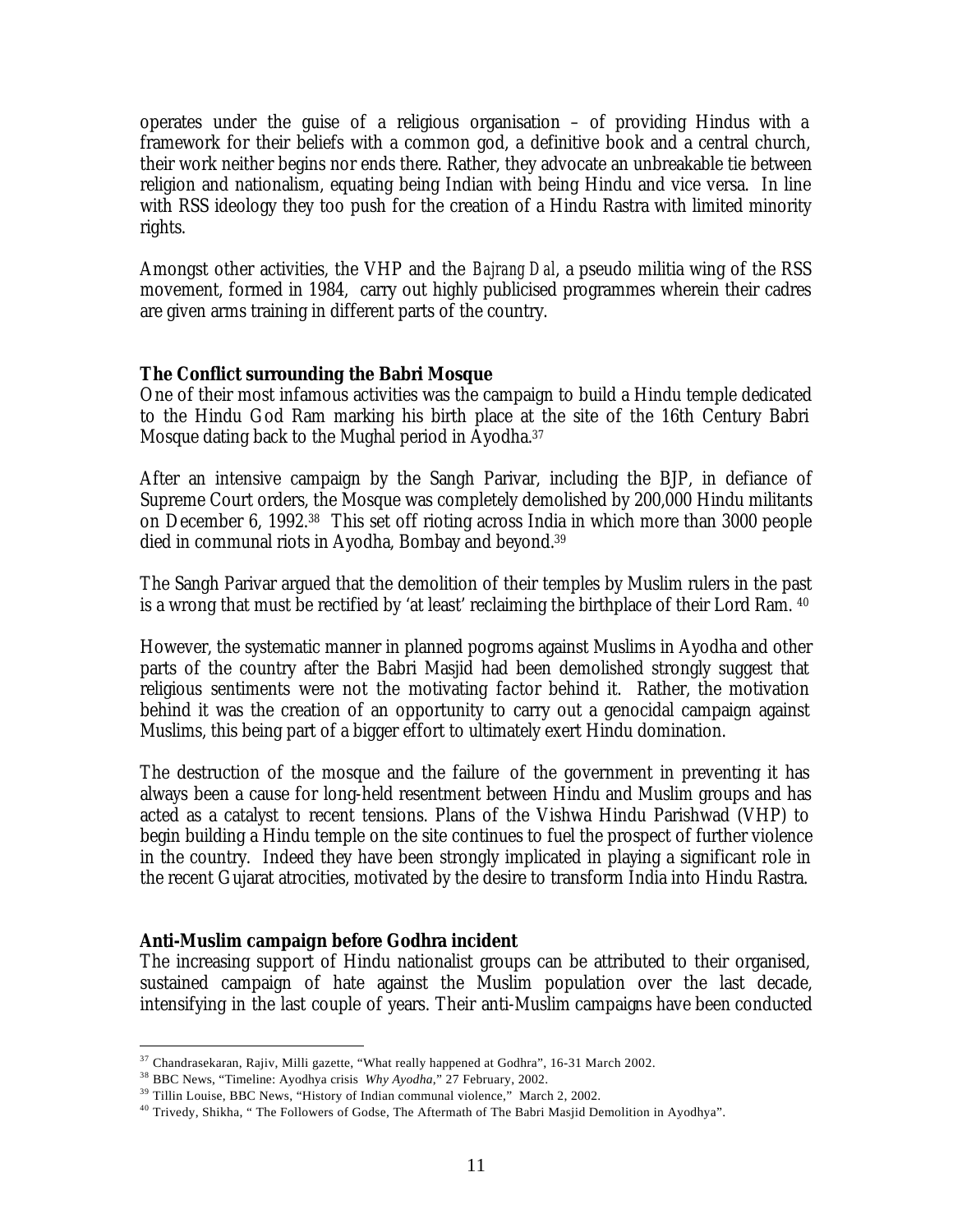through organizing meetings, distribution of leaflets etc. Certain catchphrases such as "Hindu women violated by Muslims", "Muslims collecting weapons to attack Hindus" were used throughout the entire state.<sup>41</sup> The similarity across the region indicates the strategies employed.

Further, a VHP call for an economic boycott of goods and services offered by Muslims in the state was already in effect through distribution of anti-Muslim literature. $^{42}$ 

The hate campaigns were complemented by 'Hinduvising" activities which were also on the increase with *Bajrang Dal* recruiting teenage activists and with theVHP stepping up its activities through distribution of idols of Hindus gods, holding Hindu festivals and prayer ceremonies. <sup>43</sup>

#### *BJP Electoral Losses prior to Gujarat Massacre*

Many believe that there is a hidden agenda behind the atrocities, that these were instigated and/or facilitated by the BJP to promote and exploit communal tensions to revive support and further the BJP's political objectives; that the recent revival of the campaign and subsequent communal violence is the only way of regaining the party's sharply deteriorating electoral popularity.

Indeed the revived campaign to build the temple comes at a time when the BJP has suffered heavy election losses in the politically important states of Uttar Pradesh, Uttaranchal, and Punjab, only holding on to the state legislatures in Gujarat, Orissa, Himachal Pradesh, and Jharkand in February 2002 elections.<sup>44</sup> Reviving the campaign to build the temple has proved extremely successful in the past, arousing and mobilising a Hindu support in the elections which propelled the BJP into power in the early 1990s.

### *Revived Campaign in Ayodha*

The Godhra incident occurred amidst a campaign by the VHP to transport stone pillars to the site of the disputed Babri Mosque in order to begin building the temple. The deadline they had set for this was 15 March 2002. Indeed after the Godhra related violence, although a Supreme Court Order issued on 13 March 2002 prevented them from proceeding with the construction,45 they held a symbolic religious ceremony where the pillar was handed over to Prime Minister Atal Behari Vajpayee's representative.<sup>46</sup>

In preparation for the campaign deadline, Hindu nationalists had been travelling back and forth to Ayodha, including on the Sabarmati Express, several weeks preceding the outbreak of violence.

<sup>&</sup>lt;sup>41</sup> "Maaro! Kappo! Baalo!", State, society and communalism in Gujarat, People's Union for Democratic Rights, Delhi, May 2002.

<sup>42</sup> See Human Rights Watch Report, "We have no orders to save you", March 2002.

 $^{43}$ Ibid

<sup>44</sup> Damodaran, Ashok, "BJP: The Party is Over," *India Today*, April 15, 2002. Cited in HRW report, "We have no orders to save you", March 2002.

<sup>45</sup> Choudhury, Uttara, "India's Supreme Court bans religious ceremony in Ayodhya," Agence-Press France, March 13, 2002.

<sup>46</sup> Myra MacDonald, Terry Friel, "India's hardline Hindu prayer ceremony peaceful," Reuters, March 15, 2002.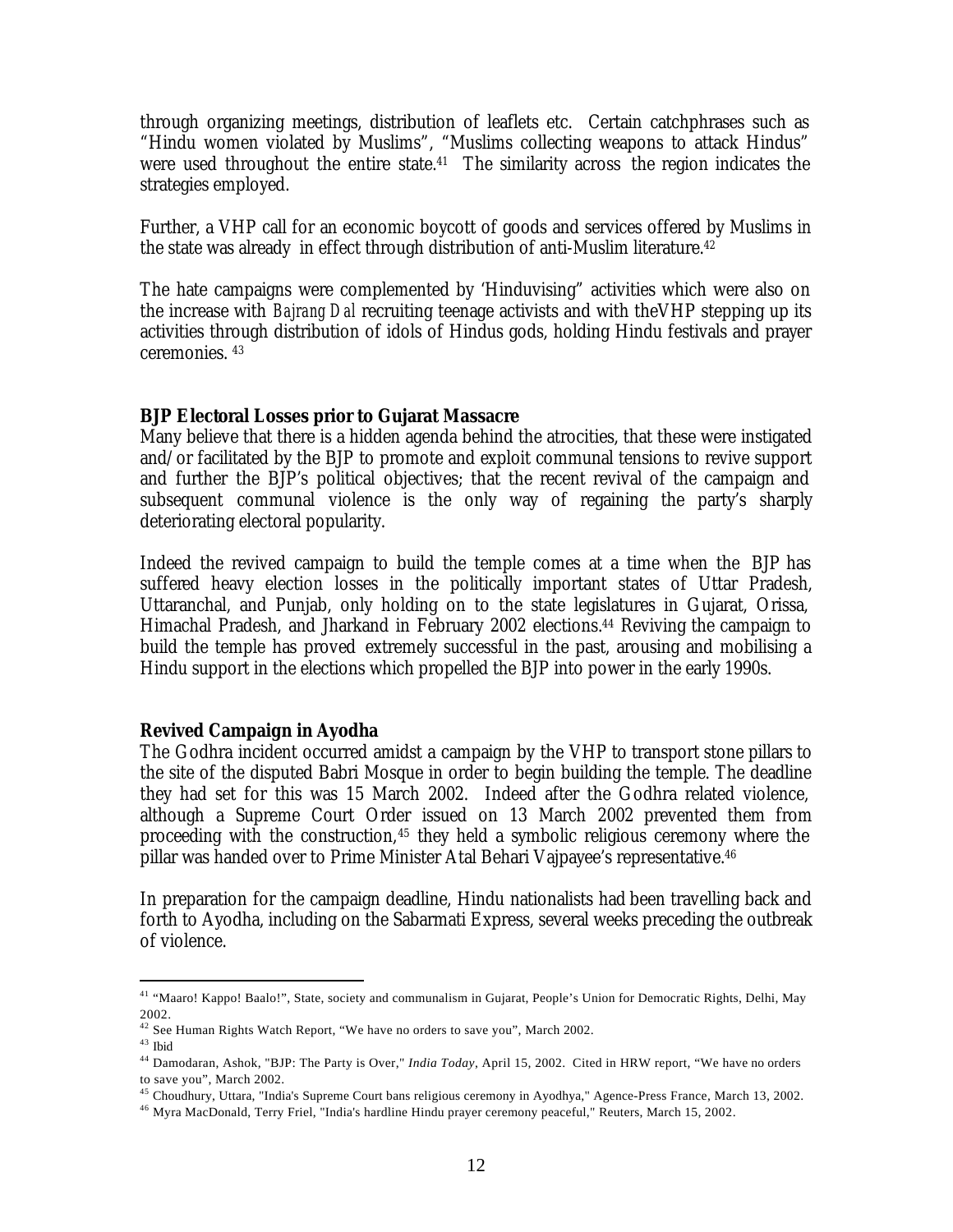## *Conclusion*

The rise of Hindu nationalist groups like the BJP, RSS, and VHP has meant oppression for many religious minorities in India. This movement has transformed the traditionally secular Indian government into a highly militant and nationalistic regime characterised by its overt intolerance and hatred of Indian Muslims in particular. Such is the backdrop within which this report proceeds in its analysis of the Gujarat atrocities.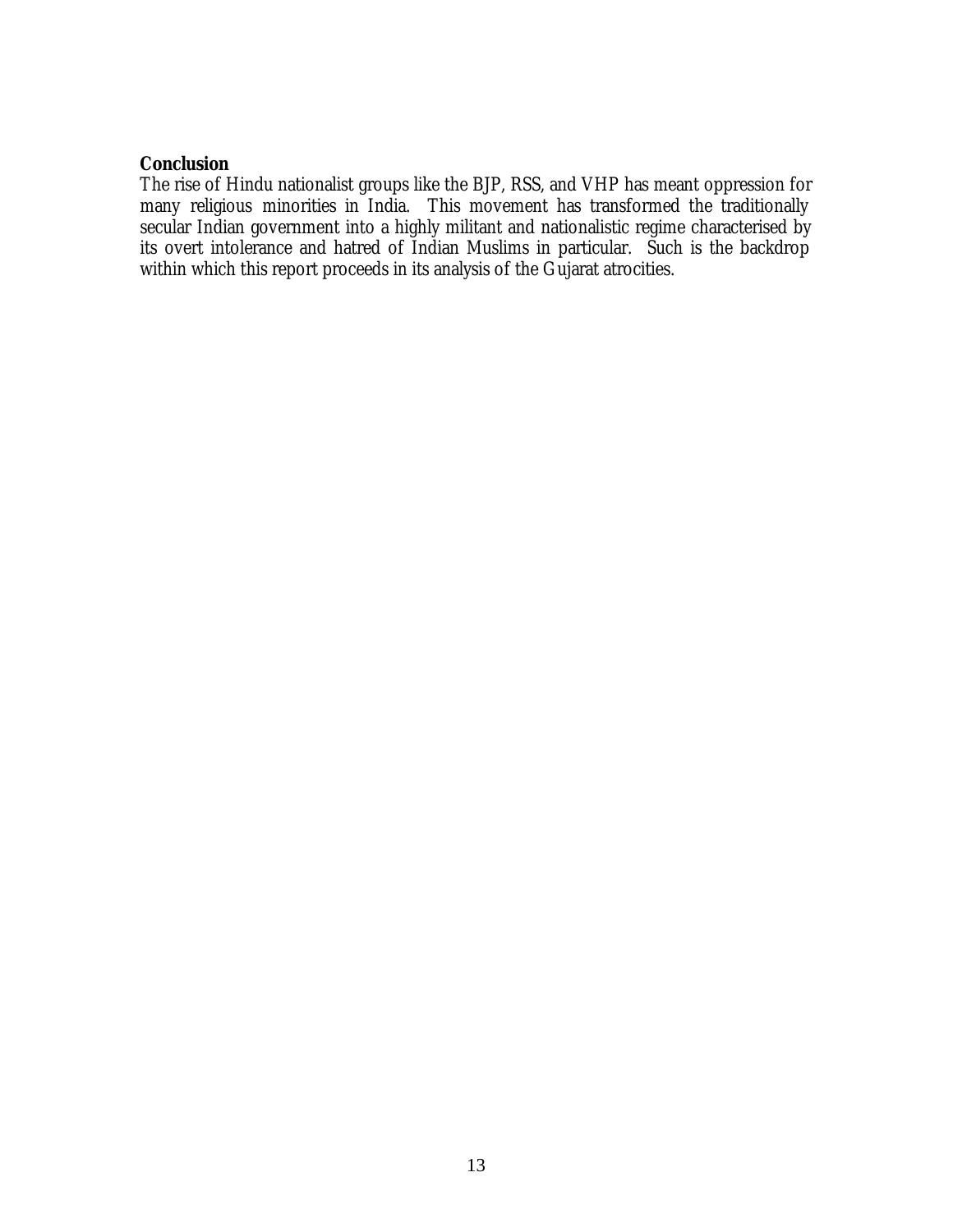# **Chapter 2**

# *Emerging Patterns of Violence*

#### *Introduction*

*"My house has a small grocery store and I was there in the store. A mob came from Charanagar. Five hundred strong mob came from Kubernagar. Two thousand strong mob came. They started riot, burning houses. We ran to nearby Gangotri society and took shelter on the terrace. The mob started burning people at around 5 or 6 o'clock in the evening. The mob stripped all the girls of the locality including my 22-year-old daughter and raped them. My daughter was engaged. Seven members of my family were burnt that includes my wife (age 40), my son (18), my son (14), my son (7), my daughter (4), my daughter (2). Police did not allow me to climb down from the terrace. My 8-year-old son has survived with 20 percent burn injuries and he remembers his mother. What can I do? My house and shop has been burnt.... They hit her on the head and burnt. She had 80 percent burn injuries."*<sup>47</sup>

This was the story of a resident of Ahmedabad whose family was subjected to a terrifying ordeal, only four out of his eleven family members having survived. This story echoes the tragedy suffered by thousands more when Hindu mobs descended upon the Muslim population to avenge the deaths that resulted from the burning of the Sabarmati Express at Godhra.

The Godhra incident set off what has been described by many as genocidal activities, subjecting the Muslim population to a devastating nightmare, aided and sponsored by the Hindu nationalist state apparatus.<sup>48</sup>

#### *Statistics*

It is estimated by many NGOs that approximately 2,000 people were killed in the ethnic violence in Gujarat since 27 February 2002.49 However there have been difficulties in ascertaining this actual number for several reasons. Firstly governmental listing of many persons as missing rather than dead makes the figures misleading. Further in some rural areas entire settlements were wiped out leaving no one to register the deaths or bury the dead bodies. On some occasions the Gujarat government has denied NGOs access to certain areas making estimation of the casualties difficult. <sup>50</sup>

An estimate of the number of displaced people again varies. The government figure (in mid May) showed that those staying in relief camps numbered at 86,963 while others estimated up to 150,000 displaced people.51 Similarly, the numbers vary because the government did not officially recognise many relief camps and not all displaced persons were residing in them but rather with friends or relatives.

 $47$  Citizens Initiative, "Sub: Asking for appropriate action in the communal riots of 2000 in Gujarat", March 2002.

<sup>48</sup> See Chapter 3 of this report.

<sup>49</sup> Amnesty International Report, March 2002.

<sup>50</sup> *Banaji Murad,"* Recent communal violence in Gujarat, India" *, August 2002.*

<sup>&</sup>lt;sup>51</sup> Report 6: A Continuing Crime: The relief and rehabilitation measures, the attitude of the judiciary and police investigation and arrests with regard to the genocide in Gujarat. A Joint Fact Finding Team Report. May 2002. Cited by *Banaji Murad* in Recent communal violence in Gujarat, India *, August 2002.*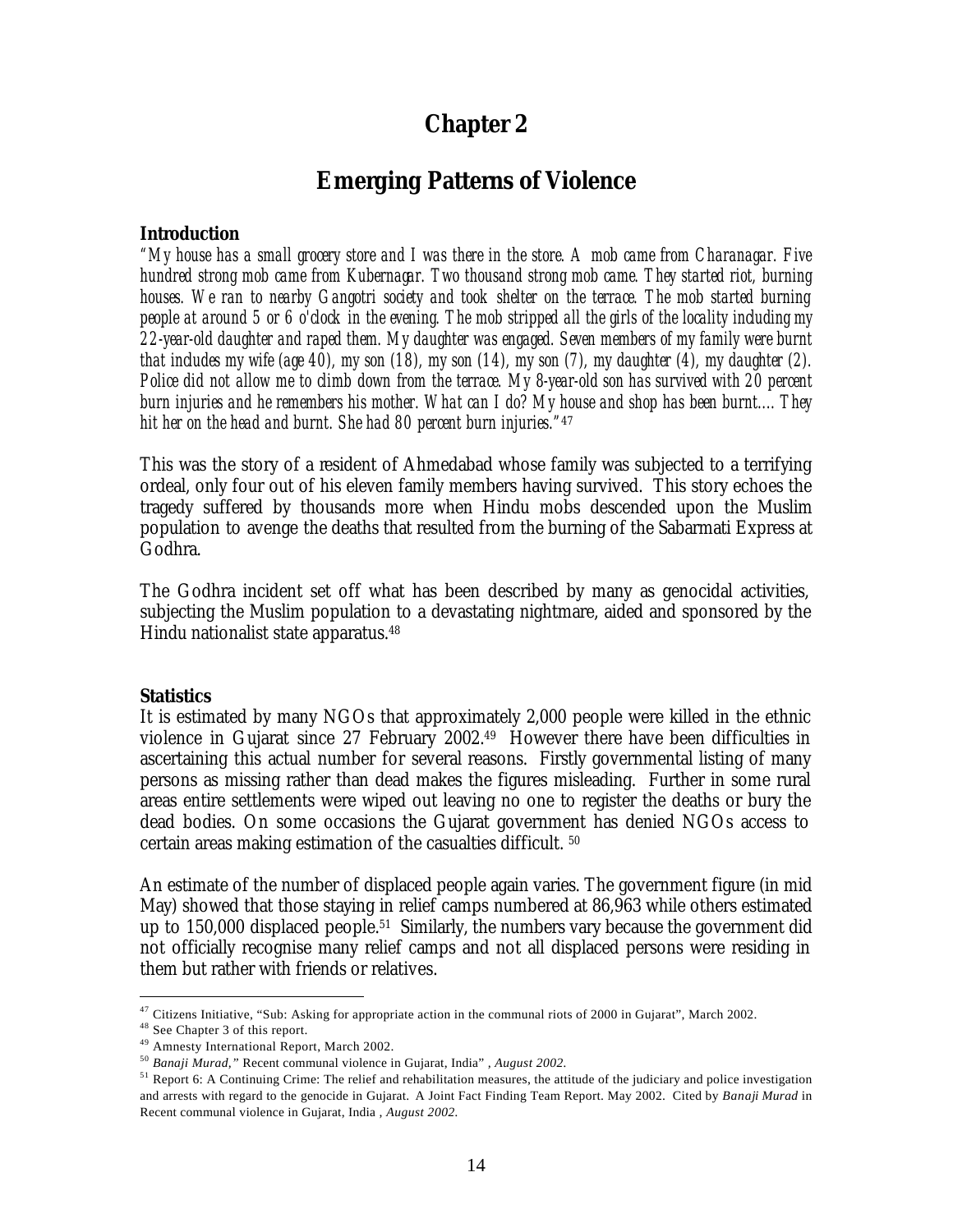The Gujarat tragedy was marked by the use of extraordinary levels of sexual violence against women and girls as part of a calculated strategy to attack the Muslim community.<sup>52</sup> Many were killed after being raped. Although it is not possible to derive a single figure, most reports on this document a large number of these types of attacks.<sup>53</sup>

A sample of atrocities that occurred are described here to provide a sense of both the extent and the horrific nature of attacks and to highlight the presence of distinct and similar patterns of violence that emerge across the state.

# **i. What followed the burning of the Sabarmati Express?**

It is imperative to note that, although there were isolated incidents of hostility, widespread violence did not break out immediately following the Godhra incident. Despite condemnation by Muslim leaders, and the opportunity for authorities to put into effect prevetative measures, the Hindu nationalist regimes at local or state level did not respond in such a manner.

On 28 February, the VHP announced an illegal nation-wide bandh (general strike), supported by the BJP. It is widely acknowledged that this strike was used to mobilise mobs for the atrocities that followed.<sup>54</sup> As stated in one report<sup>55</sup> (5): "[The] Sangh Parivar bandh... marked a premeditated transition from a local riot to an organised and pre-planned State-wide protest which was bound to result in a bloodbath, especially in the light of the political signals to officialdom to intervene minimally."

Indeed on the same day, organized mobs began slaughtering, raping and burning Muslims and their properties in Gujarat, with both passive and active participation of the police and other law-enforcement agencies. <sup>56</sup> The violence spread quickly from Godhra to Ahmedabad, the main city to different districts in Gujarat including Ahmedabad, Panchmahal, Dahod, Mahesana, Sabarkhantha, Anand, Kheda and Gandhinagar and spilling into rural areas.<sup>57</sup>

Sixteen of Gujarat's 24 districts were engulfed in the most organised armed mob attacks between February 28 and March 1-2, 2002, when most of the attacks were concentrated. Rampaging mobs were still at work until mid-March and there were a few outbreaks after then.

<sup>52</sup> 'Were sexual crimes in Gujarat planned?', by Syed Ubaidur Rahman, Milligazette, Thursday 27 June.

<sup>53</sup> How has the Gujarat Massacre Affected Minority Women: The Survivors Speak. Fact-finding by a women's panel. Sponsored by Citizen's Initiative, Ahmedabad [India] April 16, 2002.

<sup>54</sup> "Maaro! Kappo! Baalo!", State, society and communalism in Gujarat, People's Union for Democratic Rights, Delhi, May 2002.

<sup>&</sup>lt;sup>55</sup> Gujarat Carnage 2002: A Report to the Nation. By An Independent Fact Finding Mission, 10th April 2002. Cited by *Banaji Murad* in Recent communal violence in Gujarat, India *, August 2002.*

<sup>56</sup> Gera, Shalini and Agrawal, Girish, "Gujarat Riots, The Top 5 Myths and Facts", Coalition Against Communalism.

<sup>57</sup> "Maaro! Kappo! Baalo!", State, society and communalism in Gujarat, People's Union for Democratic Rights, Delhi, May 2002.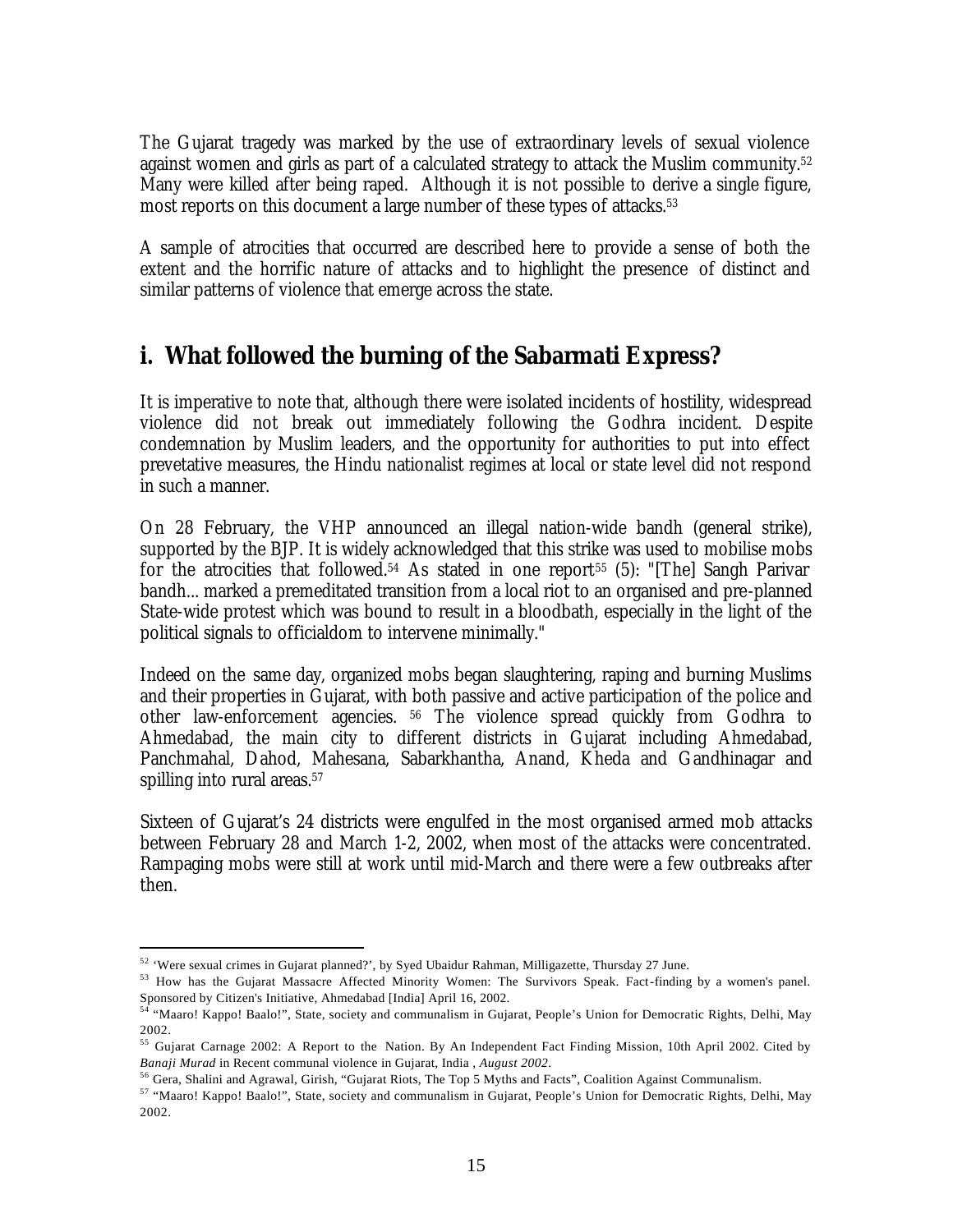The methods employed in attacks across the state are extraordinarily similar, again suggesting premeditation and preparation. The mobs were usually more than five to ten thousand strong, mainly through large-scale mobilisation from local areas. The attacks were usually 7-8 hours long. Neighbours attacked neighbours. Rapes too were carried out by known figures from the village or locality. It appears that when there were insufficient numbers of attackers, outsiders were called in.

This, and the fact that they were armed with swords, trishuls and agricultural instruments, the fact that the manner of arson, hacking and killing was chillingly similar, all suggest a carefully laid out plan, with a high level of preparation behind the attack.

The Citizens Tribunal records the systematic manner in which residents in Vatwa were attacked:

"This entire area was targeted by Hindu neighbours living in nearby societies two days after the Godhra incident of February 27. The attack, all eye-witnesses maintain, was planned with meticulous precision as crowds of no less than 15,000, with saffron bands on heads, talwars, guptis and dharis in hand, arrived on four to six occasions over the next twelve hours to wreck systematic destruction on homes, reducing them to empty shells. The homes in Burhani society belonging to the Dawoodi Bohra community were totally gutted."<sup>58</sup>

This level of organisation of the mobs suggests that they were not spontaneously mobilised mobs but rather privately trained militia. Weapons such as guns, trishuls, swords and arsenals and supplies for starting fires – Light Petroleum Gas (LPG) cylinders and incendiary materials were widely distributed. This is evident from the overwhelming amount of witness testimonies from across the state who confirm that the weapons used in the attacks were of the same brand, and therefore must have been distributed in advance. Meetings were held to exact out the operational details of the attacks and targets of a particular place.59 Such extensive training and preparation is necessary for the Hindu mobs to have spilt out in such an organised fashion, in the thousands across the state of Gujarat within the '72 hours it took Chief Minister Modi to bring things to normal.'<sup>60</sup>

# **ii. Massacres**

 $\overline{a}$ 

In the main city of Ahmedabad Hindu mobs ranging from five thousand to fifteen thousand ran riot leaving death and destruction behind.

On 28 February, the day of commencement of the 'riots', one of the worst massacres took place in Naroda Patiya, a settlement of 25,000 Muslims. Mobs of 15,000, armed with trishuls, dharias, spears and other weapons attacked and killed women, children and men as the police stood by and watched. Over 200 lost lives. <sup>61</sup>

<sup>58</sup> Citizens' initiative for justice and peace, "A trained saffron militia at work?", , March 7, 2002.

<sup>59</sup> "Maaro! Kappo! Baalo!", State, society and communalism in Gujarat, People's Union for Democratic Rights, Delhi, May 2002

<sup>60</sup> Communalism Combat, "Mapping the Violence" Year 8 No.76, March-April 2002

<sup>&</sup>lt;sup>61</sup> 'Ethnic Cleansing in Ahmedabad', a preliminary report by the SAHMAT fact-finding team to Ahmedabad, 10-11<sup>th</sup> March 2002.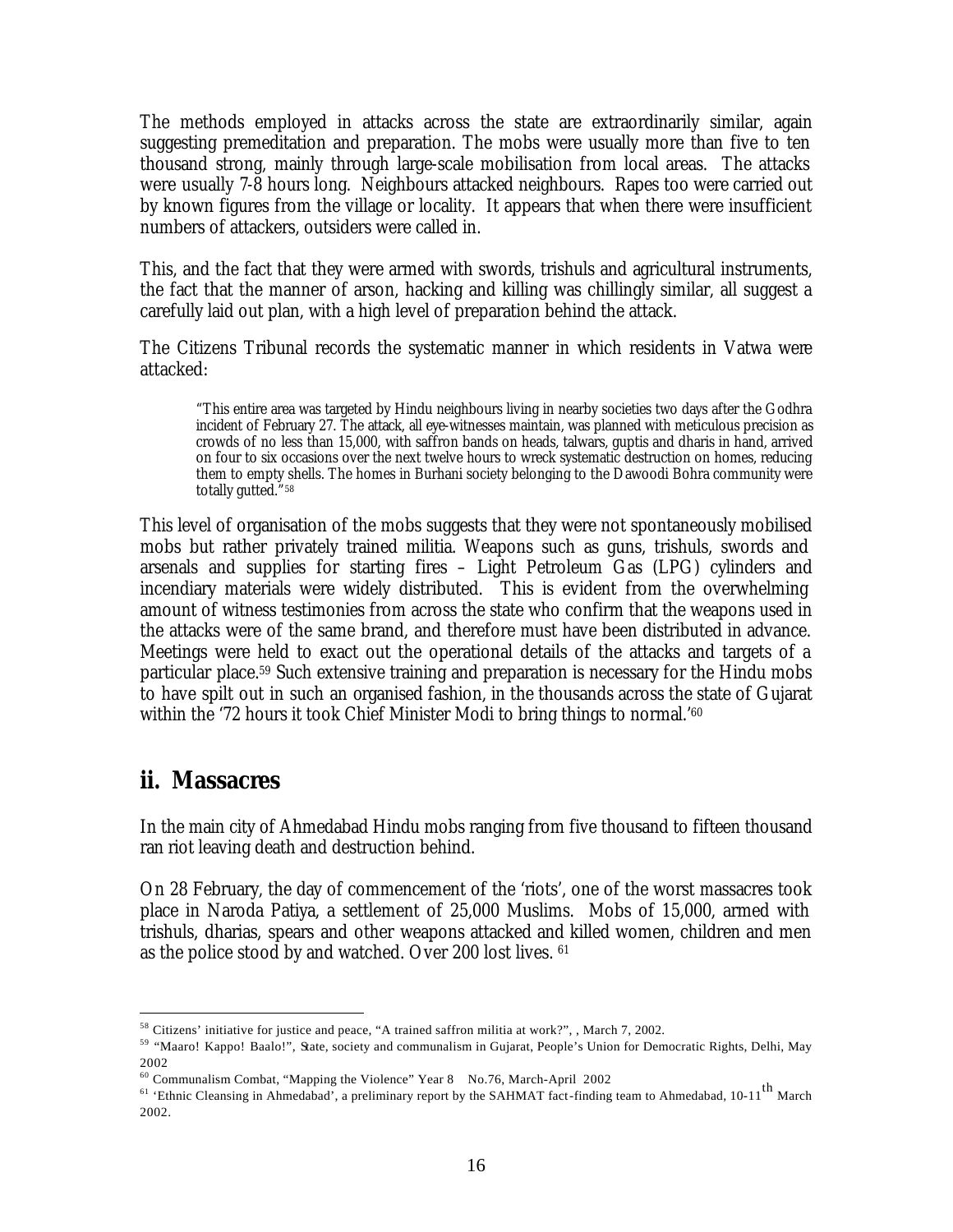#### As the Sahmat report documents:

"The Noorani Masjid was first attacked and burnt with the help of LPG cylinders, tyres, petrol and kerosene. When some of the Muslim youth tried to resist the mob, the police fired at them and even killed some. Residents in the camps claimed that the Special Reserve Police [SRP] force present refused to provide them sanctuary and forced them towards the waiting rioters. Once the resistance was broken with the help of the police, the rioters stormed inside the settlement, burning and looting at will. Eyewitness after eyewitness in the relief camps described gory incidents of children being burnt alive and women being raped.

"One expectant woman's belly was cut open, her foetus wrenched out and dashed to the ground. The enormity and ferocity of the attack forced all the surviving residents of the settlement to run away. Every house was looted and burnt and the entire settlement completely devastated."<sup>62</sup>

Although official figures state that only 70 persons were killed, this is contradicted by the testimonies of many survivors who had witnessed the gruesome deaths of their loved ones. The actual death toll is thought to be much higher.<sup>63</sup>

A survivor of the massacre recalls:

 $\overline{a}$ 

"By now it was 6.30 in the evening. The mob caught my husband and hit him on his head twice with the sword. Then they threw petrol in his eyes and then burned him. My sister-in-law was stripped and raped. She had a three-month old baby in her lap. They threw petrol on her and the child was taken from her lap and thrown in the fire. My brother-in-law was also struck on the head with the sword and thrown in the fire. We were at the time hiding on the terrace of a building.

"My mother-in-law was unable to climb the stairs so she was on the ground floor with her four-year-old grandson. She told them to take away whatever money she had but to spare the children. They took away all the money and jewellery, then burnt the children with petrol. My mother-in-law was raped too. I witnessed all this. Unmarried girls from my street were stripped, raped and burnt. A 14-year-old girl was killed by piercing an iron rod into her stomach. The mayhem ended at 2.30 am.

"Then the ambulance came and I sat in it along with bodies of my husband and children. I have injury marks on my both my thighs and left hand, which were caused by the police beating. My husband (48  $\%$ burns), my daughter (95 % burns) both died in the hospital after three days. The police was on the spot but they were helping the mob. We fell at their feet but they said they were ordered from above not to help. Since the telephone wires were snapped we could not inform the fire brigade." 64

*Naroda Patia, February 28, 2002.*

Another such horrific massacre took place in Meghaninagar, Chamanpura, where armed mobs of 20-22,000 held the whole Gulberg Society, including former Member of Parliament, Ehsan Jaffri, to ransom for over seven hours.

A mob gathered outside Gulberg Society from the morning of February 28. The size of the crowd was relatively small and Jaffri was able to emerge from his house. It is reported that on several occasions he spoke to then police commissioner Prashant Chandra Pande face to face, who assured him that police reinforcements would be dispatched to help him. <sup>65</sup>

However, as the mob size began to rapidly increase, many Muslims fearing attacks got into Gulberg Society and many took refuge in Jaffri's home. Jaffri, met with then joint police

<sup>&</sup>lt;sup>62</sup> 'Ethnic Cleansing in Ahmedabad', a preliminary report by the SAHMAT fact-finding team to Ahmedabad, 10-11<sup>th</sup> March 2002.

<sup>63</sup> Genocide In Gujarat Report by SAHMAT Fact Finding Team To Ahmedabad, 10-11th March 2002.

<sup>&</sup>lt;sup>64</sup> Citizens Initiative, "Sub: Asking for appropriate action in the communal riots of 2000 in Gujarat", March 2002.

<sup>65</sup> Nag, Kingshuk, The Times of India, 'Jaffri may not have fired at all', June 9, 2002.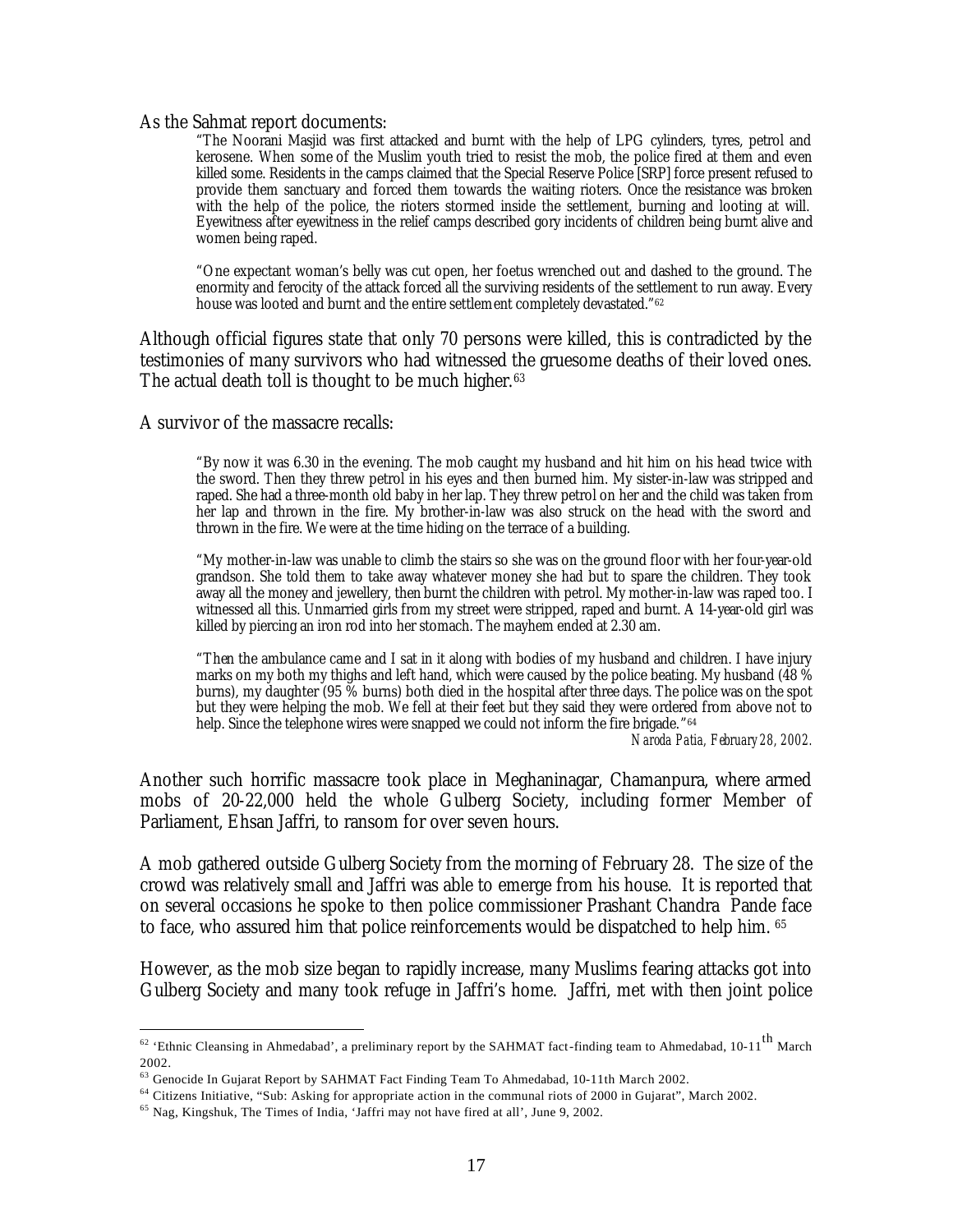commissioner M. K. Tandon who arrived at Gulberg Society, and similarly promised to send reinforcements. The Citizens Initiative petition to the NHRC notes that countless other requests were made by Jaffri. However no reinforcements were sent.<sup>66</sup>

The siege ended with numerous rapes and around 70 persons hacked to death or burnt alive, including Jaffri who was killed in a similarly gruesome fashion.

Testimony after testimony tell the same story of rape, killing, burning, maiming looting, and destruction of homes, business and property. A chilling pattern of brutality emerges across the entire state of Gujarat.

The manner in which the killings took place were particularly brutal, the aim being not only to kill as many members of the victim population but to do so in a humiliating manner so that survivors would be left with haunting images of their loved ones being stripped, paraded naked, raped, killed and dismembered in a merciless fashion and then burnt. The burning of bodies was purposely done not only to destroy evidence but also to dispose of the bodies in a way that would deny them an Islamic burial.<sup>67</sup> This was yet another way of the mobs trying to exert both physical and psychological dominance over the victim Muslim population.

Again, there appears to have been elaborate planning with a particular section of the mobs assigned to the task of carrying out the killings, sexual assaults and other abuses. They handled all the weapons, moved around in vehicles carrying their unspecified chemicals for use in burnings and weapons. Many survivors testified that these mob members were carrying identical backpacks filled with pouches of chemicals.68 The planning was so sophisticated that some were only assigned the task of loading guns. $^{69}$ 

# **iii. Violence Against Women**

*"Fatima Bi was one of hundreds who tried to hide in the State Transport staff colony. "The police pushed us out of there," she says, "saying it was our night to die." The people who lived in the colony were giving the mob tyres and petrol to burn people with. While Fatima Bi found a place to hide, others were less lucky. She watched as her pregnant friend Saliya Behn had her belly slit, and was then set on fire along with her children, three-year-old Muskan and six-month-old Subhan. Her badly injured son Khwaja Husain now sits in the Shah Alam refugee camp, unable to talk."* <sup>70</sup>

The Gujarat violence saw some of the worst and most disturbing types of human rights violations, particularly towards Muslim women and girls many who were subjected to

<sup>66</sup> Citizens Initiative, "Sub: Asking for appropriate action in the communal riots of 2000 in Gujarat", March 2002.

<sup>67</sup> "Maaro! Kappo! Baalo!", State, society and communalism in Gujarat, People's Union for Democratic Rights, Delhi , May 2002.

<sup>68</sup> Citizens Initiative, "Sub: Asking for appropriate action in the communal riots of 2000 in Gujarat", March 2002.

 $^{69}$ Ibid

<sup>70</sup> Frontline, Saffron Terror, Volume 19 - Issue 06, March 16 - 29, 2002.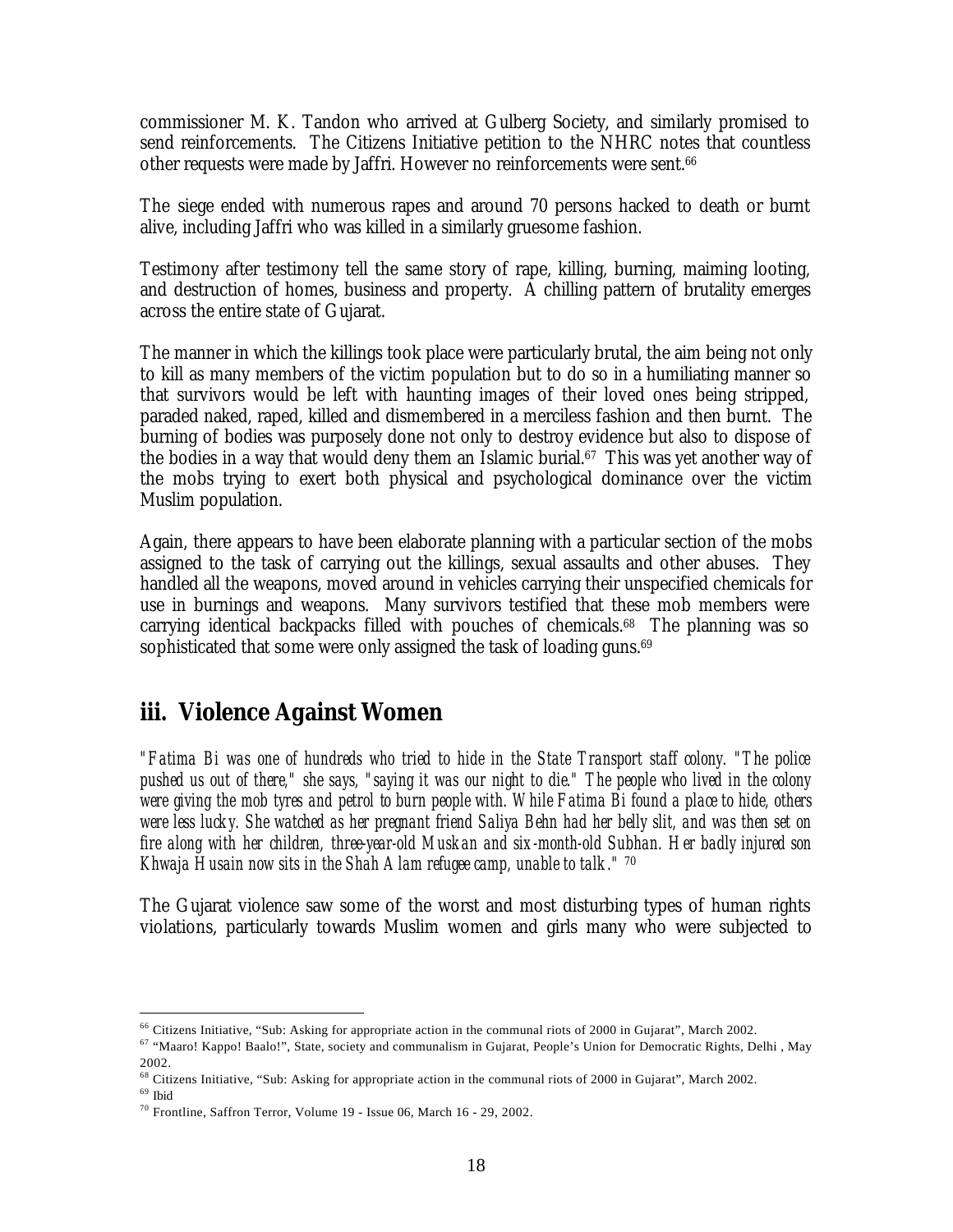"unimaginable inhuman and barbaric" sexual violence including gang-rape. <sup>71</sup> Many survivors at relief camps gave harrowing accounts of how women were stripped paraded naked, molested, gang-raped, had objects inserted into their bodies, and then cut into pieces and burnt beyond recognition. 72

The Citizen's Tribunal heard evidence of how girls as young as 11 years old were raped by mob leaders. They were made to remove their clothing in front of 1,000 strong mobs were paraded naked, and then gang-raped by 8 -10 men. They would then have sharp objects such as knives and swords inserted into their vagina and other parts of their bodies to torture them before being burnt alive. There was even a report of a three-year old girl being raped in front of her mother. According to their report<sup> $73$ </sup>, the atrocities carried out against women in both urban and rural areas, have been grossly underreported and underrecorded by the police.<sup>74</sup>

An NGO report poignantly depicts the horrific extent of crimes of sexual violence against women:<sup>75</sup>

"Naseem and Mahmooda, from nearby Millat Nagar, work with Sahrwaru, a voluntary organization. They are presently working at the Shah Alam camp (Relief camp in Ahmedabad). They testified that many women arrived stark naked at the camp. Men took off their shirts to cover the women's nakedness. Some could barely walk because of torn genitals as a result of gang rapes.

While talking to them we met Zubeida Apa, an elderly woman who has witnessed girls being gang raped. Her trauma was writ large on her face. We did not dare to rake up her pain by asking her more questions. We were told about Najma Bano who was brought to the camp unconscious, her body covered with bites and nail marks. She was bleeding profusely. Pieces of wood, which had been shoved up her vagina were extricated by the women who dressed her wounds. Najma Bano herself was too traumatized to recount her own story. She says she does not remember anything, except being chased by the men from Gangotri Society. Accounts like these require further follow-up."

Even pregnant women were not immune to the atrocities. Horrific reports emerged of how their bellies were cut open, and foetuses were ripped out before both burnt and/ or killed.

Saira Banu, a resident of Naroda Patia recalled,<sup>76</sup> "But what they did to my sister-in-law's sister Kausar Bano was horrific and heinous. She was 9 months pregnant. They cut open her belly, took out her foetus with a sword and threw it into a blazing fire. Then they burnt her as well."

The panel reported this incident:

<sup>&</sup>lt;sup>71</sup>BBC News, 'Gujarat Muslim women 'rape victims'. 16 April 2002' 'How Has The Gujarat Massacre Affected Minority Women? The Survivors Speak', fact-finding by a women's panel. Sponsored by Citizens' Initiative, Ahmedabad, 16 April 2002.

<sup>72</sup> Ibid

<sup>73</sup> Ibid

<sup>74</sup> Nautival, Shefali, Indian Express News, "We got complaints of beizzat, this does not mean rape."

<sup>&</sup>lt;sup>75</sup> 'How Has The Gujarat Massacre Affected Minority Women? The Survivors Speak', fact-finding by a women's panel. Sponsored by Citizens' Initiative, Ahmedabad, 16 April 2002. Also Rahman, Syed Ubaidur, 'Were sexual crimes in Gujarat planned?', Milligazette, Thursday 27 June.

 $76$  'How Has The Gujarat Massacre Affected Minority Women? The Survivors Speak', fact-finding by a women's panel. Sponsored by Citizens' Initiative, Ahmedabad, 16 April 2002.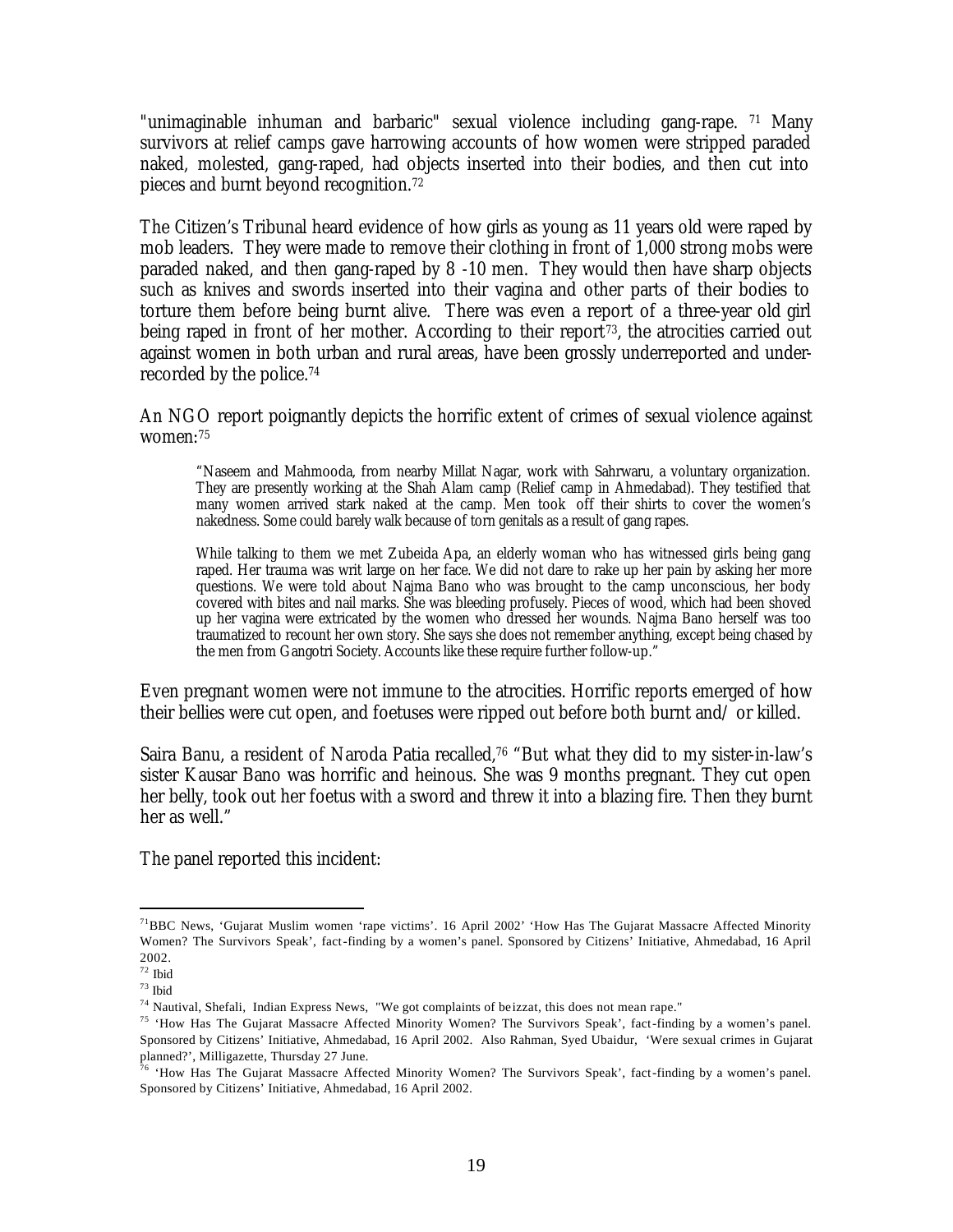"During our fact-finding mission, we were to hear this story many times. We read about it in other fact finding reports. We were told about it by many survivors at the Shah-e-Alam camp. Sometimes the details would vary – the foetus was dashed to the ground, the foetus was slaughtered with a sword, the foetus was swung on the point of the sword and then thrown into a fire. Each teller of the story owned it. It was as if it was their own story. Were these simply the fevered imaginings of traumatized minds? We think not. Kausar's story has come to embody the numerous experiences of evil that were felt by the Muslims of Naroda Patia on February 28, 2002. In all instances where extreme violence is experienced collectively, meta-narratives are constructed. Each victim is part of the narrative; their experience subsumed by the collective experience. Kausar is that collective experience – a meta-narrative of bestiality; a meta-narrative of helpless victimhood. There are a thousand Kausars. Members of the fact-finding team have seen photographic evidence of the burnt bodies of a mother and a foetus lying on the mother's belly, as if torn from the uterus and left on the gash. We do not know if that was Kausar Bano."<sup>77</sup>

Human Rights Watch reported the testimonies of a gravedigger at a mass gravesite next to the Dariyakhan Ghummat camp in the Shahibaug area, "There were at least three pregnant women and one of the foetuses was partially hanging out. We had to stick it back in before burial. If the foetus was completely removed then we left it out but still buried it with the mother."<sup>78</sup>

#### *Complicity of the police authorities*

There was widespread reporting of not only the failure of the police officials to prevent the riots, but of their involvement in many of the incidents of sexual violence that were perpetrated. Various investigations conducted into the violence support these allegations.

India's National Commission for Women (NCW)79 found that survivors of sexual assault and rape not only suffered at the hand of mobs but also more disturbingly at the hands of the police:

"Many governmental officials have helped perpetuate these crimes such as Maya Kodnani, the BJP (Bhartiya Janta Party) MLA (Member of Legislative Assembly) who was accused in an FIR. Mob violence was unleashed only in those areas where the mobs were sure of getting full support from local leaders and the state machinery. Often, police would open fire at the Muslims rather than the attacking mob or they would simply refuse to help the Muslims by claiming that they had orders from above to remain idle. Also, there is video footage of slogans written on gutted Muslim homes saying, "The inside story is the police is on our side." Also, the police pick up young Muslim boys under the guise of 'combing operations' which forces the women to venture out of their homes for their daily activities leading to more violence against women. A common account in Gujarat is, 'I heard girls screaming. I saw a naked girl running with 25 men chasing her. The sweet shop owner was distributing sweets to the rioters. The police fired on the Muslims rather than the mob'. She said that women were beaten with sticks. She saw her husband being killed in the police firing."<sup>80</sup>

The complicity of the government and state official is also apparent from the way they dealt with the aftermath of the riots. Their actions highlight the lack of desire on their part to bring the perpetrators to justice.

<sup>77</sup> 'How Has The Gujarat Massacre Affected Minority Women? The Survivors Speak', fact-finding by a women's panel. Sponsored by Citizens' Initiative, Ahmedabad, 16 April 2002.

 $^{78}$  Human Rights Watch interview (name withheld), Ahmedabad, March 22, 2002. 'We have no orders to save you', March 2002.

 $79$  The Report of the Committee constituted by the National Commission for Women to assess the Status and Situation of Women and Girls in Gujarat in the Wake of Communal Disturbance April 24, 2002.

 $^{\,80}$ Ibid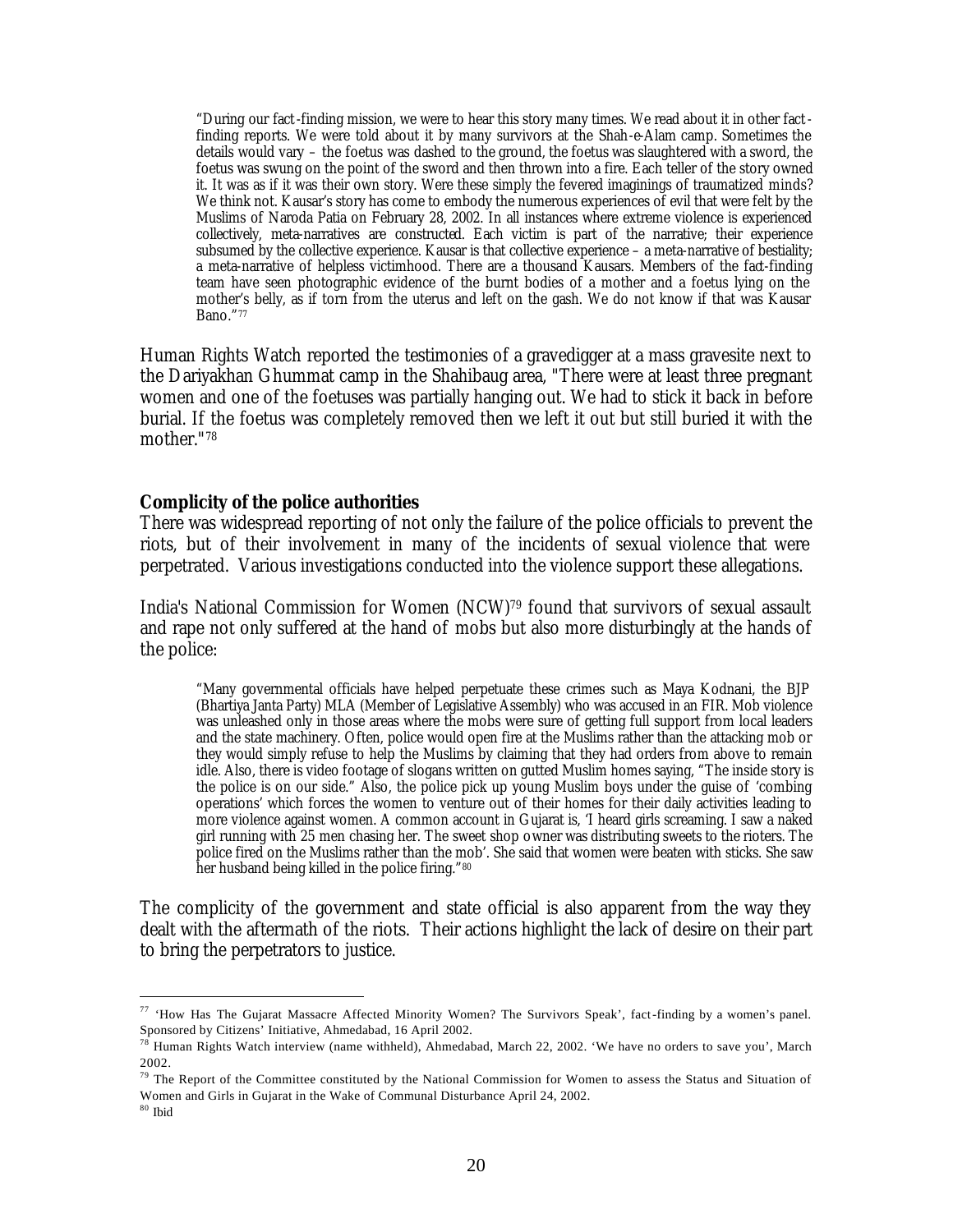According to the Citizen's Initiative report entitled "The Survivors Speak":<sup>81</sup>

"There is evidence of State and Police complicity in perpetuating crimes against women. No effort was made to protect women. No Mahila Police was deployed. State and Police complicity in these crimes is continuing, as women survivors continue to be denied the right to file FIRs (First Information Report). There is no existing institutional mechanism in Gujarat through which women can seek justice." <sup>82</sup>

The report by The National Commission for Women<sup>83</sup> supports this contention, holding that there were complaints that First Information Reports (FIRs) against violence, arson and other crimes against women were not being registered or were not being registered accurately.

Moreover even where the complaints are registered, further investigation or appropriate medical examinations were not conducted. Nor were victims of severe shock and trauma given adequate treatment. The failure of the authorities to take FIRs will severely hamper attempts to prosecute as will their lack of will to even acknowledge rape as a specific act distinct form mob violence.

Journalist Harsh Mander wrote:

"I have never known a riot which has used the sexual subjugation of women so widely as an instrument of violence as in the recent mass barbarity in Gujarat. There are reports everywhere of gang-rape, of young girls and women, often in the presence of members of their families, followed by their murder by burning alive, or by bludgeoning with a hammer and in one case with a screw driver. Women in the Aman Chowk shelter told appalling stories about how armed men disrobed themselves in front of a group of terrified women to cower them down further."<sup>84</sup>

# **iv. Demolition of Mosques and Holy Shrines**

There has been extensive documentation of mosques and holy shrines being razed to the ground by mobs, and the temporary construction of Hindu temples and idols on the sites. Reports say that saffron flags, symbols of Hindu nationalism, and Hanuman images were planted on top of burnt out mosques to symbolize the destruction of a Muslim holy site.<sup>85</sup>

"The 500-year-old masjid in Isanpur, which was an ASI [Archeological Survey of India] monument, was destroyed with the help of cranes and bulldozers. The famous Urdu Poet Wali Gujarati's dargah was also razed to the ground at Shahibag in Ahmedabad. While the Hanuman (Hindu god) shrine was built over its debris initially, all that was removed overnight and the plot was metalled and merged with the adjoining road. No authority claimed any knowledge about the entire episode."86

<sup>&</sup>lt;sup>81</sup> 'How Has The Gujarat Massacre Affected Minority Women? The Survivors Speak', fact-finding by a women's panel. Sponsored by Citizens' Initiative, Ahmedabad, 16 April 2002.

 $82$ Ibid

<sup>83</sup> The Report of the Committee constituted by the National Commission for Women to assess the Status and Situation of Women and Girls in Gujarat in the Wake of Communal Disturbance April 24, 2002.

<sup>84</sup> Harsh Mander, "Cry, the Beloved Country: Reflections on the Gujarat massacre," *South Asia Citizens' Web*, March 13, 2002

<sup>&</sup>lt;sup>85</sup> 'Ethnic Cleansing in Ahmedabad', a preliminary report by the SAHMAT fact-finding team to Ahmedabad, 10-11<sup>th</sup> March 2002.

<sup>86</sup> Ibid. Cited in Human Rights Watch "We have no orders to save you", March 2002.

http://www.hrw.org/reports/2002/india/India1402-03.htm.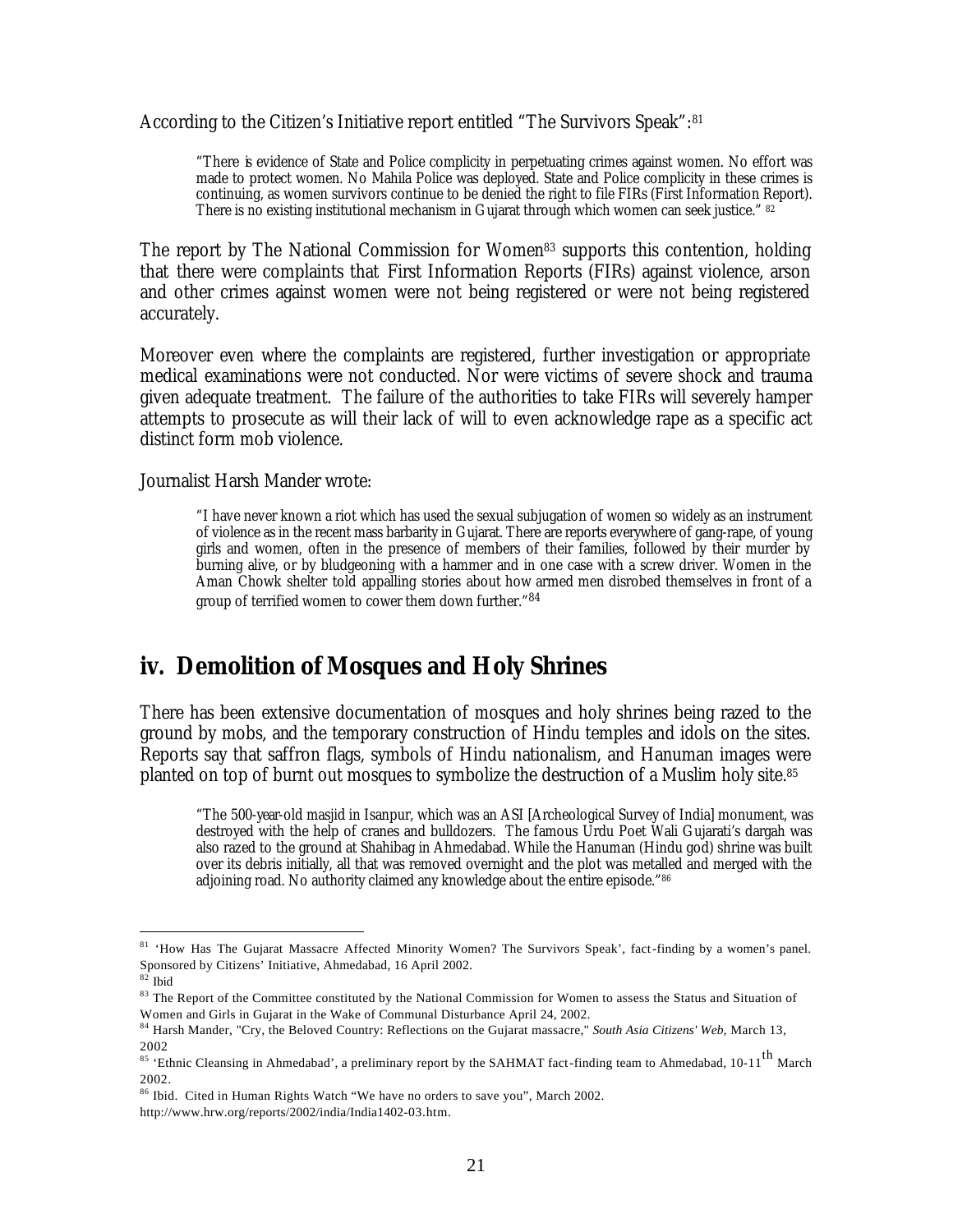The mosque of Malik Asin (Asas, Imadul Mulk) at Ahmedabad, built in the reign of Sultan Mahmud Begada (1458-1511) has been destroyed. A protected monument built in stone, this structure was destroyed within hours with military precision, in an operation involving the use of a crane and bulldozers. At around the same time, the mosque of Muhafiz Khan at Ahmedabad was also badly damaged.<sup>87</sup>

These few examples highlight again the precision and the manner in which the attacks were carried out. The similar technique employed, as well as the use of such equipment again suggests that premeditation before the atrocities commenced.

# **v. Muslim Homes and Commercial Establishments**

One thing that was clear, both from the propaganda and the nature of the attacks, was that the aim was to cripple an entire community. Thousands of other Muslim-owned businesses, homes and properties were attacked, looted and burnt down, while those belonging to Hindus remained untouched. In Ahmedabad, Baroda and on the highways alone 1,100 hotels were torched with chemicals between February 28 and March 1.<sup>88</sup> Businesses that tried to conceal their Muslim identity by adorning Hindu names were easily identified by the mobs, raising questions of how such information was accessible by them.

Hindu shops that were leased to Muslims had their stock taken out of the premises and burnt. As journalist Barkha Dutt points out, "What's so spontaneous about an attack that is planned so meticulously that only the seventh shop in a crowded lane gets razed to the ground but everything around it is untouched and undamaged?"<sup>89</sup>

The exclusive selection of Muslim homes and businesses was facilitated by voters' lists and other official documentation. There has been extensive reporting of the involvement of the governmental apparatus and the police authorities. The attacks were led by local level VHP, *Bajrang Dal* and BJP leaders who had no fears of being identified or booked.90 These leaders, as well as leading attackers were allegedly carrying both mobile phones as well as water bottles, again indicating a high level of preparation and organization.

To avoid accidental attacks, Hindu homes were marked with saffron flags or other religious symbols before the attacks. They too were left alone.<sup>91</sup>

One section of the mobs was assigned the task of looting property from the houses and shops, bringing vehicles along to take away the loot.

"In the name of Hindu-Muslim tensions I witnessed looting of the shops. I saw my laundry man being looted by people who are living in apartments (not slums)….I saw that my own clothes were being

 $\overline{a}$ <sup>87</sup> Ibid

<sup>88</sup> Communalism Combat, "Mapping the Violence", Year 8 No.76, March-April 2002.

<sup>89</sup> Cited in Gera, Shalini and Agrawal, Girish, "Gujarat Riots, The Top 5 Myths and Facts", Coalition Against Communalism. <sup>90</sup> See Chapter 3 of this report entitled "State and police complicity".

<sup>&</sup>lt;sup>91</sup> Citizens Initiative, "Sub: Asking for appropriate action in the communal riots of 2000 in Gujarat", March 2002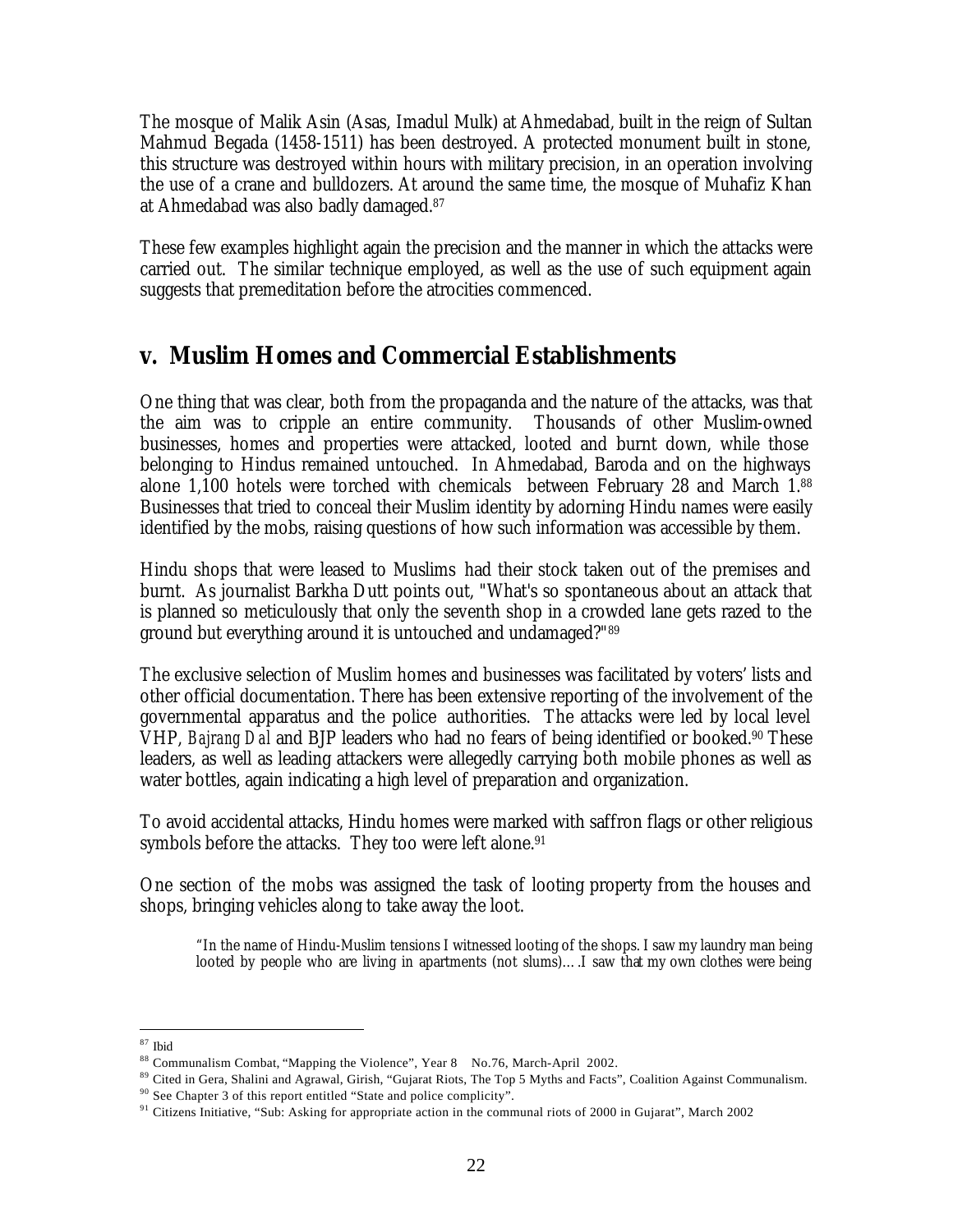stolen by not-so-poor people. I saw that people who own cars stealing. I was angry with myself because I could not stop them from looting. I was frustrated because police were just not around". 92

In the cases of factories and commercial establishments that had strong grills and metal shutters, gas cutters were used to gain access. Light Petroleum Gas (LPG) cylinders were used to blow up houses and commercial establishments.

As a witness recalls:

"On a Muslim settlement at Sundaramnagar near the Bapunagar locality…A local Madrasa situated near the boundary of the settlement was attacked by a mob of nearly 15,000, accompanied by the police, who fired at the Muslims trying to offer resistance. Truckloads of LPG cylinders were brought and used to cause explosions inside the buildings. Trucks were also used to batter down the boundary wall to create a breach for the rioters to enter. A pitched battle was fought here between the Muslim inhabitants and the rioters who had surrounded them from three sides, which lasted nearly 36 hours. During this period, fresh batches of rioters were reportedly brought in luxury buses and fatigued ones taken away. Finally, the resistance collapsed and the Muslim dwellers had to run away for their lives. The rioters entered the settlement from all sides and carried out loot and arson on a large scale, using petrol bombs and gas cylinders. Most of the dwellings in the settlement, as well as private vehicles like scooters, bicycles and auto rickshaws, were burnt completely. Even metallic furniture and ceiling fans had melted under the impact of the explosions.<sup>93</sup>

Such massive provision and use of gas cylinders not only suggest pre-planning but also the existence of official collusion, to gain access to such resources and to avoid them being detected. Further it again highlights the level of organisation needed to bring in fresh batches to carry out the atrocities.

The total economic losses sustained by the victims are estimated by one report at Rs. 38,000,000,000, or over half a billion pounds sterling.<sup>94</sup> Total government compensation paid out by mid May stood at less than Rs 100,000,000 or less than a third of a per cent of the total losses.<sup>95</sup>

The attack on the economic infrastructure of the Muslim community is not simply just another part of the attacks but rather pre-planned with the aim of financially crippling the Muslim community. This intent is evident from right-wing activities beforehand calling for the boycott of Muslim services.<sup>96</sup>

Indeed it is evident that the entire Gujarat carnage was part of an organised effort to inflict terror and brutalise psychologically, physically and economically for the purpose of driving the Muslim community away from their settlements.<sup>97</sup>

<sup>&</sup>lt;sup>92</sup> Rediff.Com on March 2, 2002.

<sup>&</sup>lt;sup>93</sup> 'Ethnic Cleansing in Ahmedabad', a preliminary report by the SAHMAT fact-finding team to Ahmedabad, 10-11<sup>th</sup> March 2002.

<sup>&</sup>lt;sup>94</sup> A Continuing Crime: The relief and rehabilitation measures, the attitude of the judiciary and police investigation and arrests with regard to the genocide in Gujarat. A Joint Fact Finding Team Report. May 2002. <sup>95</sup> Ibid

<sup>96</sup> See Chapter 1 entitled "Origins of the Carnage".

<sup>97</sup> Murad Banaji, Recent communal violence in Gujarat, India , August 2002.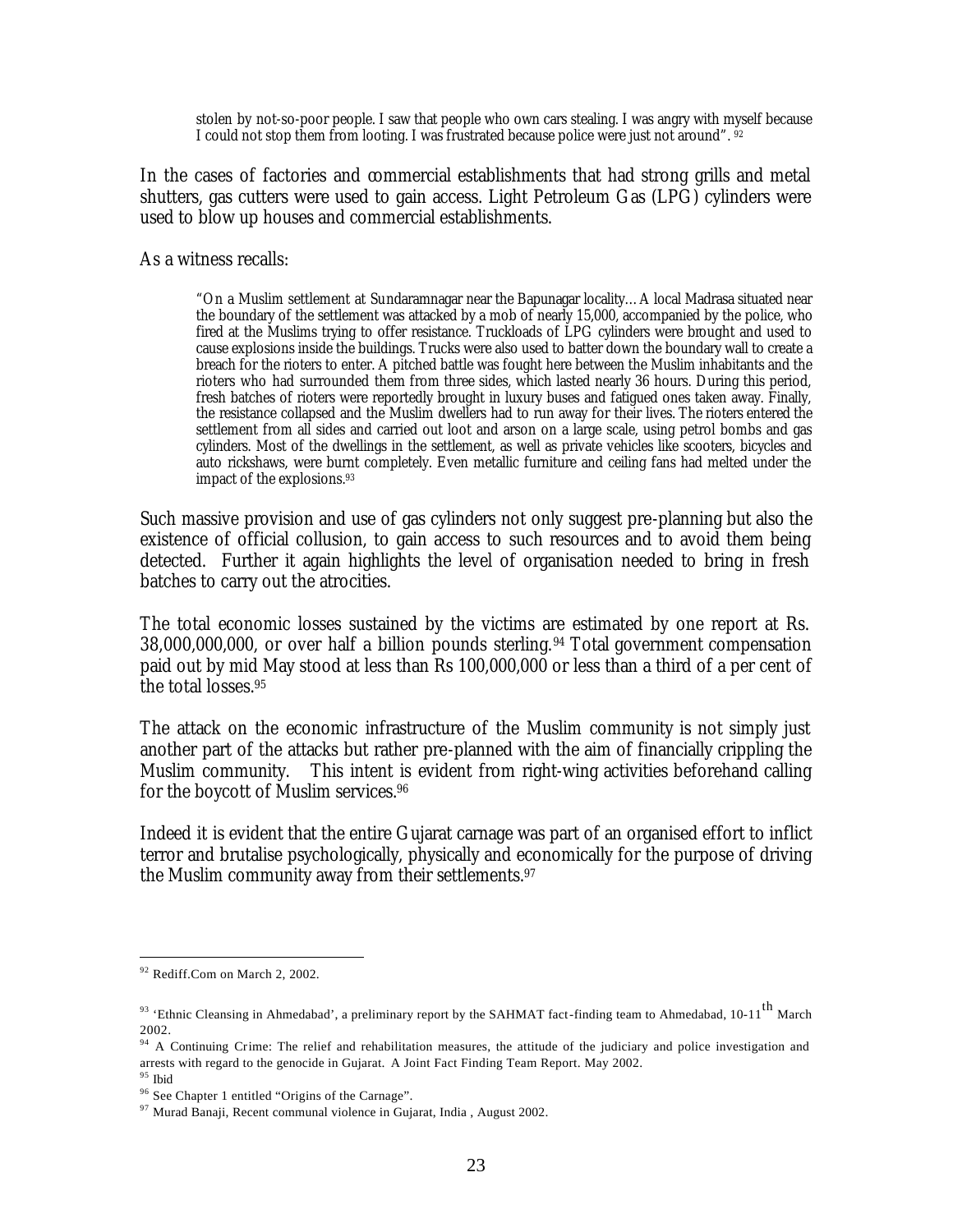## *Conclusion*

The repeated use of the phrase 'communal riots' by commentators is severely misleading in connoting that the violence was the result of clashes between two sides. Instead it was a one-sided effort of the Hindu mobs determined to drive out the Muslim population by any means necessary. This intent and the high level of organisation that accompanied it, means that the atrocities can only be termed as ethnic cleansing or genocide. Morevover, the partisan role of the state, the government, police, civil administration, the ruling party, the VHP, *Bajrang Dal* and the rest of the Sangh Brigade, all point to this ethnic cleansing being state sponsored.<sup>98</sup>

<sup>98</sup> See Chapter 3 entitled "State and Police Complicity."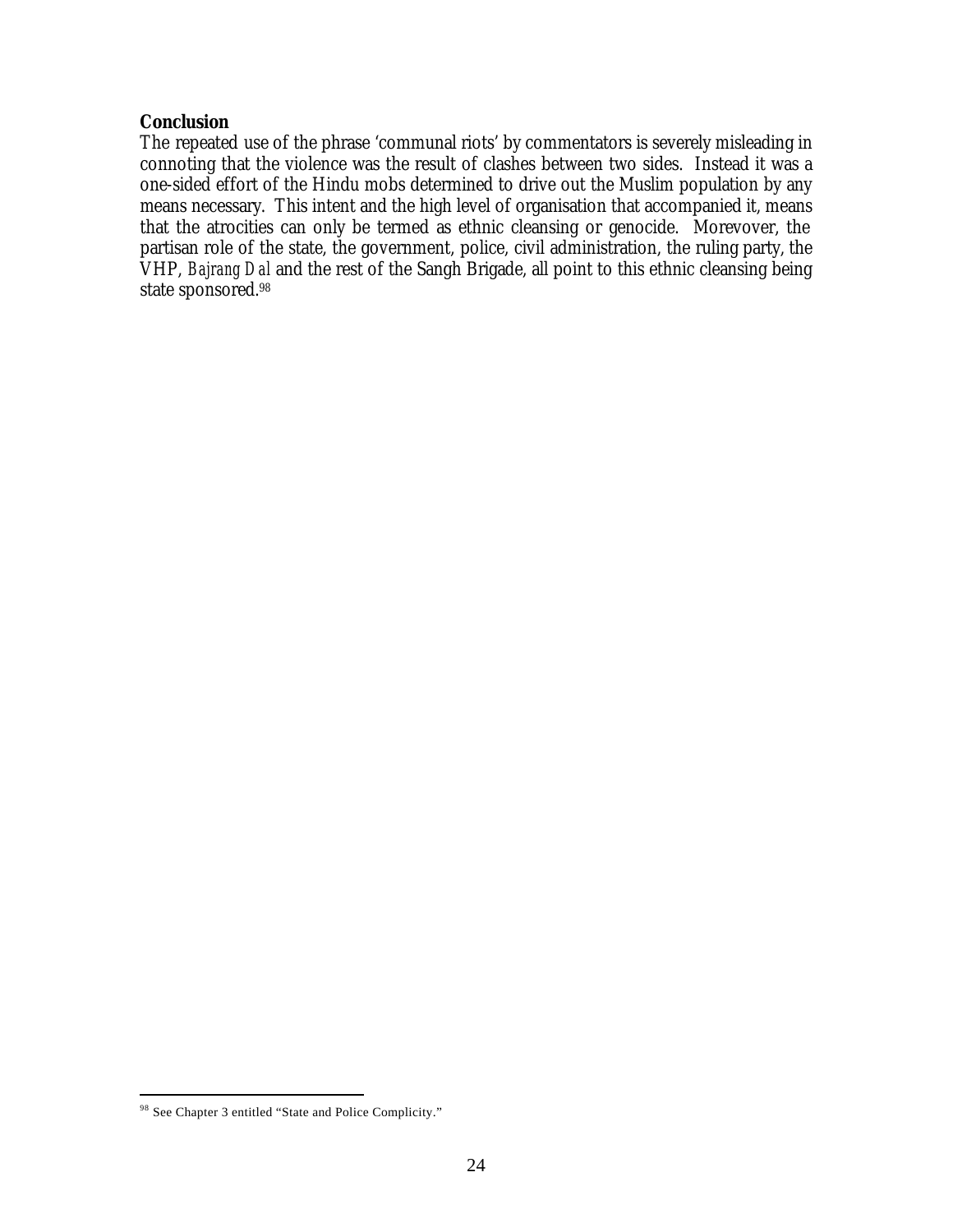# **Chapter 3**

# *State and Police Complicity*

## *Introduction*

*"Even those neighbourhoods in Ahmedabad which had escaped violence, the residents are gripped by a fear psychosis, as it became more than ever clear that the state and Central governments did not act in time and with the necessary will and force to curb violence.*

*"Senior citizens say that the mobs went about their murderous ways with the full knowledge that the state government supported the Vishwa Hindu Parishad (VHP), and they would not face the wrath of the police."* <sup>99</sup>

The complicity of the Hindu mobs and the Gujarat state apparatus and police authorities became immediately apparent to the victims from the onset of the massacres that raged unabated in Gujarat. The successes of the atrocities along with eyewitness accounts confirm that they were carried out in collusion with civic, administrative and political bodies.

# **i. Involvement of the State Apparatus**

# *(a) Use of official documentation*

The attacks that broke out in Ahmedabad on February 28 and the following days were highly systematic. The appearance of distinct patterns of "communal cleansing" - the precise manner in which the Muslim population were identified, targeted and attacked, suggest the use of voters' list and other official documentation. Testimonies of victims have been documented that support the contention that licenses and other relevant papers only available to civic bodies were used to target the hotels and other business establishments owned by them. <sup>100</sup>

The National Human Rights Commission (NHRC) Interim Report supports these assertions, pointing out there were "widespread reports and allegations of groups of well organized persons, armed with mobile telephones and addresses, singling out certain homes and properties for death and destruction in certain districts..."

"The voters' list has certainly made their task easier and the motivated mob knew exactly who stayed where," a female inmate at Sanklitpur relief camp in Johopura told The Times of India.<sup>101</sup>

Another consistent feature of most survivors' accounts is the presence of local VHP and *Bajrang Dal* leaders, elected representatives from the BJP, RSS and even cabinet ministers led large Hindu mobs consisting of thousands. They were seen carrying with them

<sup>99</sup> Tehelka.com, "28, including 14 women, 4 children, burnt in Mehsana, Tehelka", March 2, 2002.

<sup>&</sup>lt;sup>100</sup> The Times of India, 'Misuse of voters list in Gujarat riots alleged, March 2002.

 $^{101}$ Ibid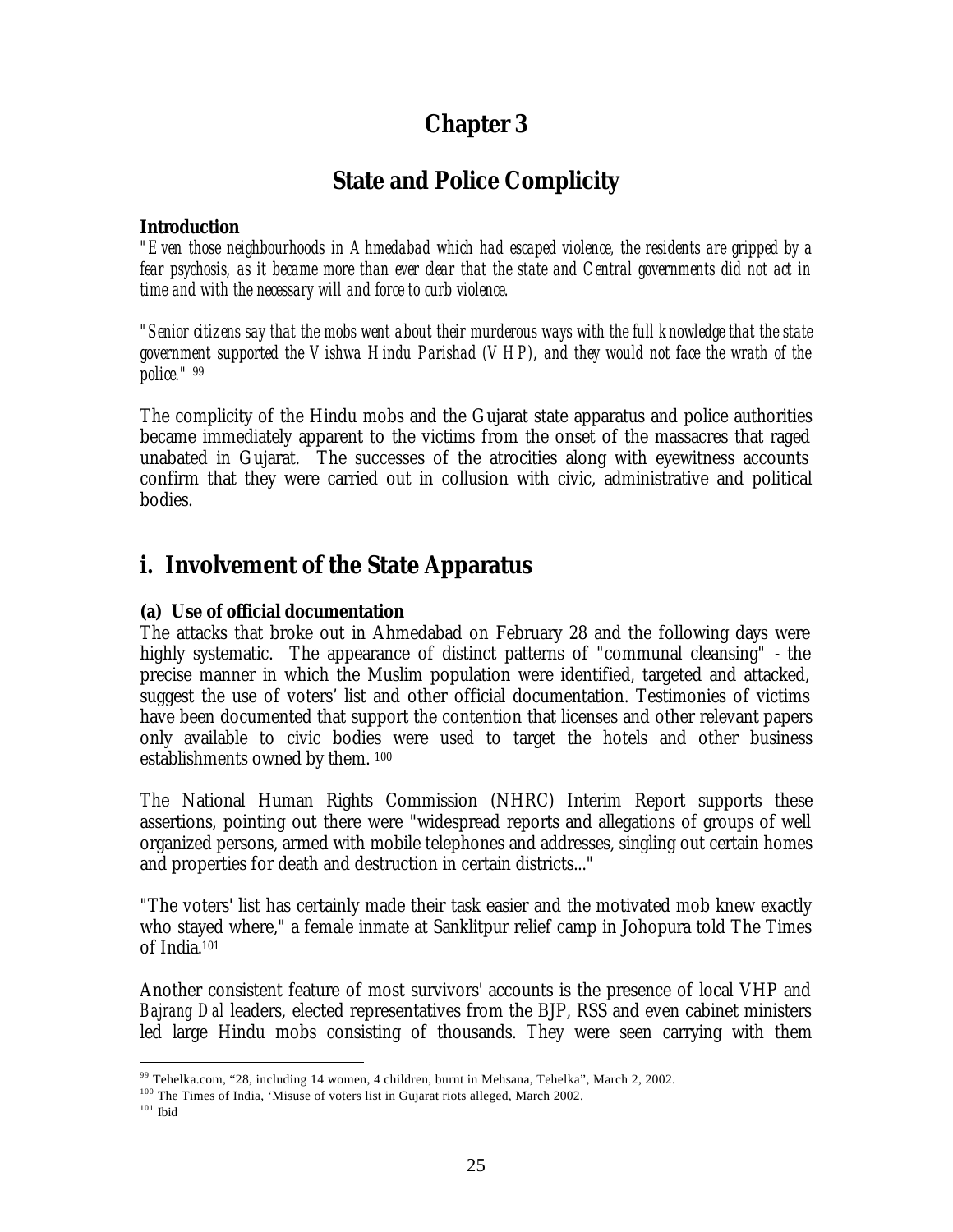computerized sheets that listed the names and addresses of Muslims in particular areas so as to direct them to the proper sites for destruction.<sup>102</sup>

In one of the worst attacks – in Naroda Patiya in Ahmedabad - residents identified five BJP/VHP workers, as having committed murder and rape before their eyes.103 In Laxmipura Village in Khed Brahma Taluka of Sabarkantha District, two local VHP unit members were identified as leading the mob which torched Muslim homes.<sup>104</sup> As one report put it, "In testimony after testimony, people identified by name, members of the *Bajrang Dal* and Vishwa Hindu Parishad involved in inciting and committing violence".<sup>105</sup>

According to the Times of India, testimonies from several police officials also corroborate that, "They hardly failed in laying their hands on their target, thanks to the documents like voters' list," …"the mission was accomplished with clinical precision". <sup>106</sup>

The VHP did not deny the existence of such lists of addresses, but its chairman in Gujarat, Prof. Shastri claims that they were prepared only on the morning of February  $28^{\text{th}}$  107

However this claim is contradicted by media documentation of how in months preceding the violence there were painstaking efforts by the VHP to collect and compile the names of Muslim businesses from the Ahmedabad Municipal Corporation, names and addresses of Muslim students from universities and professional institutions, and also to draw up a list of 'undesirables' working for government agencies such as the Food Corporation of India.<sup>108</sup>

This demonstrates the high level of planning involved with meticulous attention to detail, contradicting claims of spontaneity and retaliation on the part of the Hindu mobs. It is reminiscent of the riots that took place in Gujarat in 1992, following the demolition of the Babri Mosque. The RSS then allegedly used community directories to target Muslims.

### *(b) Deployment of troops*

Violence raged in Gujarat for days, and only started to abate by March 3 with the arrival of the army. The government's extremely slow and wholly inadequate response to the death and destruction raised disturbing questions about their stance towards the crisis. An Editorial in *The Hindu* observes:

"True, any administration will necessarily require some lead-time to react to a sudden and potentially explosive development. The Narendra Modi [Chief Minister of Gujarat government] regime however showed little signs of having come to grips with the situation as late as Thursday evening, leaving the field absolutely free for rampaging mobs to go about their 'business' - looting, pillaging and setting blocks of houses afire at will - and there appeared to be a clear design behind all the 'senseless' violence,

<sup>102</sup> Shalini Gera, Coalition Against Communalism, "The Indictment of the Gujarat Police".

<sup>&</sup>lt;sup>103</sup> Ethnic Cleansing in Ahmedabad: A preliminary report: SAHMAT fact finding team to Ahmedabad, 10-11th March 2002,

<sup>104</sup> 'How Has The Gujarat Massacre Affected Minority Women? The Survivors Speak', fact-finding by a women's panel. Sponsored by Citizens' Initiative, Ahmedabad, 16 April 2002.

 $^{105}$  Ibid

<sup>106</sup> The Times of India, "Misuse of voters list in Gujarat riots alleged", March 2002.

<sup>&</sup>lt;sup>107</sup> Gujarat Carnage 2002: A Report to the Nation. By An Independent Fact Finding Mission, 10th April 2002.

<sup>108</sup> Bushan, Ranjit, Outlook, "Thy hand, Great Anarch", 18 March 2002.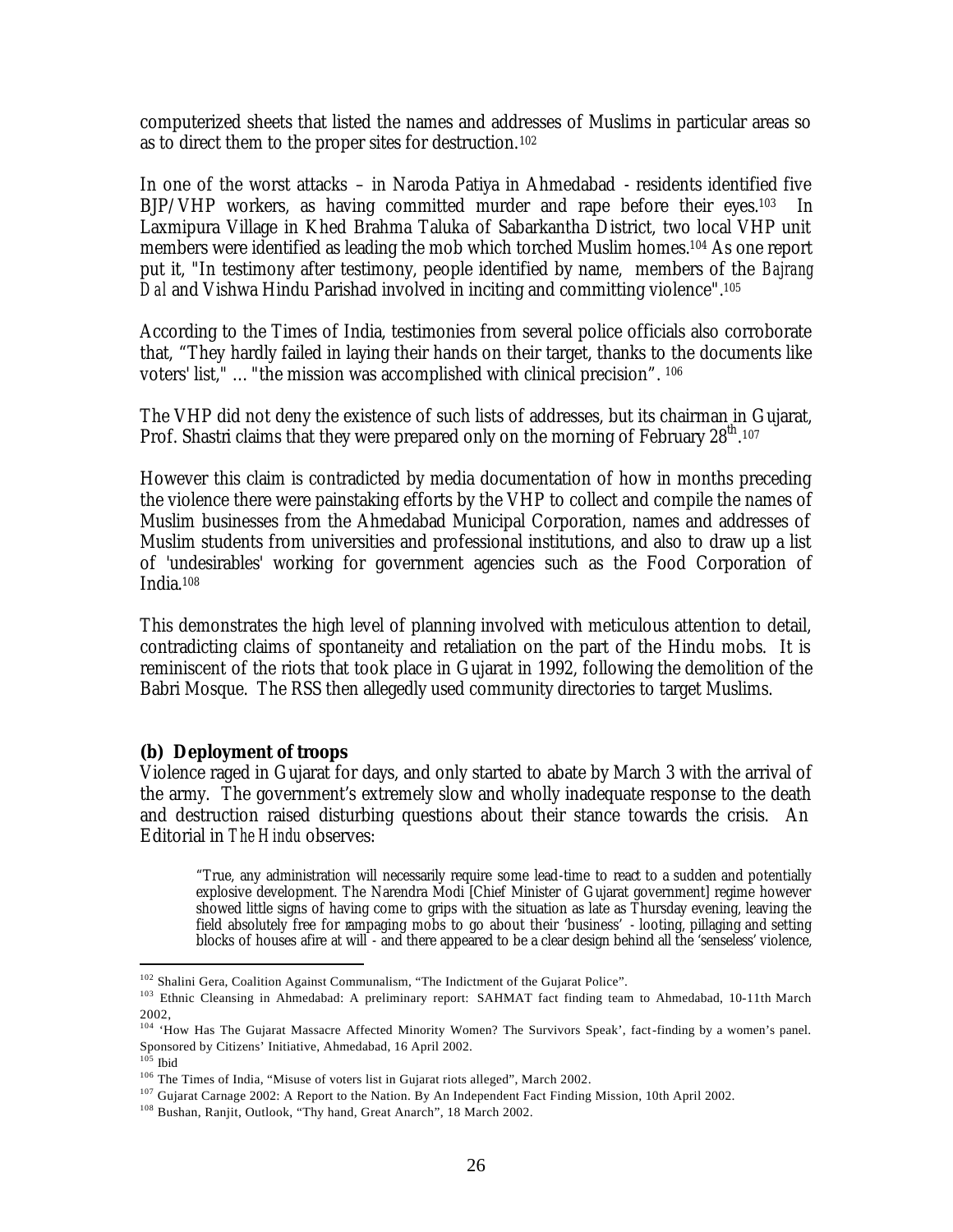going by the targets they had chosen - shops and houses owned by the minority community in revenge for the Godhra incident."

As early as 28 February while the Hindu mobs were running riot in Gujarat the police commissioner of Ahmedabad, sensing the even greater potential for further degeneration of the situation, urgently requested more troops to be deployed in the city. The government however failed to put in any formal request for the deployment of troops, despite the fact that the air force was fuelled and ready at Jodhpur in neighbouring state of Rajastan to transport the troops over by Thursday evening at the height of the atrocities. They were expecting to be called upon by the government.<sup>109</sup> Only the next morning were a thousand troops flown out.

The failure of the state and central government to respond promptly and effectively by deploying the army, points to the fact that they facilitated the riots. In other words the government is directly implicated in this instance through its refusal to uphold and protect the rights and the lives of its minority citizens.

The *London Telegraph* substantiates this assertion but also points out that this was not an omission of mistake on their part, but a deliberate ploy:

"Intelligence officials [in India] admitted, however, that there had been a deliberate delay by federal and state governments in deploying the army to give Hindu militants a free hand after a Muslim mob killed 58 Hindus on a train…".<sup>110</sup>

Moreover, when the army troopers finally landed in the devastated cities of Gujarat on March 1, three days after the inception of the crisis, the administration did not provide them with transport, information about communally sensitive areas, equipment or assistance in handling the situation. This resulted in further delays and further loss of lives.<sup>111</sup>

Furthermore, the army was not dispatched to the trouble spots, '… but merely asked to display itself in areas from which the Muslims had already fled,' a security officer said. 'It was a calculated decision by the state's Hindu nationalist government.<sup>' 112</sup>

As encapsulated by *The Guardian*, "[T]he army's belated deployment seemed little more than political calculation that the Muslims had now got the beating they deserved".113 This analysis has been corroborated by various commentators who have also arrived at the same conclusion based on insider testimonies.

*The Telegraph* notes that, "Intelligence officials admitted that a 'systems failure', prompted by politicians, allowed the rioting to continue. They said some police connived and, at times, even helped Hindu mobs." <sup>114</sup>

<sup>&</sup>lt;sup>109</sup> Bedi, Rahul, The Telegraph, 'Soldiers "held back to allow Hindu revenge"', 6 March 2002

 $^{110}$  Ibid

<sup>111</sup> "Where Had All the Soldiers Gone?" The Telegraph, Calcutta, India, March2, 2002

<sup>&</sup>lt;sup>112</sup> Bedi, Rahul, The Telegraph, 'Soldiers "held back to allow Hindu revenge"', 6 March 2002.

<sup>&</sup>lt;sup>113</sup> Harding, Luke, The Guardian, 'Police took part in slaughter', 3 March 2002.

<sup>114</sup> Bedi, Rahul, The Telegraph, 'Soldiers "held back to allow Hindu revenge"', 6 March 2002.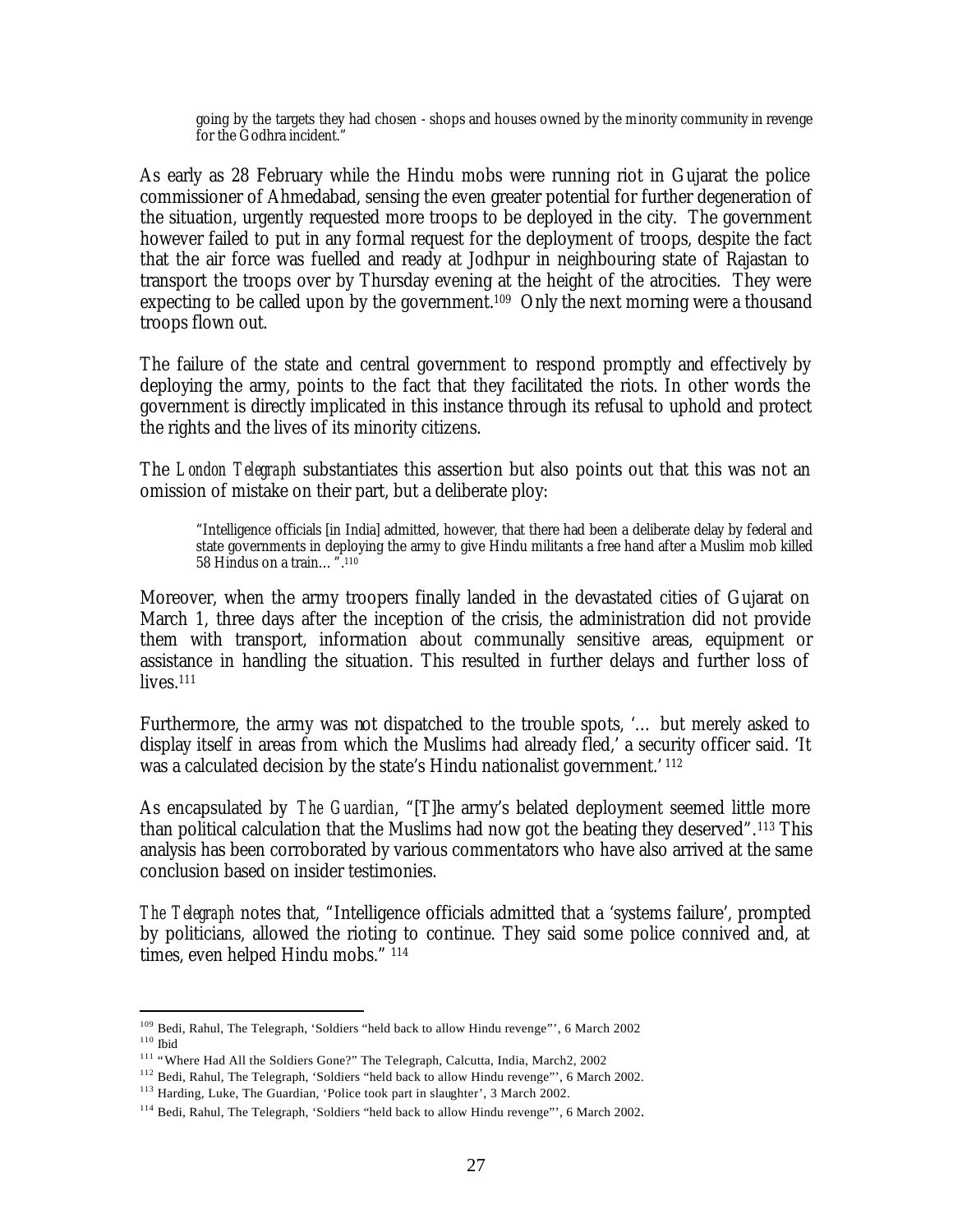Similarly *The Hindu* points towards the strong likelihood that the BJP-backed Gujarat state apparatus intentionally engineered conditions which would allow Hindu nationalists to run riot through the state unhindered:

"If the law enforcing machinery in Gujarat has been notoriously politicized and communalized, the fact that all the current lawlessness that has been unleashed in the name of a VHP-sponsored 'bandh' to protest against the Godhead carnage more than explains the State BJP regime's deliberate lack of firmness in containing the orgy of violence. There has also been an inexplicable delay in calling in the Army. Such a partisan approach to critical issues of governance like maintaining public peace and ensuring the security of citizenry will seriously undermine the legitimacy of the Modi administration."<sup>115</sup>

The complicity of the governmental state apparatus is further apparent from the statements of leading Hindu nationalist politicians who made statements that either tried to exonerate the mobs or lessen the impact of their crimes. Showing support for the mobs, Narendra Modi, Chief Minister of Gujarat declared that, "The five crore (50 million) people of Gujarat have shown remarkable restraint under grave provocation".116 The following day he went on to infamously cite Newtonian law that "Every action has an equal or opposite reaction," as a further validation of the atrocities <sup>117</sup> .

For many these statements came as no surprise from a man who allegedly gave his blessing for the carnage to continue<sup>118</sup> and has also been cited by numerous civil liberties and human rights organisations as being responsible for the atrocities. Their investigations concluded that the state government was to blame for the atrocities not only for its failure to contain the violence but also through its active participation.

Notably, the National Human Rights Commission in its second and final report held that the state government was completely responsible and said that the facts indicate "a complicity that was tacit if not explicit". The Commission concluded "that there was a comprehensive failure of the state to protect the Constitutional rights of the people of Gujarat, starting with the tragedy in Godhra on February 27, 2002, and continuing with the violence that ensued in the weeks that followed.''<sup>119</sup>

# **ii. Complicity of the Police**

*"The Hindus called us outside to fight. When we came out, the police fired on us, twelve to thirteen people died.... They said come forward, then they started shouting, "Kill the Muslims, cut the Muslims, loot the Muslims." The police were with them and picked out the Muslim homes and set them on fire. The police aimed and fired at the Muslim boys. They then joined with the Hindus to set fire to the homes and to loot the homes. The police were carrying kerosene bottles and shooting and setting the bottles on fire. The others were carrying swords and trishuls.* 

*"Some of the attackers were wearing kesri pattis [saffron bandannas] on their foreheads with the words "Jai Sri Ram" [Praise Lord Ram]. The attackers consisted of both people from our neighbourhood and* 

<sup>&</sup>lt;sup>115</sup> Cited by Mosaddeq, Nafeez in Media Monitors Network, "State-sponsored terrorism in the Republic of India", March 10 2002.

<sup>116</sup> Times of India, March 1, 2002

<sup>117</sup> Times of India, March 2, 2002. Asian Age, 'Gujarat used as Hindutva laboratory', March 25, 2002.

<sup>&</sup>lt;sup>118</sup> The Telegraph India, "When Guardians of Gujarat gave 24-hour licence for Punitive Action", 17 December 2002.

<sup>119</sup> The Indian Express, "NHRC rubs it in, Modi: 'Complicity was tacit'", 1 June 2002.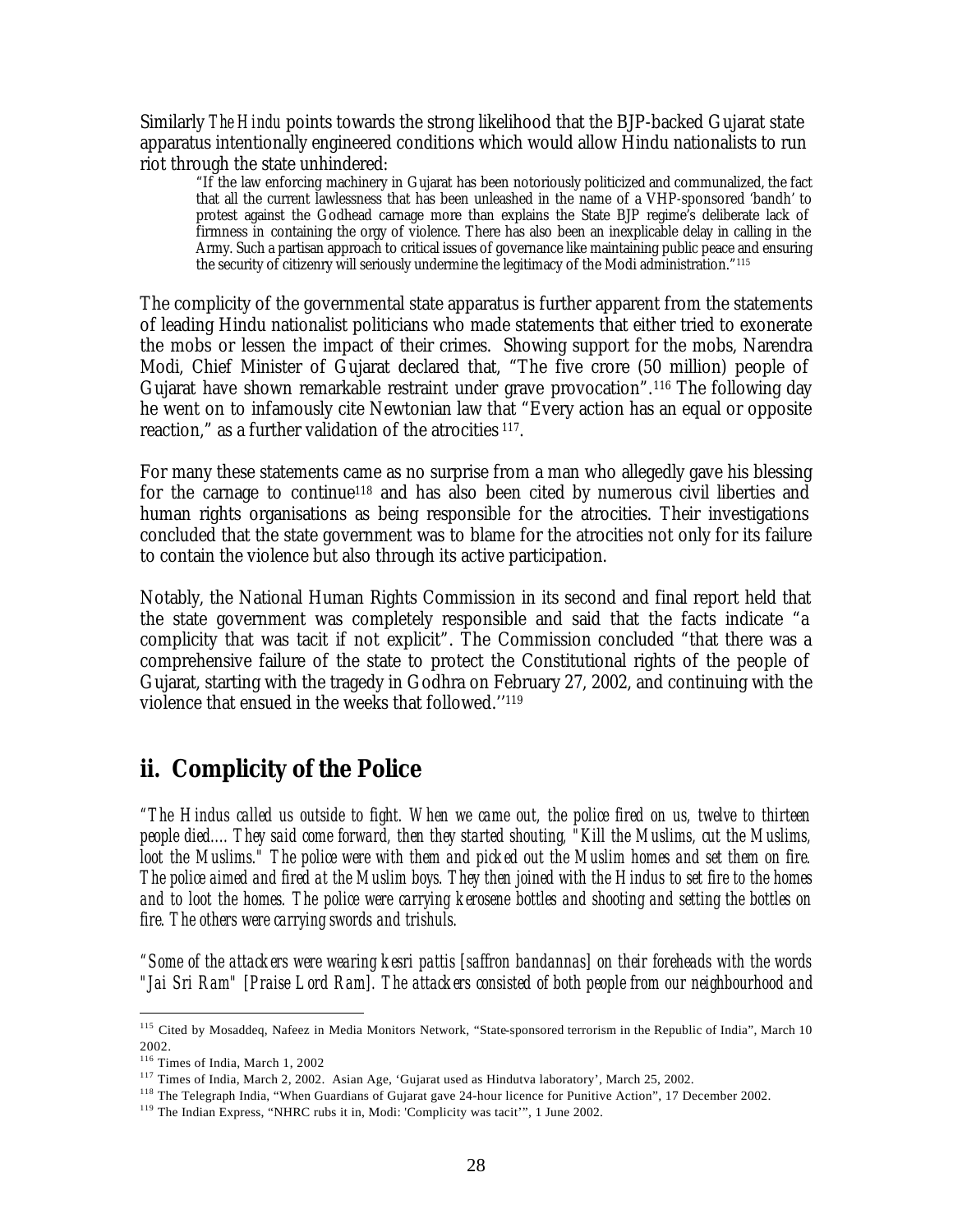*also people from outside. None of the deaths from our area were from the Bajrang Dal, it was all from police firing. One person also lost his eyesight as a result of police firing. One woman was burnt alive. She was old and couldn't run. She was cut in three pieces. The police came inside [the Chartoda Kabristan area] and fired."*<sup>120</sup>

This was the testimony of twenty-two-year-old Mohammed Salim from Bara Sache ki Chali to Human Rights Watch describing the involvement of the police in the atrocities.

Despite enormous criticism of the role of the police in the Gujarat atrocities, the Chief Minister Narendra Modi maintained that they did an admirable job of upholding the peace, and the Union Home Minister, L. K. Advani praised the Gujarat government for their 'exemplary' handling of the situation.<sup>121</sup>

Further defending the role of the police force, Ahmedabad Police Commissioner Prashant Chandra Pande, said that the force had not demonstrated bias, nor had the state ordered them not to intervene. It concluded that the state government should be commended for the 'fact' that it managed to contain the violence within three days.<sup>122</sup>

However, these comments completely contradict the overwhelming documentation by the media and human rights organizations that maintain that police officials turned a blind eye to the atrocities, on the orders of Chief Minister Narendra Modi so that the militants could continue with their orgy of violence against the minority Muslim population. 123

### *(a) Passive Involvement*

Human Rights Watch and the National Commission for Human Rights both cite in their reports that many of the sites that were attacked were in close proximity of police posts usually less than fifty feet from the site.<sup>124</sup>

"The fact that Mrs. Rochomal lived 80ft away from a police station reveals a bleak truth about the violence that has convulsed India over the past four days: it has been state-sponsored.

"The authorities have done little to prevent the inferno that has swept the western state of Gujarat - not because of incompetence but because they share the prejudices of the Hindu gangs who have been busy pulping their Muslim neighbours."<sup>125</sup>

There has been extensive media documentation of the passive involvement of the police. For the most part, the police failed to turn up to protect the minorities even when the victims managed to get through to them and ask for help.<sup>126</sup>

*The Hindu* reports:

 $120$  Human Rights Watch Report, "We have no orders to save you", March 2002.

<sup>&</sup>lt;sup>121</sup> Shalini Gera, Coalition Against Communalism, "The Indictment of the Gujarat Police".

<sup>&</sup>lt;sup>122</sup> Asia Human Rights Commission, "India: Gujarat Riots point to need fir Police Reform", 16 August 2002.

<sup>&</sup>lt;sup>123</sup> The Guardian, "Burned in bed as Indian violence spirals", March 4, 2002.

<sup>&</sup>lt;sup>124</sup> Human Rights Watch, "We have no order to save you' Human rights Watch", March 2002.

<sup>&</sup>lt;sup>125</sup> Harding, Luke, The Observer, "Police took part in slaughter", March 3, 2002.

<sup>&</sup>lt;sup>126</sup> See the case of Jaffri in Chapter 2.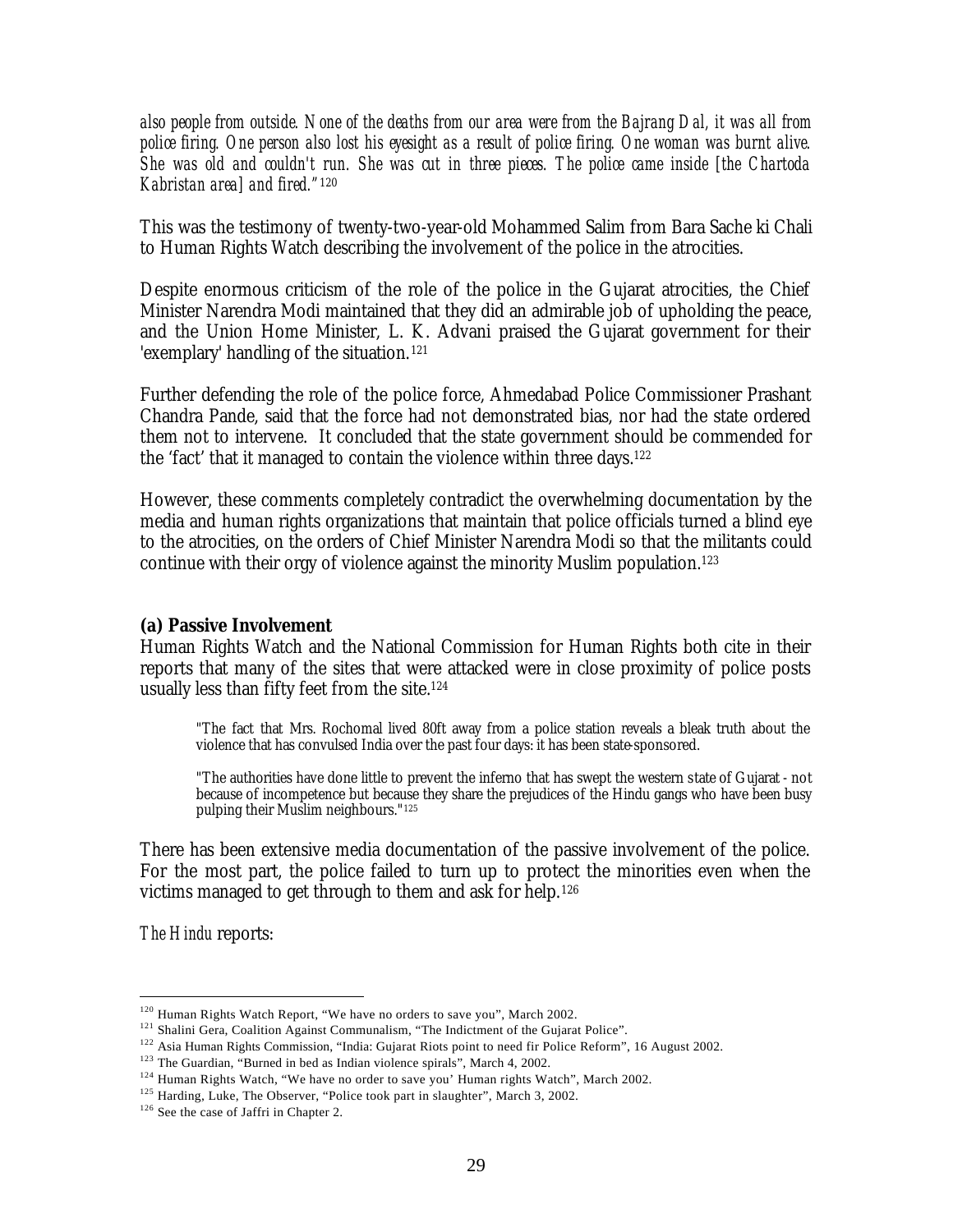"In many places, shops were looted and set afire right under the nose of the policemen and they even collected a part of the booty. Even as the hooligans were breaking a small mausoleum in the middle of a road barely a few metres away from the police commissioner's office, the police vehicles passing by, not only did not bother to intervene, the police actually gestured to the hooligans to go ahead. There had been at least 15 incidents of damaging and destroying minority places of worship which were overnight converted into ``temples'' with the police remaining a mute spectator."<sup>127</sup>

#### *(b) Active Involvement*

Even more disturbingly, there has been extensive documentation of the active participation of the police. In several cases, the police themselves handed over Muslims (who had come to the police for protection) to crowds thirsty for their blood. In another case, witnesses testified as to how a policeman "himself was seen helping the mob with his own diesel from his jeep prodding the mob to dowse the slum and its 60 residents with fire." <sup>128</sup>

There were incidents where rioters were shouting the slogans, "*Andar ki baat hai, police hamare saath hai.* (It is an inside deal, the police supports us).<sup>129</sup> In many instances, the police were seen clearing a path with gunfire for the mobs to attack.

An alarming aspect of police involvement was the direct firing of live ammunition on the victim Muslim community. Home Minister, L. K. Advani cited these incidents as proof of police intervention to bring these atrocities to an end, thus defending accusations of passivity on part of the police. However, the fact that Muslims again bore the brunt of police 'action' was not officially disclosed

#### *The Guardian* reports similar incidents:

"In some places, including Savala, the police even coordinated the destruction. A large group of local Hindus advanced on Savala on Friday afternoon, accompanied by six police officers. They set light to the village's outlying mustard fields, its main source of income. The police prevented Savala's farmers from intervening by shooting at them, injuring a youth in the hand."  $130$ 

#### According to *Frontline*:

 $\overline{a}$ 

"In Ahmedabad, 249 bodies had been recovered until the midnight of March 5. Of these, six could not be identified, while 30 were of Hindus. Of the Hindus killed, 13 were shot by the police, while several others died in attacks on Muslim-owned establishments. Six bodies of Hindu workers were, for example, recovered from Hans Inn and Tasty Hotel. Although there were almost no attacks by Muslim mobs on Hindu-dominated areas, 24 Muslims were killed in police firing. " <sup>131</sup>

Another role in assisting the mobs was to ensure that they were not brought to justice. Some token arrests would be made after incidents of extreme violence, but no long-term action was taken against them. The were widespread complaints of the failure of the

 $127$  The Hindu, "Saffronised police show their colour", March 3, 2002.

<sup>128</sup> Mainstream, "Gujarat: Lab of Hindutva Comes Alive, March 3, 2002.

<sup>&</sup>lt;sup>129</sup> Outlook, " Covert Riots And Media", March 25, 2002.

<sup>130</sup> The Guardian, "Burned in bed as Indian violence spirals", March 4, 2002.

<sup>131</sup> Frontline, 'Saffron Terror", Volume 19, Issue 06, March 16-29, 2002.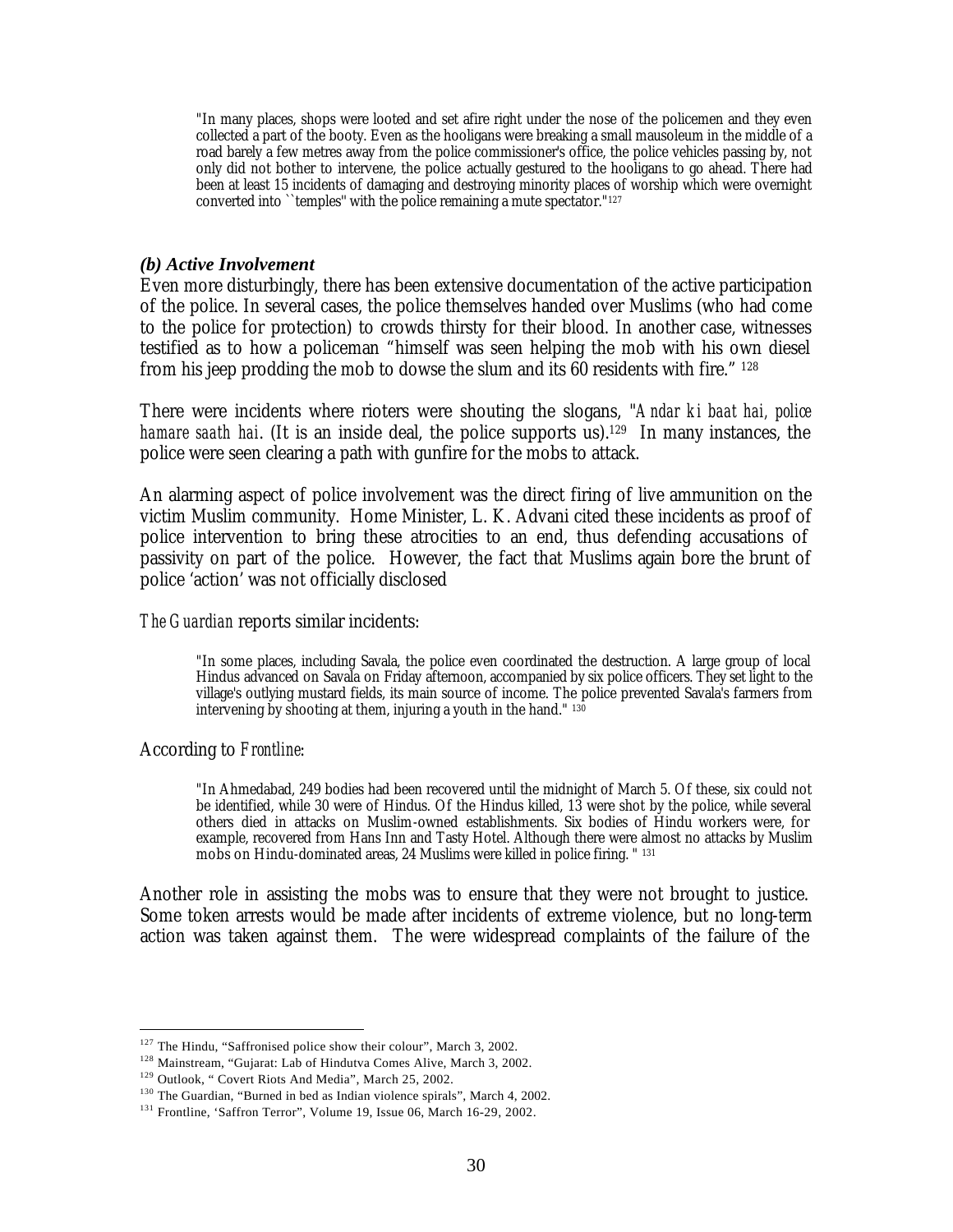police to file First Information Reports (FIRs) which are essential in bringing perpetrators to justice or to provide victims with compensation.<sup>132</sup>

Those that were filed were often deliberately mis-recording, with names being omitted, and the charges changed - for example from murder to rioting. Where rape was followed by murder, the rape would be omitted altogether as the "lesser crime". Further they refused to take statements which identified individual attackers, accusing mobs of being responsible, not individual persons. The National Human Rights Commission noted that there were numerous allegations that "FIRs [were] being distorted or poorly recorded, and that senior political personalities were seeking to `influence' the working of police stations by their presence within them..."<sup>133</sup>

## *(c) Transfers of police*

On March 24, the Gujarat administration transferred 27 police officers in the State. Those transferred refused to engage in the state-sponsored atrocities and were thus relocated elsewhere. On the other hand officers who had engaged in such behaviour continued to be stationed at the same post with impunity.

In the aftermath of the atrocities decorated senior police officers such as Rahul Sharma (Bhavnagar), Vivek Srivastava (Kutch), Anupam Singh Gehlot (Mehsana), Himanshu Bhatt (Banaskantha) - all of who have previously earned praise maintaining peace in their cities have been transferred for their lack of loyalty to the Hindu nationalists. <sup>134</sup>

Another victim of the wrath of the BJP state apparatus was the Divisional Commissioner of Ayodhya in Faizabad district, State of Uttar Pradesh, who played a commendable role in the maintenance of peace in his area, was put on extended leave. <sup>135</sup>

On the other hand, police chiefs such as P.C. Prashant Chandra Pande (Ahmedabad) who not only failed to control the violence, but also actually justified the police inaction<sup>136</sup>, and Upendra Singh (Rajkot) who went 'missing' when the riots started137 continue to serve the state with impunity.

These actions are intended to reward those that showed loyalty by engaging in the atrocities and to punish those who refused in take part. These types of actions are consistent with previous efforts of the BJP government, to move all police officers from the minority community away from field positions to less effective 'support positions.' <sup>138</sup> In effect this exclusion removes any obstructions that would prevent the exclusive 'Hindu' police force from taking punitive measures against the minorities. Further, it would result

<sup>&</sup>lt;sup>132</sup> Ethnic Cleansing in Ahmedabad: A preliminary report: SAHMAT fact finding team to Ahmedabad, 10-11th March 2002,

 $133$  Ibid

<sup>134</sup> The Indian Express, "Gujarat transfers: govt hits the panic button", 28 march 2002. *Bhavnagar SP: Advani praised, Modi disposed*),

<sup>&</sup>lt;sup>135</sup> Abbas, Shahid, Rediff.com, "VHP mounts pressure on govt to transfer Faizabad officials", 18 March 2002.

<sup>136</sup> Swami, Praveen, Frontline, "Saffron Terror", Volume 19, Issue 06, March 16 - 29, 2002,

<sup>&</sup>lt;sup>137</sup> The Times of India, "Police Chief vanishes as Rajkot burns", March 1, 2002.

<sup>138</sup> The Telegraph India, (*Minority Hole in Gujarat Police Force*), … 2002, cited in Shalini Gera, Coalition Against Communalism, "The Indictment of the Gujarat Police".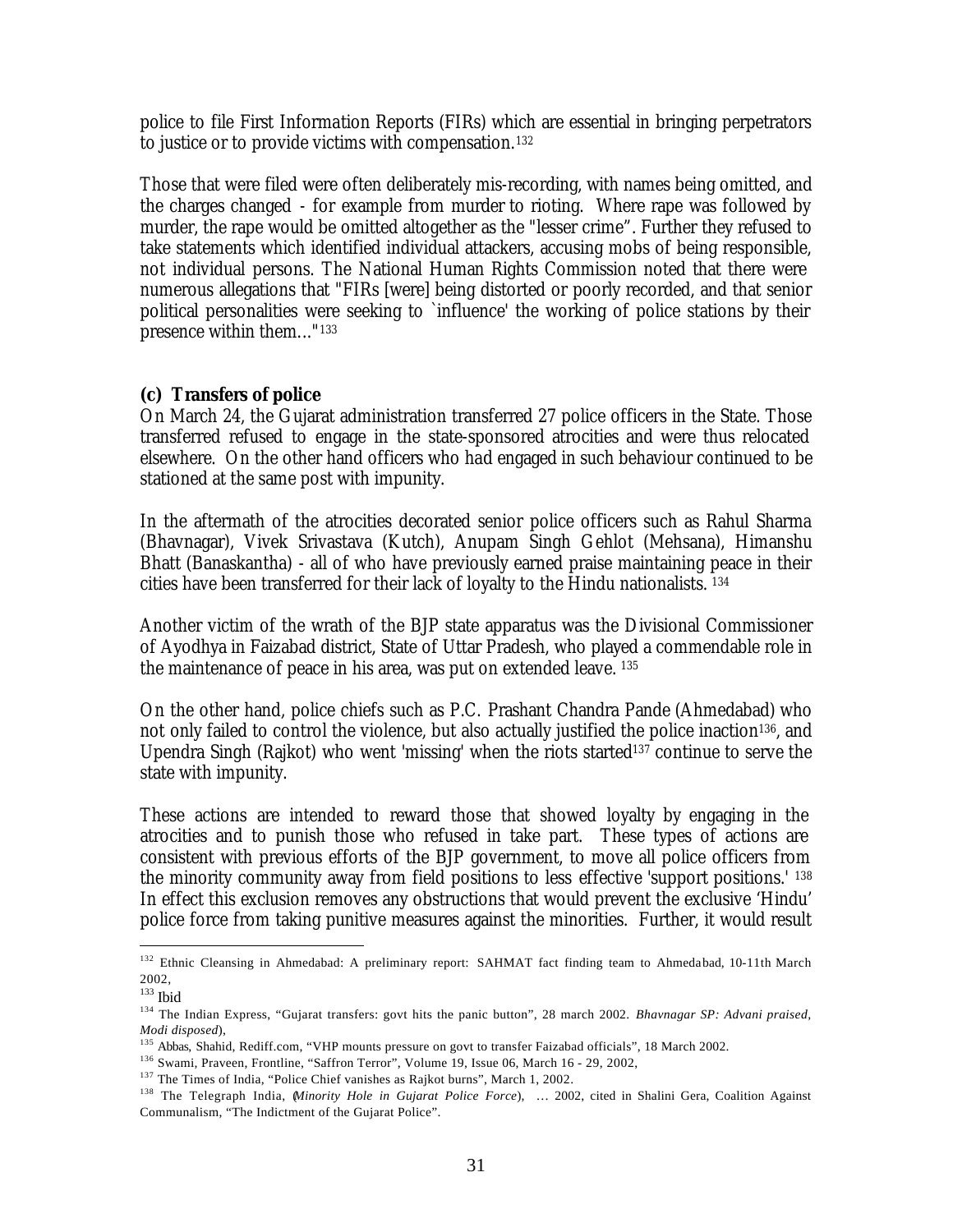in a psychological fear within the minority communities who already lacked sufficient protection.

# **iii. State Behaviour in the Aftermath of the Gujarat Atrocities**

Not only did the government deliberately delay all attempts to control the situation during the riots but is still failing in its responsibility to provide relief to the victims or ensure justice for them.

# *(a) Lack of state assistance to survivors*

With thousands killed and tens of thousands more displaced, relief camps, severely lacking in facilities were set up after 6 March, even though survivors had began to arrive at relief camps organised by NGOs on 1 March. The government gave nominal aid to the camps, further aggravating the suffering of the survivors instead of trying to alleviate their pain. For example, the sanitation and hygiene conditions were terrible, as illustrated by the Shah Alam relief camp in Ahmedabad where 10 toilet facilities served a population of 8000 refugees.<sup>139</sup>

The Gujarat state government went on to order the closure of all relief camps in Gujarat by 30 October, in a bid to show that the victims had been rehabilitated and returned to their homes. The result is that hundreds of Muslims have been left destitute, still not being allowed to return to their homes in many areas and villages which have been proclaimed "Muslim free".<sup>140</sup>

# *(b) Lack of government will to investigate the riots.*

The State Government's submissions to the National Human Rights Commission blamed the Godhra incident of inflaming outrage within the Hindu community. It claimed that despite difficulties in containing the violence it managed to do so within 72 hours. It failed to mention the involvement of the VHP at all and provided a gross undercount of the number of Muslim holy places destroyed and Hindu temples erected on their sites.<sup>141</sup>

With regards to its own judicial investigation into the Gujarat violence, it initially limited the probe into the Sabarmati incident at Godhra and not the atrocities that followed. Only after widespread outrage was expressed, the government agreed to extend the scope of this inquiry to cover the post-Godhra violence as well.

Its judicial commission of inquiry, the Shah Commission prompted criticism as to its ability to investigate independently and impartially. This concern was raised by the appointment of Justice K.G. Shah a retired Gujarat High Court Judge who was to head the commission

<sup>&</sup>lt;sup>139</sup> Citizens' Initiative for Justice & Peace, Update, "Gujarat government evades relief, rehab responsibility", March 9, 2002.

<sup>&</sup>lt;sup>140</sup> Gujarat riot relief camps closed, victims left to fend for themselves, Milli Gazette, November 3, 2002.

<sup>&</sup>lt;sup>141</sup> Modi, Anjali, Hindu, "Gujarat Report White-washing reality?", April 5, 2002.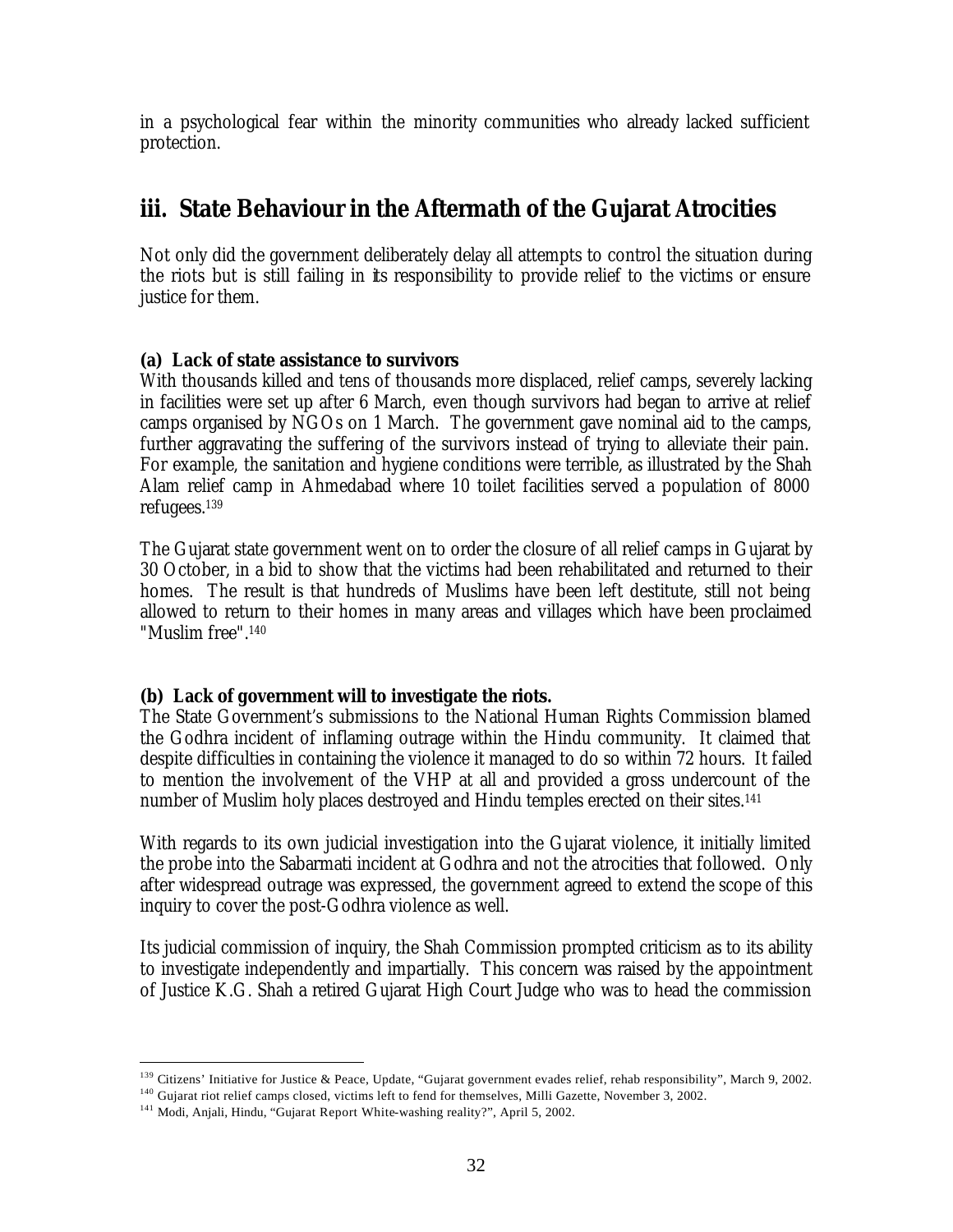because of his close links to the BJP, representing them in the Supreme Court and a history of anti-minority judgements<sup>142</sup>.

His final report severely underplayed the reality of what occurred, blaming the worst violence in Gujarat as being initiated and provoked by the Muslims, with Hindu mobs retaliating.

## *Conclusion*

 $\overline{a}$ 

Altogether the evidence strongly suggests that what occurred in Gujarat was a wellorganised pogrom, carried out in conjunction with the state governmental apparatus and the police authorities. Such state- sanctioned pogroms can only be described as genocide. The complicity of the Gujarat state apparatus and the police authorities means that the victims of the carnage are unlikely to receive any kind of justice. Indeed, only a few perpetrators of the atrocities have been arrested. They were subsequently released on bail. They remain at large, having acted with the patronage and impunity of the ruling body.

The state's failure to compensate is also of importance. Little has been given out as token compensation, essentially meaningless amounts. Further repatriation with their communities is highly unlikely with no guarantees given for them to return to their homes. The victims of the carnage continue to be victimised, with no available avenues for justice.

<sup>&</sup>lt;sup>142</sup> Parekh, Shyam, The Times of India, "Riots probe panel faces credibility crisis", November 5, 2002.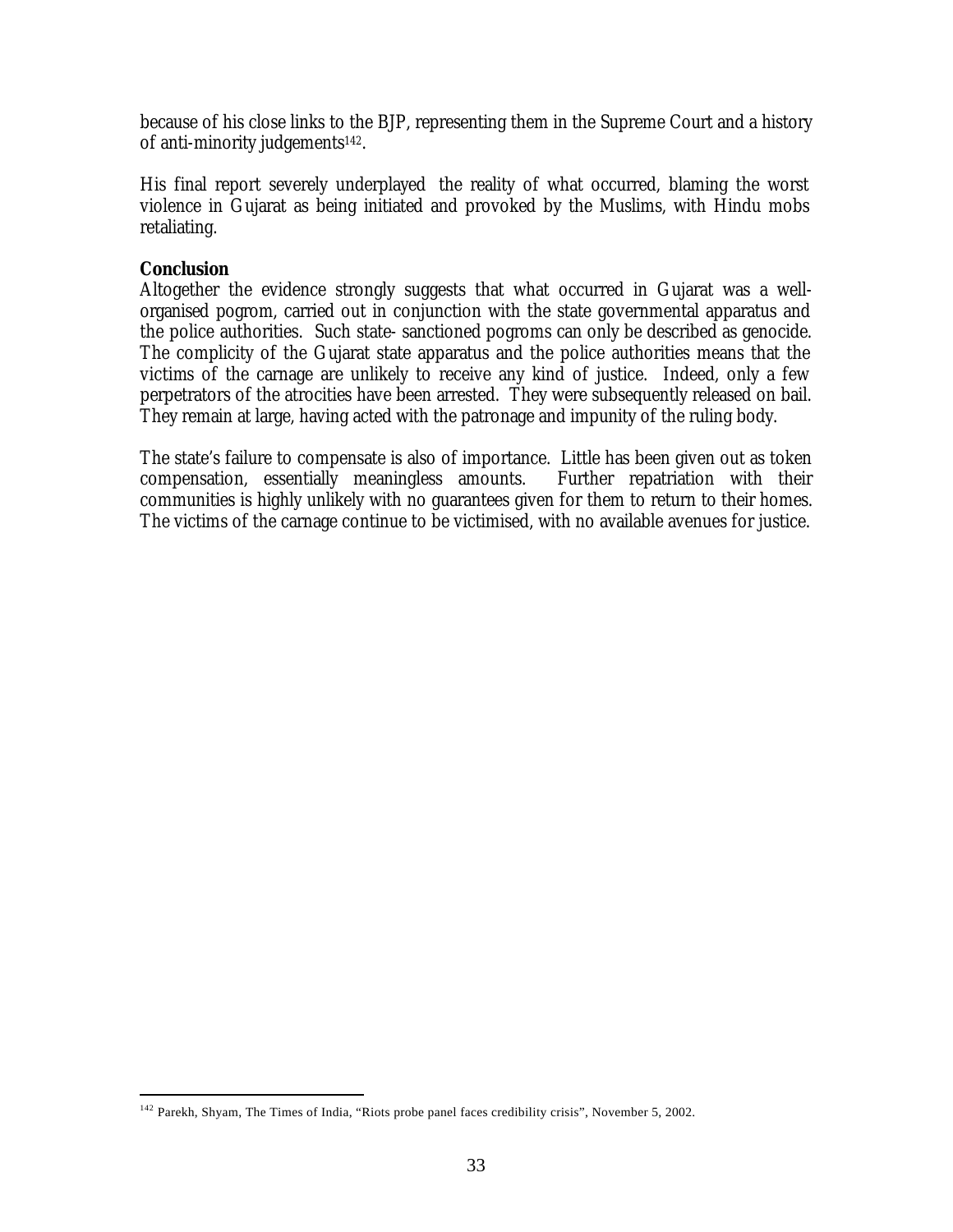# *CONCLUSION*

What happened in Gujarat marks a turning point in the political and social culture of India, not only because of the horrifying extent or the brutal nature of the violence, but because of the startling level of premeditation and organisation of the 'pogroms', and the kind of extensive state involvement witnessed. It is important to clarify that describing the violence as a "riot", as many commentators have frequently done, is severely misleading. It connotes that the violence was the result of a clash of two or more communities. The various analyses of events however indicate clearly that it was a one-sided bid by one community to annihilate the other.

Moreover, what happened in Gujarat should not be seen as a one-off and spontaneous incident, but as expressed by the Hindu Right on many occasions, part of a project to dominate the minority population. It should be noted that the Hindu Right themselves are a minority within India's secular population.

The atrocities are highly reminiscent of the genocide witnessed in Rwanda in the 1990s, where one ethnic group systematically sought to annihilate another ethnic group. It is noteworthy that the hatred and rivalry between the ethnic groups in both Rwanda and India stem from the seeds of hatred sown by the colonial powers as part of their divide and rule strategy. The repercussions continue to be felt to this day.

It comes as no surprise that the Hindu nationalist state apparatus would be so complicity involved. Ethnic violence in the name of Hinduism has always reaped huge rewards for Hindu nationalist organisations, particularly the BJP. The destruction of the Babri mosqe in 1992 and the violence that ensued caused a polarization which was a major factor in their rise to power. This episode of carnage is no different and has served them well. It has had an immensely positive outcome for them resulting in a landslide victory in Gujarat for the BJP, winning 125 out of a possible 181 seats, a tremendous comeback from their dwindling popularity.

Ironically, the then Chief Minister of Gujarat Narendra Modi, who is currently charged in Belgium as a international war criminal for "Crimes against Humanity," received an overwhelming mandate to return to power. Indeed the extent of the atrocities and particularly the involvement of such figures makes them guilty of various crimes under international human rights and humanitarian law.

Serious problems of penetration of the police force and the civil service of Sangh Parivar activists need to be addressed, especially when they have been implicated in the violence. This is necessary not only to restore the faith of the minorities but also to prevent corruption and the wielding of power by Hindu Right organisations even when they do not have political power.

Another key necessity is a genuine commission of investigation into the atrocities that happened. Prosecutions must be pursued not only to punish the foot soldiers but also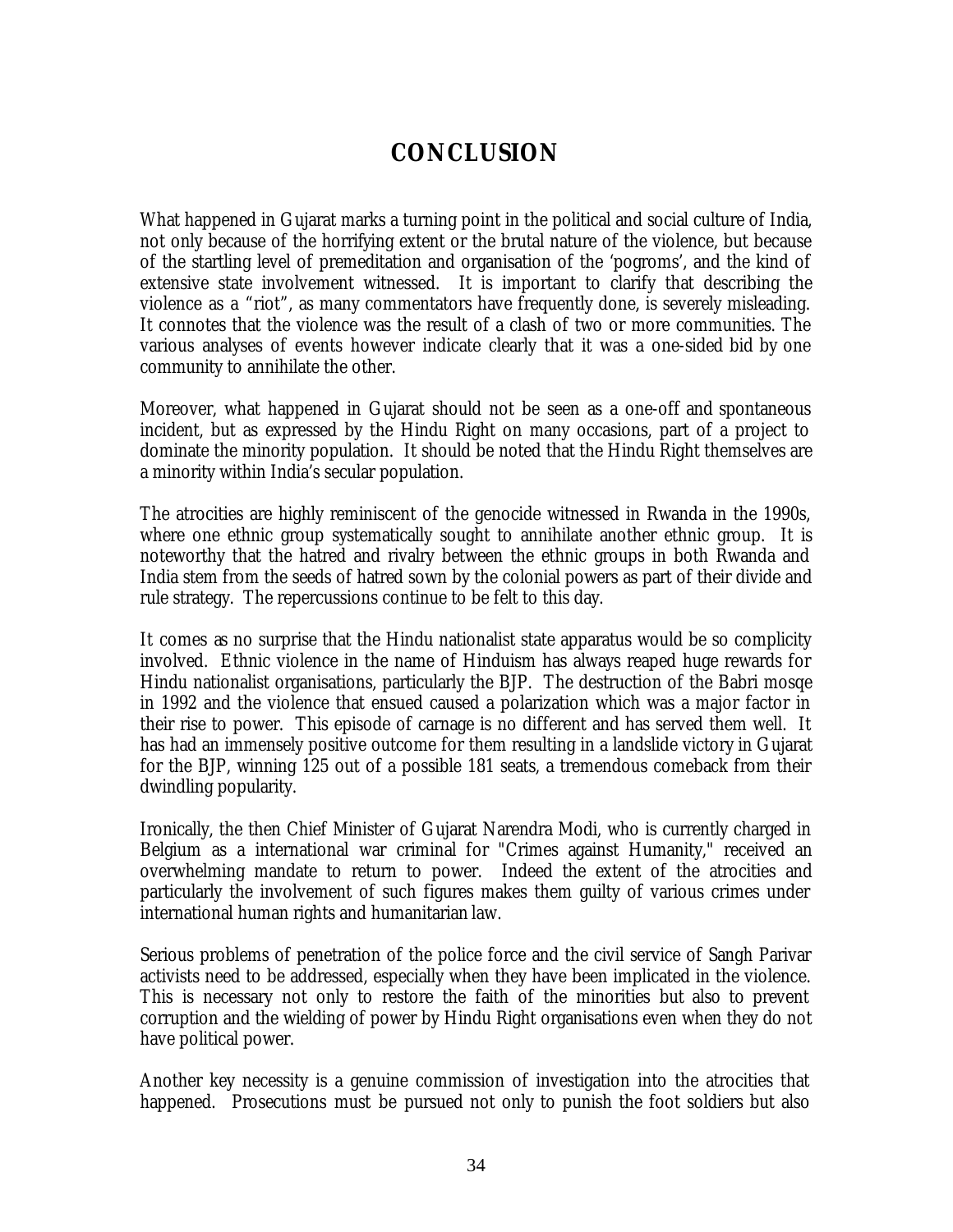those working within the federal and state governmental apparatus that have been accused of instigating and assisting in the atrocities. Victims must not only be compensated for their losses, but measures for relief and rehabilitation must be put in place. Moreover, the role of the media and its inflammatory and biased reporting of the atrocities must be investigated. Appropriate action must be taken when possible.

These issues need to prevent the Hindu Right from further undermining civil society and democracy.

Many Hindu militant personalities have stated that the Muslims of India are to be treated as the Jews in Nazi Germany. Surely then it is time the international community rose up and took action against them as it did against the Nazis.

There is even a greater need now so with the BJP firmly in power in Gujarat, when one should anticipate and fear further efforts by the Sangh Parivar to advance its global propagation of religious hatred.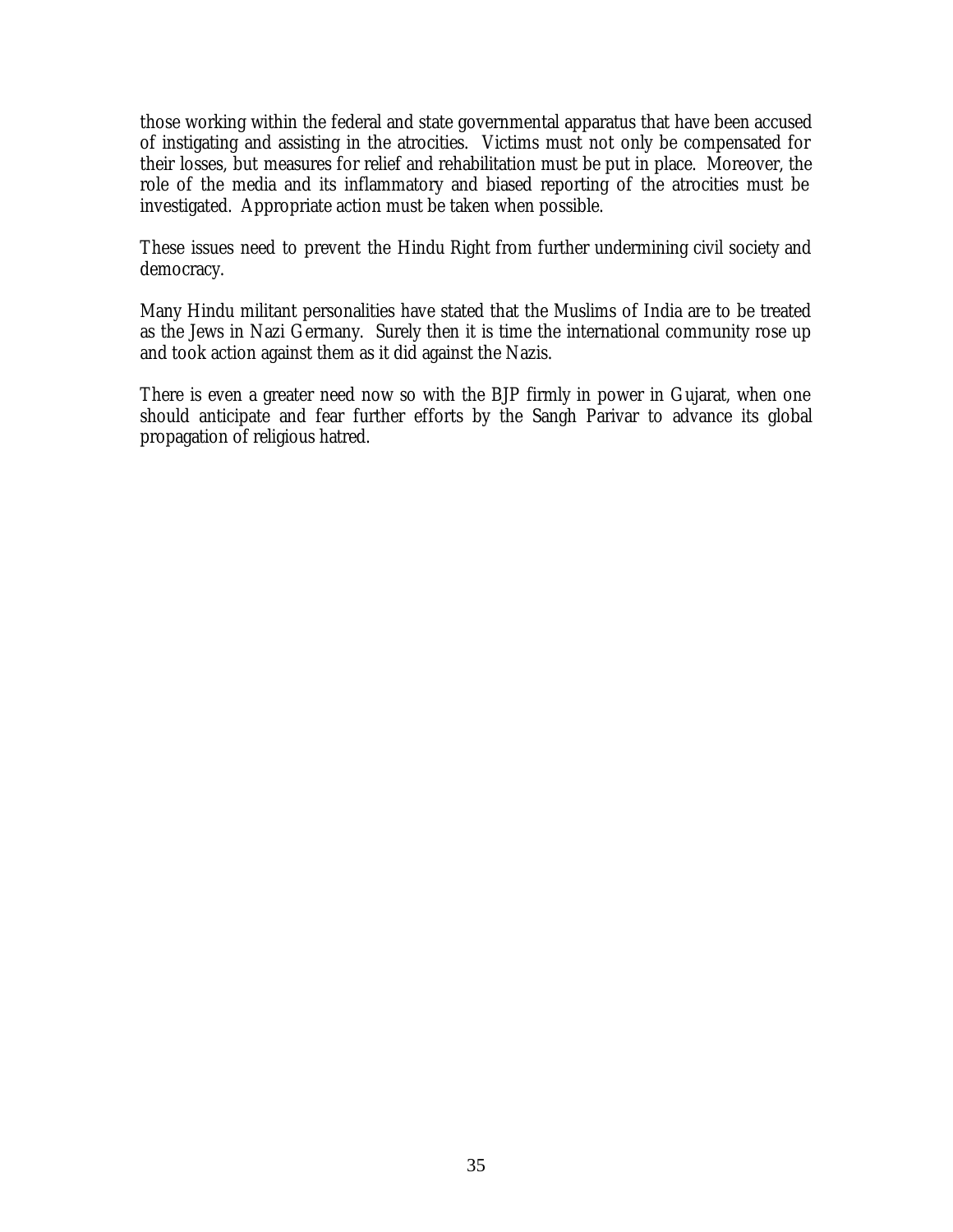## **Appendix A: Police Involvement**

**Ahmedabad.** A group of Muslims dragged a police constable into a lane and stabbed him to death on Sunday. The police responded by going on a killing spree, shooting dead at least six Muslims in the Gomtipur area of the city. They included an 18-year-old girl, Nazimabanu Mehmood Hussain, and her 42-year-old father. She and the other victims of what is euphemistically known as "police firing," were shot in the head at point blank range.<sup>143</sup>

**Ahmedabad.** Fatima Bibi Md Yaqub Sheikh, whose family lost 19 members including her sisters and brothers, says that whatever they did could have been justified, except the way they raped women. She says that when her family tried to flee Naroda Patia, the area where 90 people were burnt alive they all requested the police to save them, but police instead of doing anything for their safety asked them to surrender themselves to the mob.<sup>144</sup>

**Ahmedabad,** 30 April: At about 1:30 am early Tuesday, a grave incident of police atrocity took place in Taiwada, Wadi area in Vadodra city. A few Muslims were sitting in front of their homes, keeping vigil against possible attacks by the miscreants. Suddenly about five policemen surreptitiously entered the area on foot and opened fire indiscriminately, killing two Muslims on the spot. These have been identified as Abid Delawala (29 years) and Noorbhai Karvania (45 years).

After this brutal killing the police party fled the area and a short while later it re-entered the same locality under the leadership of the area deputy commissioner of police, escorted by about 25 policemen. They took the two dead bodies in a push-cart (larri) and fabricated a story that the above victims of its own bullets were rioters who were attacking police with stones. Police has registered a false case claiming that these people were trying to attack the police and were in turn fired upon. There is not a single stone lying in that area.<sup>145</sup>

**Ahmedabad**. On 28 February, the police killed many Muslims, even though it was the minority Muslims that were being targeted by huge and well-armed Hindu mobs. Ahmedabad's police commissioner publicly excused police officers for their participation, "The police are equally influenced by the overall general sentiments."<sup>146</sup>

**Ahmedabad.** Around 6 p.m. one evening, the Vatwa police turned on a group of Muslims who had emerged after a plastic godown was burned down by aggressors living in the buildings across the relief camps. Two persons were killed, including a woman and a child and five others are injured, three of them seriously. Another person belonging to the minority community was stabbed in Ahmedabad this afternoon.<sup>147</sup>

<sup>&</sup>lt;sup>143</sup> 'Muslims trapped by India's apartheid', Guardian, UK. Tuesday April 23, 2002, by Luke Harding.

<sup>&</sup>lt;sup>144</sup> 'Were sexual crime in Gujarat planned?' , By Syed Ubaidur Rahman , Milligazette, Thursday 27<sup>th</sup> june 2002.

<sup>145</sup> http://www.milligazette.com/dailyupdate/200204/20020430a.htm

<sup>&</sup>lt;sup>146</sup> http://communities.msn.co.uk/ClearbookViews<br><sup>147</sup> The violence is relentless, Carna

The violence is relentless.' Carnage in Gujarat: Citizens' Initiative for Justice & Peace Update March 20, 2002. Teesta Setalvad, Fr Cedric Prakash, Wilfred D'Costa.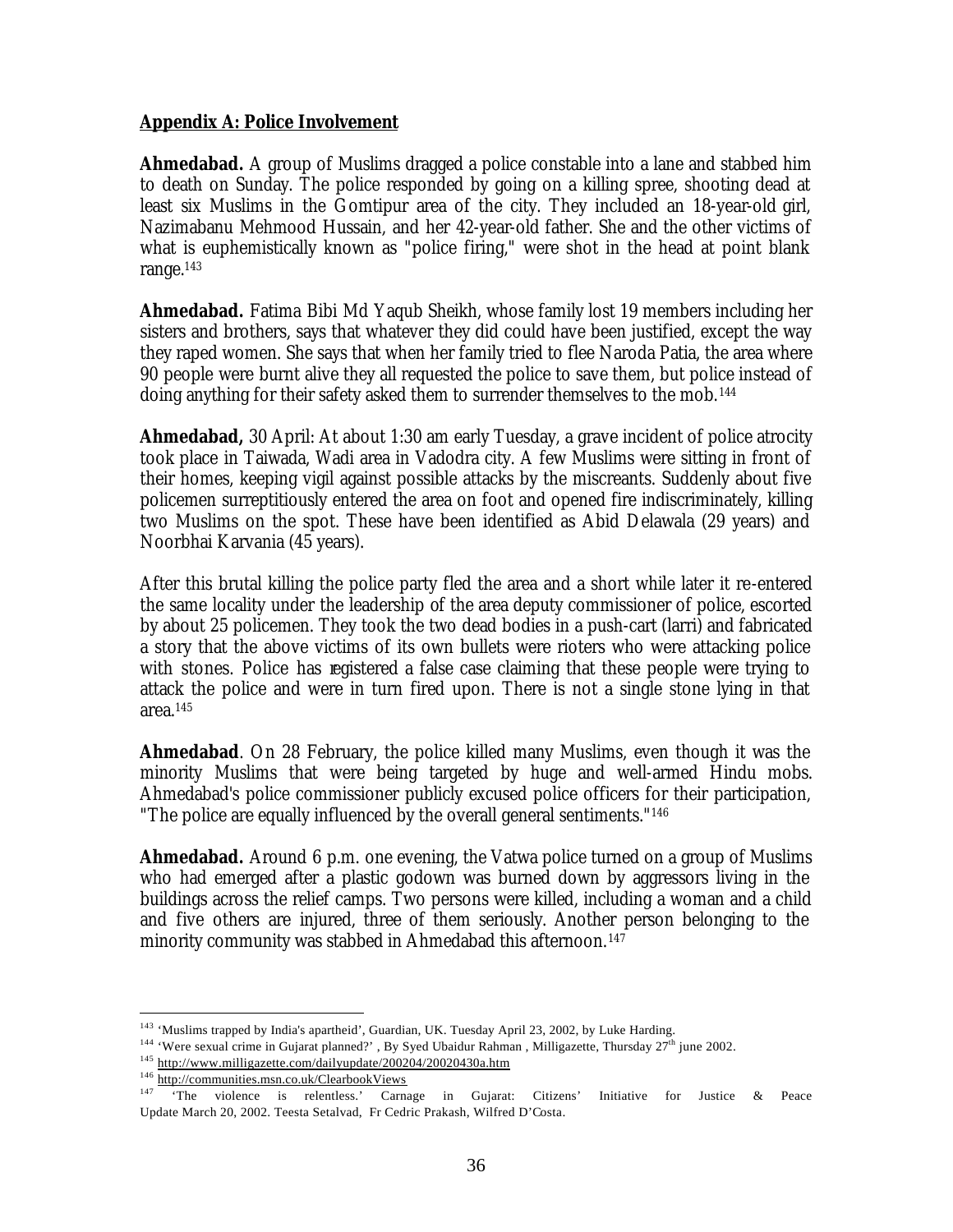**Ahmedabad.** At the Naroda fruit mandi where we visited next, all 17 wholesale fruit godowns owned by members of the Memon community were gutted with military precision. Apart from the wares (fruit), offices, computers and trucks carrying fruits were destroyed. The total loss from this is an estimated Rs 2.5-3 crore. Though distraught, businessmen -- hearing news of the well-planned and selective destruction of their businesses -- made no less than 50 calls to the Agricultural Produce Marketing Committee (APMC), but received no help or protection.

The police are reported to have aided the mob of 5,000 and there are unconfirmed reports of daily wage earners of Hindu businessmen being engaged to carry out the job.<sup>148</sup>

**Naroda Patia, Ahmedabad.** Forty-year-old Naseem Banu: "Wherever we hid, the police showed them where we were. The police remained standing when our home were burned down."<sup>149</sup>

Ahmedabad. In Gulmarg Society, as mobs descended upon the community on the morning of February 28, over 250 people sought refuge in the house of Ehsan Jaffrey, a prominent Muslim in the community and former Member of Parliament. As the mob gathered around Jaffrey's house, he made many calls to the police, all with no effect, even though the police station was nearby. The houses owned by Muslims in the neighbourhood were systematically torched, and eventually the phone lines from Jaffrey's house were cut, leaving hundreds of people trapped and defenceless.

Earlier day, the police commissioner had visited the house and told Jaffrey not to worry, that something would be done, but by the late afternoon the mob attacked the house in a rampage that left at least 65 dead.

The pattern was similar to that which took place in Naroda Patia. Mehboob Mansoori lost 18 family members in the attack. He told Human Rights Watch: "All the women died. My brother, my three sons, one girl, my wife's mother, they all died. My boys were aged ten, eight and six. My girl was twelve years old. The bodies were piled up. They first cut them and then burned them. Other girls were raped, cut, and burned.... Jaffrey was also killed.... There was no police at all."<sup>150</sup>

### Shabnam, Resident of **Vatva, Ahmedabad.**

Shabnam, 23, recounted the events of the afternoon of March 1, 2002: "The mob arrived, armed with trishuls and swords, shouting - Miya ne maro, Miya ne kato. (Kill the Muslims!). Some of them started pelting stones. We were 50 odd people, they were a few thousand. As we ran for our lives, the police blocked our escape, chasing us in the direction of the mob `Chalo maar do saalo ko' (Kill the bastards!), they shouted. This is the first time this has happened here. Where can we go? What is to become of us?"

<sup>&</sup>lt;sup>148</sup> 'Crippling a community every which way.' Carnage in Gujarat: Citizens' Initiative for Justice & Peace Update: March 8, 2002. Teesta Setalvad, Fr Cedric Prakash , Sushobha Barve.

<sup>149</sup>**'**Report exposes role of government in communal violence in India', By Joseph Kay, 8 May 2002. WSWS.ORG.

 $150$  Ibid.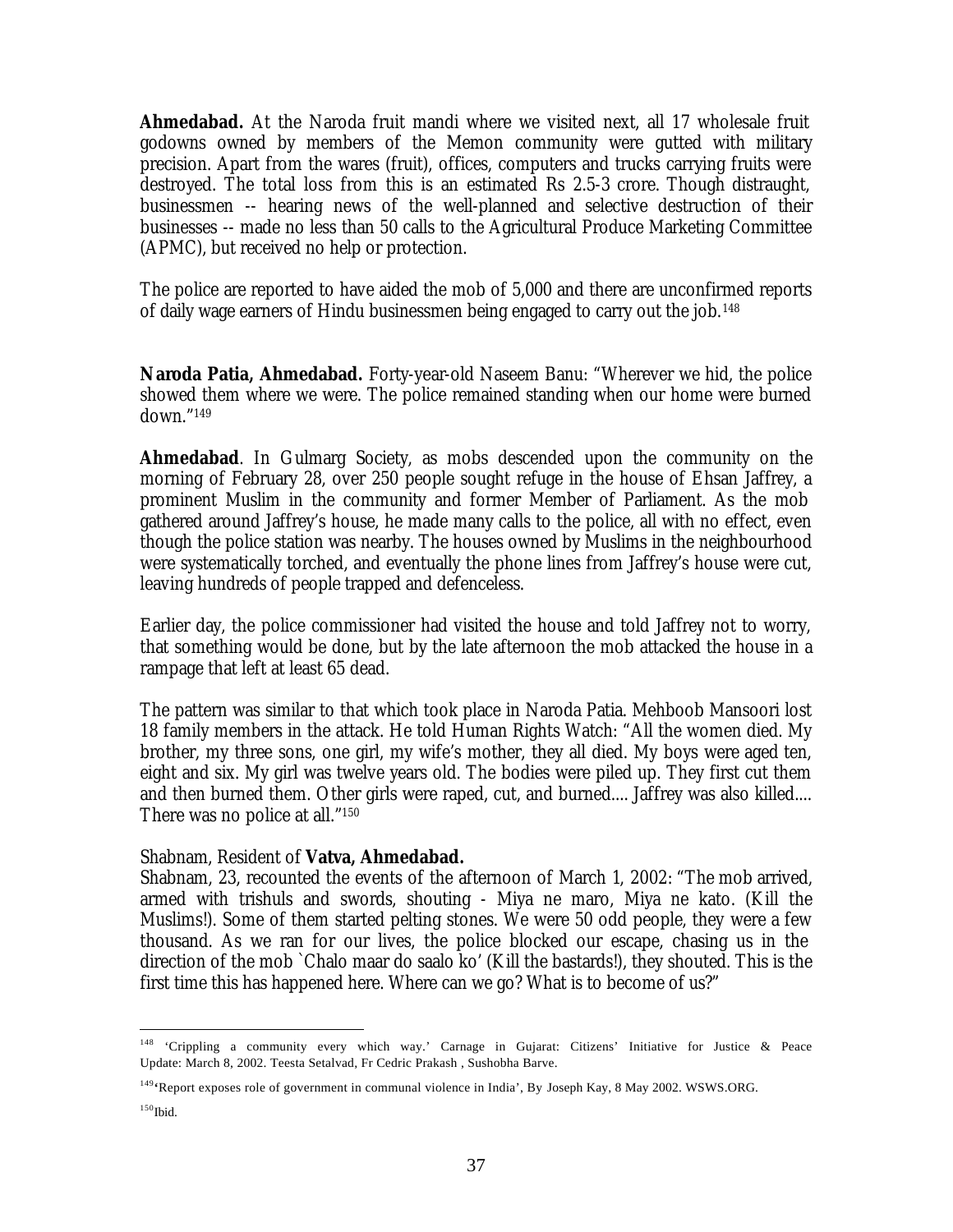(Qutb-e-Alam Dargah Relief Camp, Vatva, Ahmedabad. March 27, 2002).<sup>151</sup>

Kulsum Bibi and Jannat Bibi, Residents of **Jawan Nagar, Naroda Patia, Ahmedabad.** Date of incident: February 28, 2002

"The day began like any other. We were all drinking tea when we heard that the (local) masjid had been attacked. The men and boys went out to see what was happening. They were confronted by a crowd of several thousands, armed with trishuls and swords. Some of the swords had Bajrang Dal written on it. They were wearing khakhi shorts. Some were carrying petrol. This we now know they had got from nearby Bipin Auto. The owner is a Bajrang Dal agyavan (leader). The trucks that had brought these men were stacked with gas cylinders...Suddenly the police fired. Some of our men were killed in the firing. The women and children started fleeing. Our colony is sandwiched between the State Reserve Police (SRP) Colony, the State Transport workshop and the Hindu housing societies-Gopinath and Gangotri. We all rushed towards the SRP Colony. We were not allowed inside. We begged but the gates remained shut. We kept running back and forth like caged animals. Then there was a lathi charge. Many of us got hit. We heard the police say things like - yeh aap logon ka aakhri din hai - (this is your last day)."

(Shah-e-Alam Relief camp, Ahmedabad. March 27, 2002).<sup>152</sup>

Saira Bano, Resident **Navapura, Vatva, Ahmedabad.**

"The maidan was full of thousands of trishul and sword wielding men. I have never seen so many people. Everyone was panicking. We lost all hope when the police came with the crowd. When we pleaded with the police that they were meant to protect everyone, they told us- "Tum lad lo. Jitni takat hain mukabala kar lo". (You fight them with whatever strength you have.)"

(Qutb-e-Alam Relief Camp, Vatva, Ahmedabad. March 27, 2002).<sup>153</sup>

## Saira Bano, Resident Hussain Nagar, **Naroda Patia, Ahmedabad.**

Date of Incident: February 28, 2002

Saira used to live in Hussain Nagar Chali in Naroda Patia. She is now at the camp with her 3 children. "I heard girls screaming. I saw a naked girl running with 25 men chasing her. The sweet shop owner was distributing sweets to the rioters. The police fired on the Muslims rather than the mob". She said that women were beaten with sticks. She saw her husband being killed in the police firing. She was hiding on the terrace of someone's house. "At least I saw him die. There are many women here who don't know what has happened to their husbands. Are they widows or not? Should they mourn or not?" (Shah-e-Alam Relief Camp, Ahmedabad. March 27, 2002).<sup>154</sup>

## Shamshad Bibi, Resident **Khed Brahma (near dargah), Sabarkantha.**

Date of incident: February 28, 2002.

"On February 27th when my sons went to the dargah they heard rumours that a dhamal (incident) was about to take place. There were other rumours of impending tension. Four families slept at the dargah that night. In fact two policemen were posted outside. "Now

<sup>&</sup>lt;sup>151</sup>'How the Gujarat massacre has affected minority women? The survivors speak.' Fact finding by a women's panel, sponsored by Citizen's Initiative, Ahmedabad. April 16, 2002.

<sup>152</sup> Ibid.

<sup>153</sup> Ibid.

 $154$ Ibid.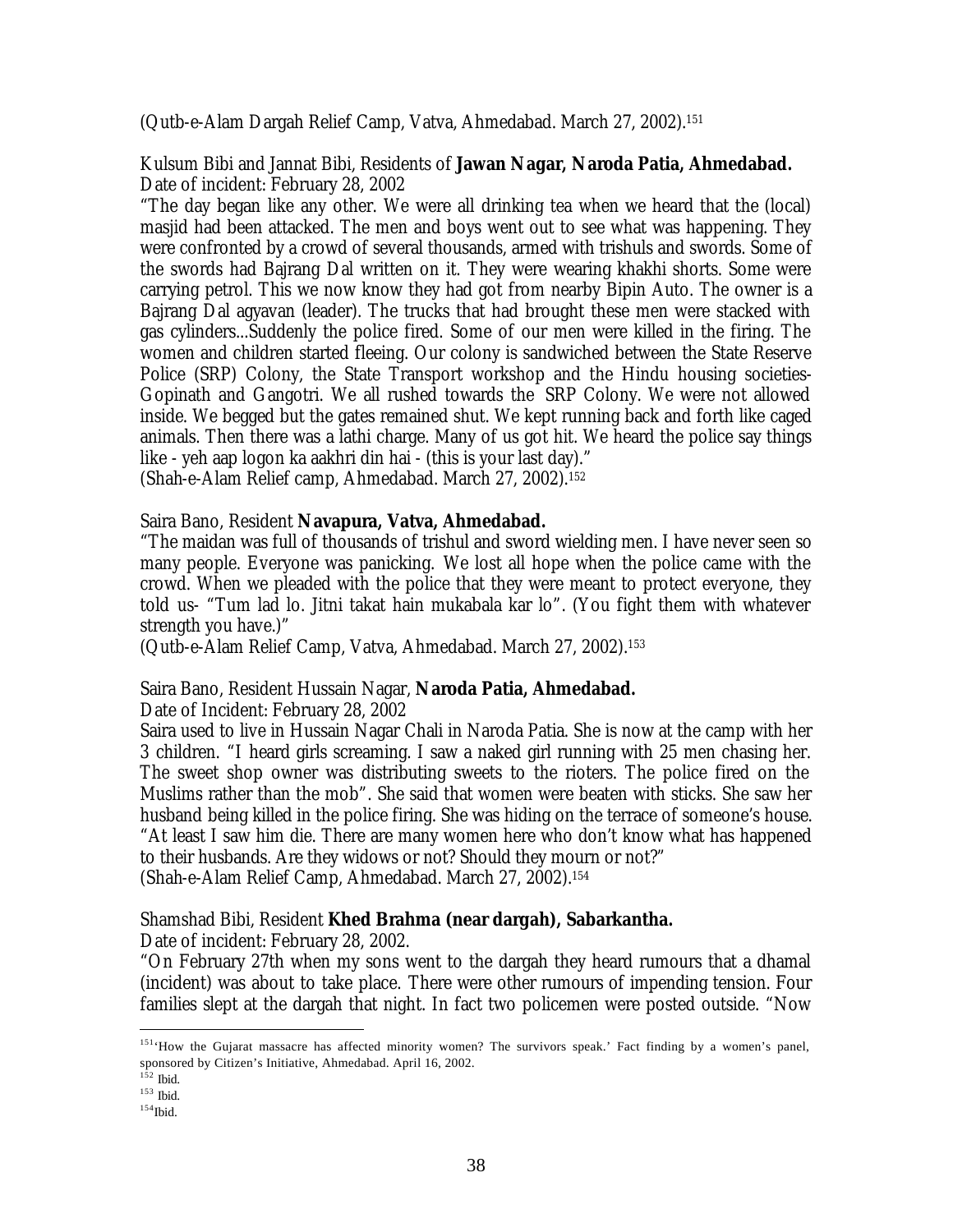when I look back, the police had come around asking questions about the Muslim residents, like how much cattle we possessed." One policeman asked – "Mutton vutton milega kya?" Nothing happened that night. I was cooking lunch the next day when the mobs came shouting - Maro, Maro (Kill! Kill!) They were carrying trishuls. We ran. We had to cross the river, which is dry. Finally we reached the dargah. I found many other Muslims there. About 300 to 400 of us were cramped into a room. Then they came and set fire to the dargah wall. The police was around but did not stop the crowd. In fact we could hear them shouting looto! All we could do was pray. The police squad finally came and took us to the Police Station. We could hear them talking on the wireless – sab tod diya, phod diya. (Everything is broken, destroyed) Then suddenly we were told - chale jao nahin to police station ko jala denge. (Go from here or they will burn down the police station)" (Vadali Relief Camp. Sabarkantha. March 28, 2002).<sup>155</sup>

## Farzana: Resident of **Vatva, Ahmedabad** (Story narrated by her sister-in-law Naim) Date of Incident: March 20, 2002.

Farzana, 25, lived behind the Dargah. She was shot dead by the police on the 20th of March. Her family members said: "First, we heard a commotion outside. Then we noticed a pall of smoke. As we came out into the courtyard to check what was happening, the police fired indiscriminately, killing Farzana. There were no men around as they had all gone to read the namaaz". Among the policemen identified by the residents of the area are SP KC Patel, PSI Baluch, PSI Siddiq Sheikh and PI Singh. "The Hindu mobs were gathering near Ashopalo housing society, some distance away. Par Police ne wahan nahin, hamare par hi attack kar diya. (But instead of going there, the Police came here and started firing). In the same shooting spree a young man Sikandar, 20, was killed. Six others, including Mumtaz Bano, were wounded. She is a polio victim. Her neighbours are bewildered. "Why shoot at a handicapped girl? Poor thing had one bad leg, now she has two damaged legs." Farzana's older sister, Shahnaz Bano, was lathi charged when she came out to save her sister. Shahnaz is angry and bitter. "How can they enter our homes and kill us. We only ask for one thing - insaaf"

We saw the bullet holes in the wall and the memorial they had made for Farzana. A crumpled dupatta marks the spot in the courtyard where Farzana first fell. An aluminium pot covers the spot where she died.

(Vatva, Ahmedabad. March 27, 2002).<sup>156</sup>

## Naseem and Ameena, Residents of **Bahar Colony** (an upper middle class colony) **Vadodora**

Date of Incident: March 17, 2002

When the fact-finding team arrived there shortly before noon, the road was deserted since the area was under curfew. Only women were allowed to venture out in the day. On the main road we were met by one of the residents, Naseem. She told us of the events of March 17.

The mob came at 11 PM but could not enter the colony because of police patrolling. Then they retuned at 3 PM the next day. First, they blasted a godown. Then they began to burn

 $\overline{a}$ <sup>155</sup> Ibid.

<sup>156</sup> Ibid.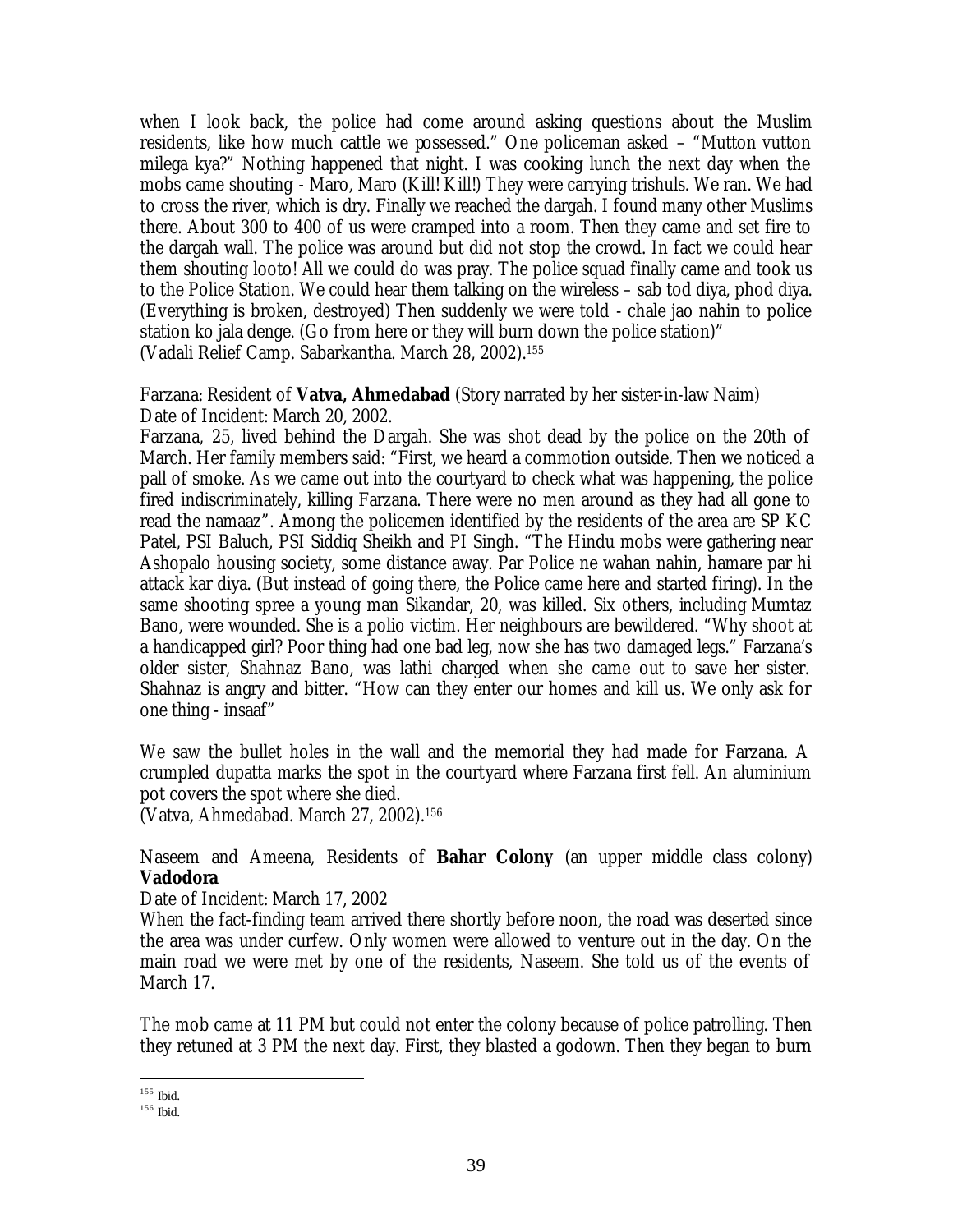the few `jhonpar pattis' (slum dwellings) nearby. These were owned by some Hindu families who had already been evacuated. Suddenly police jeeps were seen. 200-300 women tried to stop the police jeeps. It is alleged that the police just went ahead saying `Ab to yahan aisa chalay ga!' (From now on, this is the way it will go here).Then they returned and started firing during which one bystander was shot. Since the women were outside on the road, the police started beating them with lathis to herd them inside. Amina Haroon Memon was one such woman.

Amina took us aside, removed her shalwar and showed the laceration mark from the police danda. "They hit me even as I was trying to get back inside my house. And such filthy gaalis. We went out to call the police because if our boys would have gone they would have forcibly taken them away. Even if I die it does not matter. I am forty plus. But not the young boys, they have a life ahead. The people who come they have 'sadhan' (arms) we have nothing."

(Vadodra. March 28, 2002).<sup>157</sup>

**Vadodra.** Farhana, an outspoken young woman, spoke to us about the daily harassment. "The mobs come on motorcycles. We can't recognize them because of the helmets. They threaten us. At night they clang the thalis, clang the electricity poles, whistle. We have not slept for one month, so acute is the tension. When the 'tola' (mob) comes the Police are at the vanguard. Maimuna's young son was picked up by the Police. Zehra, who was 3 months pregnant had gone out with the women to plead with the Police not to take him away. She showed us the spot where she was hit with a Police danda (stick)." (Vadodara, March 28th, 2002).<sup>158</sup>

Twenty-five-year-old Abdul Aziz, a resident of **Panna Lal ki Chali**, near Chartoda Kabristan, witnessed the killing of his brother by police gunfire. He told Human Rights Watch: "On the 28th afternoon at 3 p.m. my younger brother was returning from work. The police said that a curfew was in place. A crowd gathered to attack. The police was leading the crowd. They were looting and the people followed, looting and burning behind them. The crowd was shouting, "Go to Pakistan. If you want to stay here become Hindu." The police very clearly aimed at my brother and fired at him. He was twenty-three years old. At 6 p.m., three hours later, we were able to get him to the hospital.... We have not filed any complaints. All the doctors that have been coming here are private or from NGOs." 159

Julamasul Abdul Bhai Kureishi, of **Danzi ki Chali** near Chartoda Kabristan, lost his son to police gunfire. He told Human Rights Watch: "They made us homeless and they took my son.... The police came from one side and the crowd came from the other. They started setting fire to things and firing shots. My son was shot and killed. He was twenty-two years old. They collected all the young men. The police were calling the crowds. The police had the mob behind them." 160

 $\overline{a}$ <sup>157</sup> Ibid.

 $^{158}\mathrm{Ibid.}$ 

<sup>159</sup>http://www.hrw.org/reports/2002/india/India0402-03.htm

 $^{160}\mbox{Ibid.}$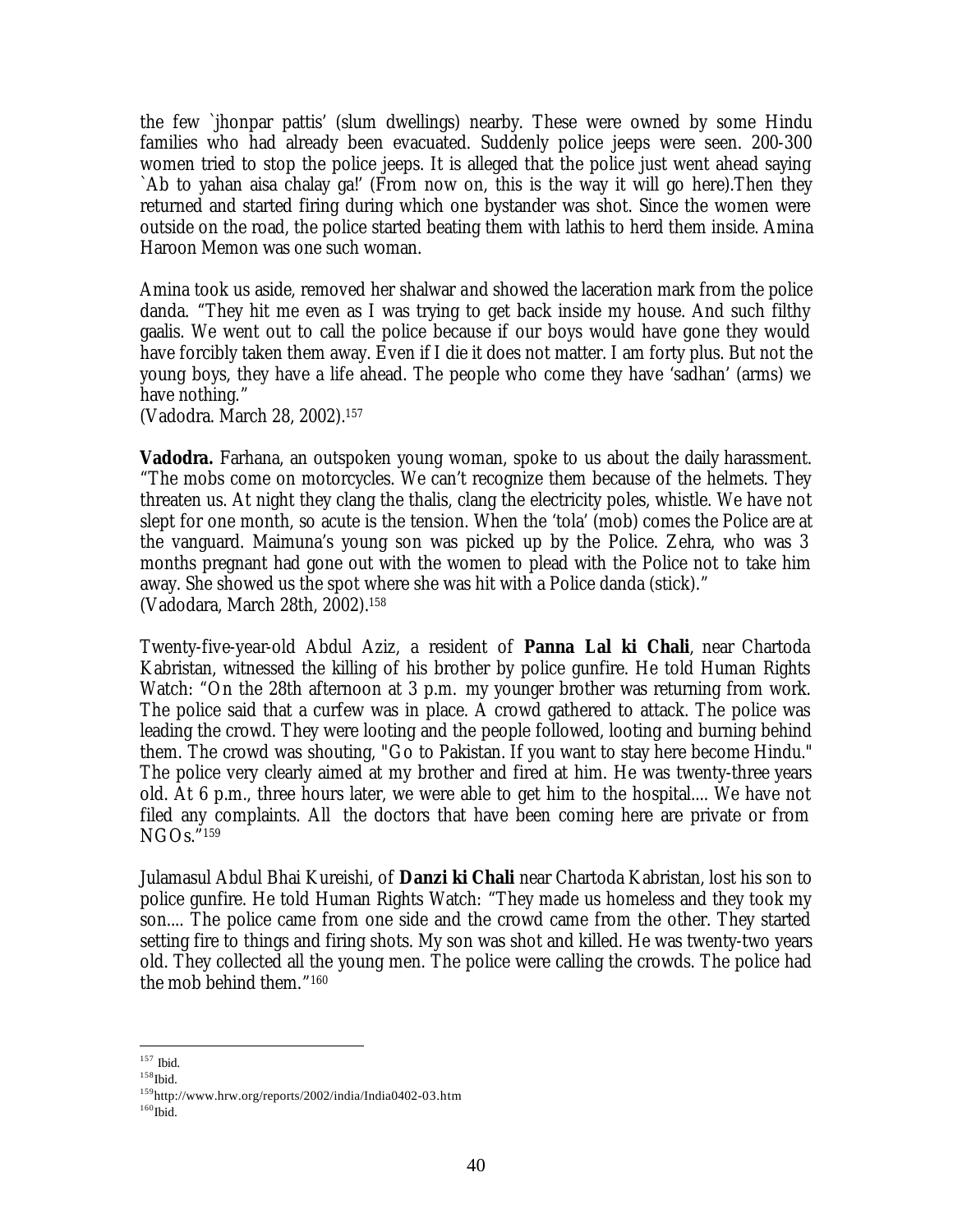A resident of **Danzi ki Chali** told Human Rights Watch: "The police grabbed me and hit me with a sword and a lathi [baton]. They also shot my seven-year-old son. He spent eleven to twelve days in the hospital." <sup>161</sup>

Twenty-two-year-old Mohammed Salim from Bara Sache ki Chali told Human Rights Watch that most of the deaths in his neighborhood were caused by police shooting. He described a pattern testified to by many interviewed by Human Rights Watch:

"The Hindus called us outside to fight. When we came out, the police fired on us, twelve to thirteen people died.... They said come forward, then they started shouting, "Kill the Muslims, cut the Muslims, loot the Muslims." The police were with them and picked out the Muslim homes and set them on fire. The police aimed and fired at the Muslim boys. They then joined with the Hindus to set fire to the homes and to loot the homes. The police were carrying kerosene bottles and shooting and setting the bottles on fire. The others were carrying swords and trishuls. Some of the attackers were wearing kesri pattis [saffron bandannas] on their foreheads with the words "Jai Sri Ram" [Praise Lord Ram]. The attackers consisted of both people from our neighbourhood and also people from outside. None of the deaths from our area were from the Bajrang Dal, it was all from police firing. One person also lost his eyesight as a result of police firing. One woman was burnt alive. She was old and couldn't run. She was cut in three pieces. The police came inside [the Chartoda Kabristan area] and fired." 162

A fifteen-year-old boy named Sanu from the **Riyaz Hussain ki Chali** was also killed. According to residents of the Chartoda Kabristan camp, "The police caught him from inside the Masjid, took him to the Hindu area and shot him at close range."<sup>163</sup>

Nineteen-year-old Sheikh S., also from **Mehndi Kuva**, lived in a slum quarter adjacent to the government quarter. He told Human Rights Watch that his neighbors were involved in the attacks and that police gave them their blessing to loot Muslim shops and homes: It all started at 10 a.m. on February 28. They came after the Muslim shops. Around 8 p.m., they attacked my quarters. They were screaming, "Jai Shri Ram." They opened the locks with their iron pipes. They burned all the beddings but took all the nice things. They did not set fire to our house because it was a flat system and Hindu homes would also have been affected. We were calling the police all day. The police said, "You help yourselves, we are getting pressure from above, we cannot help you." We called fifty to a hundred times. Around 2:00 or 2:30 p.m., I saw a police inspector shake hands with the attackers and say, "You can loot peacefully, we won't do anything. We are with you."<sup>164</sup>

**Naroda Patia, Ahmedabad**. A thirteen-year-old boy described the role of the police during the attack: "The police was with them. The police killed seventeen- and eighteenyear-olds. The mob also burned down our home. At 10 a.m. they went after our mosque. Thirty to forty tear gas shells were released by the police as we, about fifty boys, were trying to save the mosque.... They killed one seventeen-year-old and eight to ten other boys

 $\overline{a}$ <sup>161</sup> Ibid.

 $^{162}\mathrm{Ibid.}$ 

 $163$ Ibid.

 $^{164}\mathrm{Ibid.}$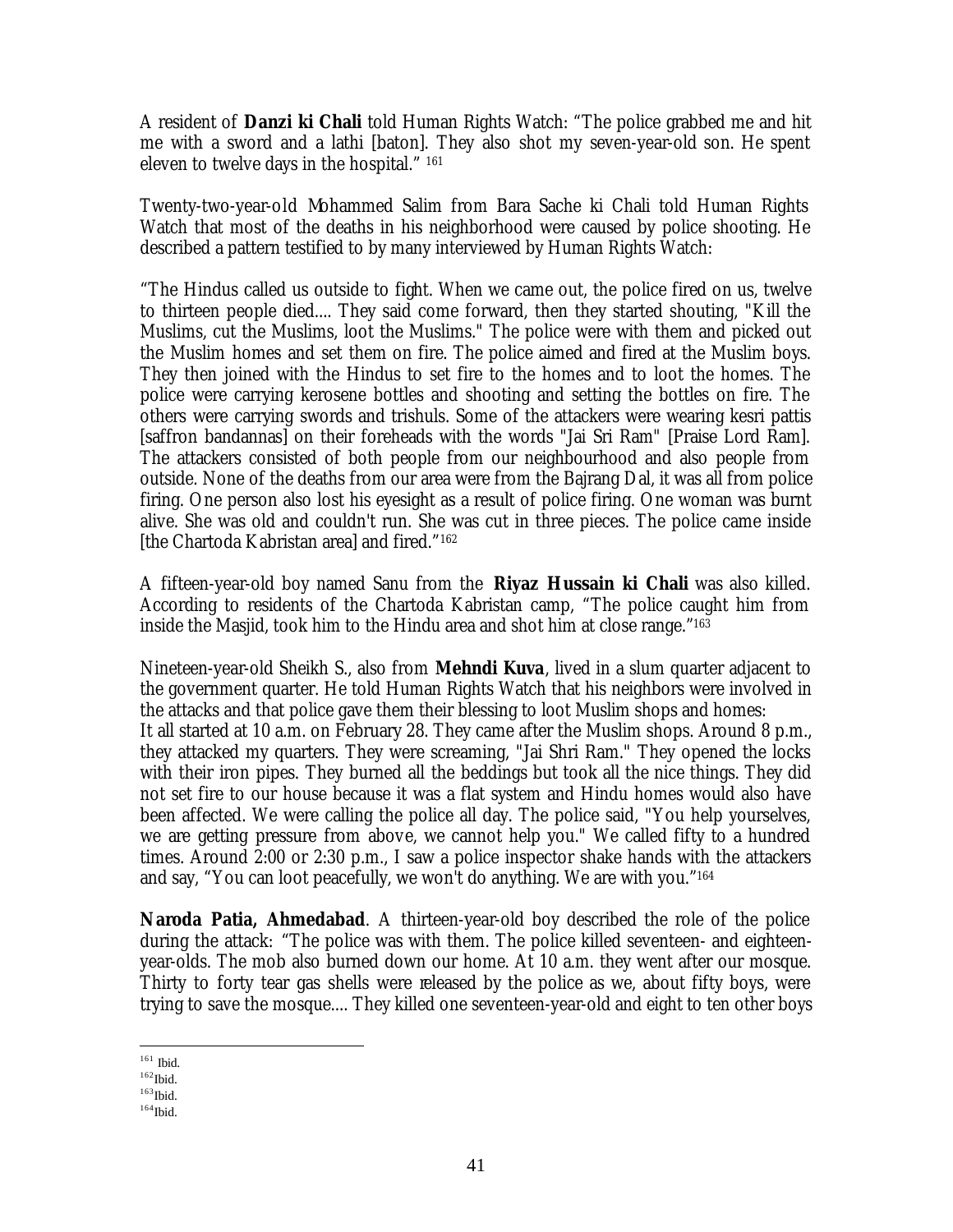were injured.... We kept calling the police but no one came.... The police would pick up the phone and hang up when they heard it was from Naroda Patia." 165

Fifty-five-year-old Salima Banu, a resident of **Naroda Patia** was a witness as her son was shot and killed by the police: "My son was running to save his life and the police shot him. Our home was behind Noorani Masjid. They were coming to set the mosque on fire. Then we started running. A bullet hit my son's arm and then his stomach. No one was answering the police phone. The police took their side and not ours. My son's name was Shafiq. He was eighteen years old... No one came to help. He was suffering so much. His arm fell off. I have received nothing from the government.... So many people are also missing. Some have lost their mother, their son, their father." 166

**Naroda Patia, Ahmedabad**. Samuda Bhen, a mother of two, lost all her valuables in the looting and burning on February 28 and the days that followed and identified members of the Bajrang Dal, Shiv Sena, and the police as the main culprits: "They took my daughter's dowry. This is my daughter [she pointed to her]. She is seventeen. Her name is Mumtaz. She was supposed to get married. Now the groom won't come. They also burned my son's rickshaw. They burned everything after we left. During the attack they were screaming "Kill them. Cut them." We left on March 1. We stayed at home until then. The police sided with them. They were Bajrang Dal people. They were wearing saffron bandannas. There were also Shiv Sena people. First the police came, they searched the mosque, they were checking for weapons to see if it was safe for the others to come. Then the others came. The police station is right near us. The police was with them for three full days. We kept telling them to help us." 167

**Naroda Patia, Ahmedabad**. (Name of victims have been omitted to protect their privacy). "It was morning and I was cooking. My husband, my three children and I were in my house while my mother-in-law, my brother-in-law and his wife along with their three children was in the adjoining house. A mob of 5,000 came and we started running. We were cornered from all the sides. SRP (State Reserve Police) personnel were also chasing us. It was 6:30 by now in the evening. The mob caught hold of my husband and hit him on his head twice with the sword. They threw petrol in his eyes and then burned him. My sister-in-law was stripped and raped. She had a three-month baby in her lap. They threw petrol on her and the child from her lap was thrown in the fire. My brother-in-law was hit in the head with the sword and he died on the spot. His six-year-old daughter was also hit with the sword and thrown in the fire. My mother-in-law had with her the grandson who was four years of age and he was burnt too. We were that time hiding on the terrace of a building. My mother-in-law with her heavy body was unable to climb the stairs so she was on the ground. My mother-in-law told them to take away whatever money she had but to spare the children. They took away all the money and jewellery and burnt the children with petrol. ([My] mother-in-law was raped too). I witnessed all this. Unmarried girls from my street were stripped, raped and burnt. A 14-year-old such girl was killed by piercing an iron rod in her stomach. All this ended at 2:30 A.M. The ambulance came on the scene and I sat in it along with the bodies of my husband and children. I have injury marks on both my

<sup>165</sup>http://www.hrw.org/reports/2002/india/India0402-02.htm

 $^{166}$  Ibid.

<sup>167</sup> Ibid.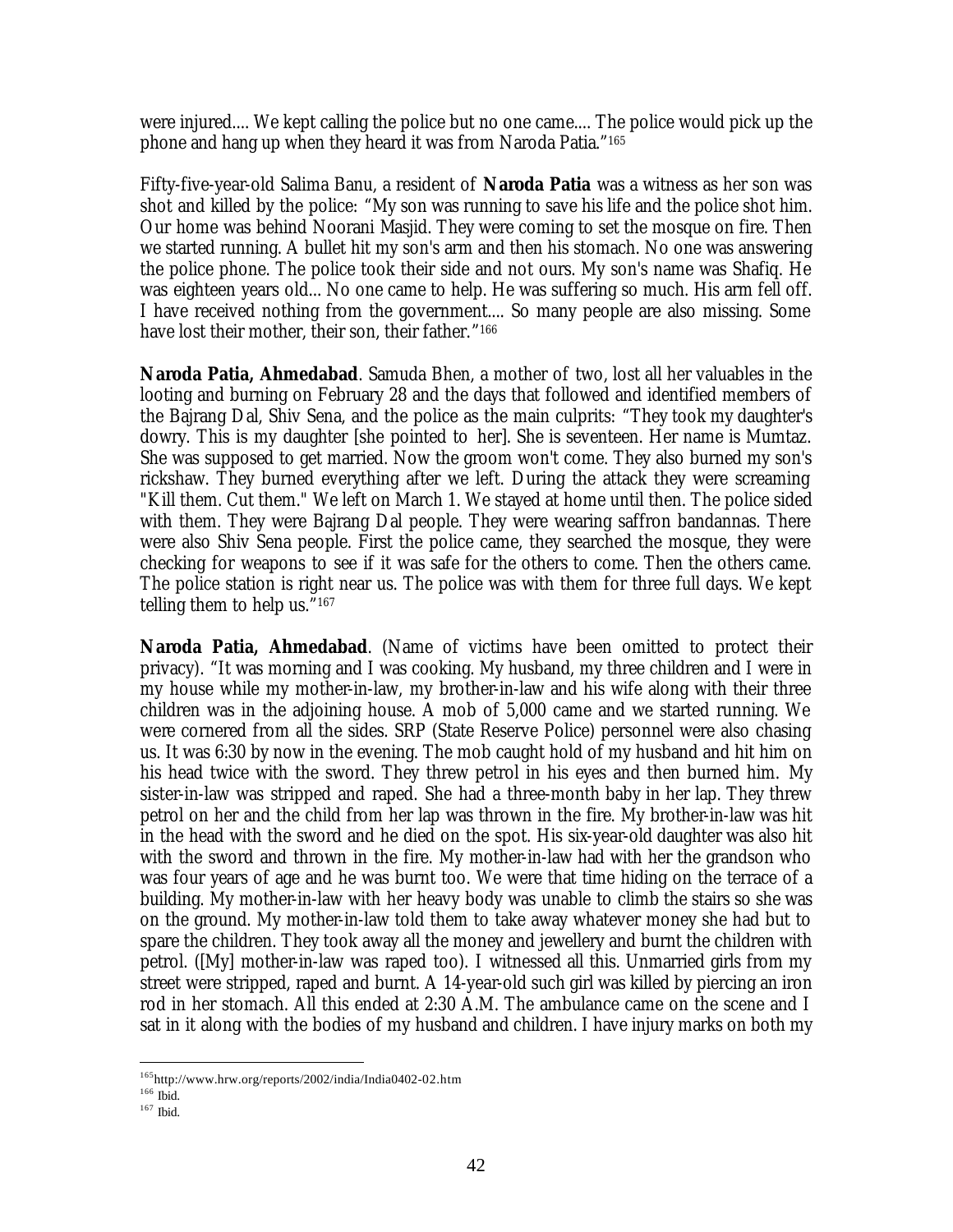thighs and left hand that was caused by the police beating. My husband, my daughter and son had 48%, 95% and 15% burns respectively. Both my husband and daughter died in the hospital after three days.... The police was on the spot but helping the mob. We fell in their feet but they said they were ordered from above (not to help). Since the telephone wires were snapped we could not inform the fire brigade." 168

**Naroda Patia, Ahmedabad**. (The names of the victims have been omitted to protect their privacy): "We were cooking and were informed to be in the house only as there was tension in the area. We went to the nearby society [neighbourhood] and took shelter on the terrace. People from the Hindu society told us to take shelter in their houses. There were only men in there and none of the women and children. Then they told us to escape towards Naroda (an area). We requested them to allow us escape towards the SRP (colony). SRP said, "24 hours have been given to beat you up." Society (place of refuge) brought us out on the road and told us to go to Naroda. We disagreed knowing that it is a far place. So they started beating us with sticks, hockey sticks and pipes. They accused us that we had come there to riot and asked us to get out. We came out to face a big mob armed with sharp weapons, kerosene and petrol cans.... All adult males were then beaten, fallen on the ground and burnt. The residents of the gopinath society [neighbourhood] segregated young girls (Muslims) and made them stand on one side. They were raped and we watched this as some of us were on the terrace.

We were 400-500 people on the terrace.... The girls were stripped and then two men held them down by legs and arms. Those who raped were 20-25 in number. The girls screamed so loud that even now when I remember my blood boils.

They [the attackers] were given twenty-four-hours time (to beat us). If we were given even two hours time we would have shown them (dealt with them). I know the face of the persons who raped. The rape started at 6:00 in the evening until 9:00 at night. The girls were then burnt. I still remember their loud screams. When Asif Khan, a 25-year-old youth pleaded SRP to let us go he was beaten up badly and he managed with difficulty to get out of their hold. We can identify the SRP men. We can also identify the residents of Gopinath society.... 11 of our youth died in private gun firing." 169

**Ahmedabad**. A forty-five-year-old man named Yousuf Bhai told Human Rights Watch that the police commissioner "betrayed" the victims: They wanted to leave by the railroad behind Jaffrey's house, but the police commissioner said, "No, don't you trust me? You must stay here." Jaffrey even said, "Kill me and leave them alone." After the police brought people here [the camp] then all night they set bodies on fire, so there could be no cases against them, so there could be no evidence. Without police support, none of this could have happened.<sup>170</sup>

**Salatwada** and **Barot Mohalla** presented the gory sight of Mosque, madrasa and about 30 to 35 houses burnt down and destroyed by use of gas cylinders.

 $\overline{a}$ <sup>168</sup>Ibid.

<sup>169</sup> Ibid.

 $170$ Ibid.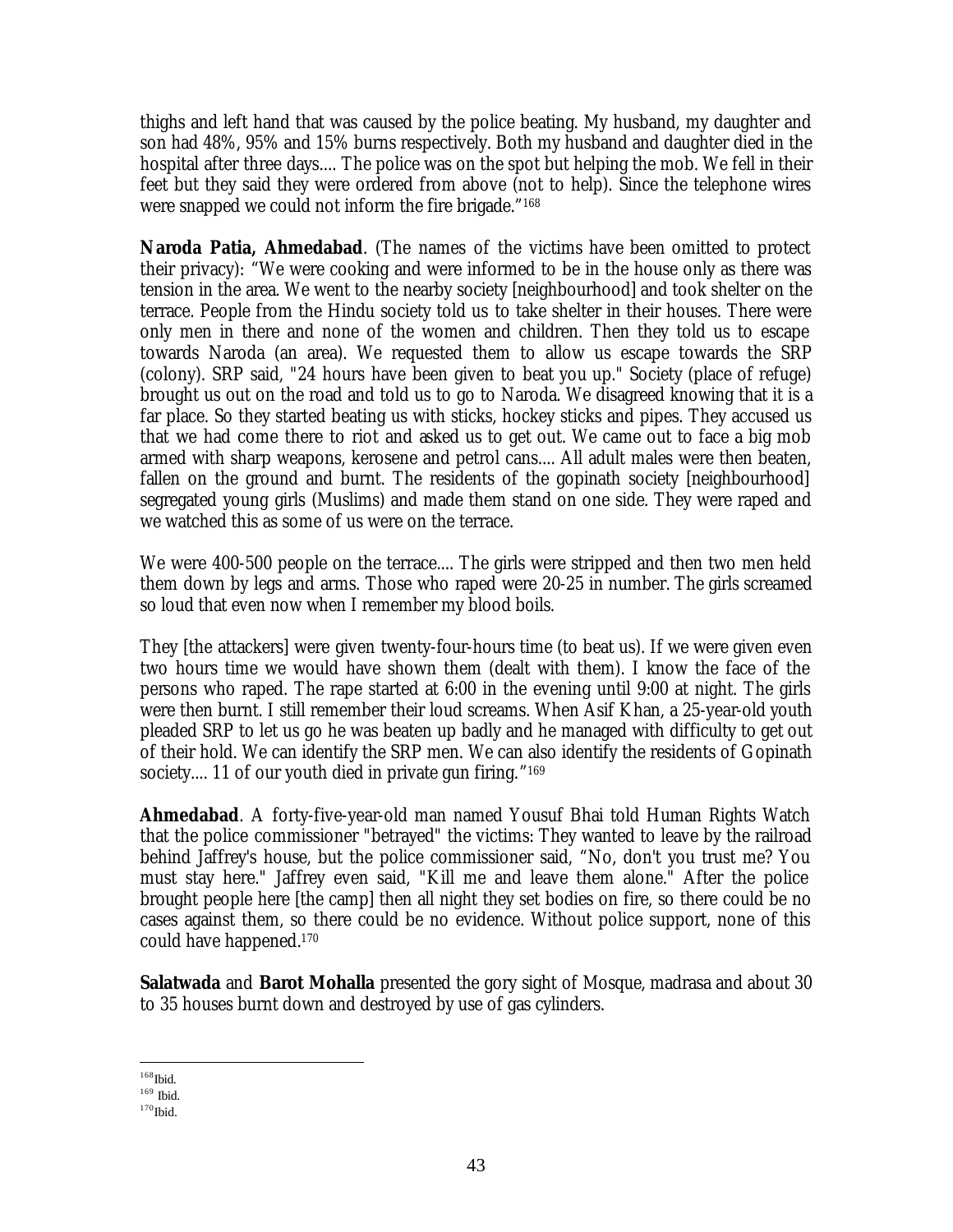All the shops of Muslims located behind Bahuchiraji Jala Ram Temple were burnt and looted in the presence of local police. Two B.J.P. leaders, Gagan & Sadanand led the arsonists.<sup>171</sup>

**Ahmedabad.** Near Hathi Khana Mansoori Graveyard, Pardeep Joshi attacked with a large mob forcing the Muslims to come out of their hiding places, whereupon the accompanying police opened fire, injuring nine fleeing Muslims. The women were caned mercilessly. A pregnant woman was disrobed and beaten severely.<sup>172</sup>

**Vadodara**. The resistance from the youngsters was enough reason for the police to storm into the Machhipith and to fire tear gas shells and bullets. Police imposed a curfew and started nabbing whom ever they could get their hands on. By evening the police had fired close to 100 tear gas shells and 50 rounds of bullets, in the Machhi Pith area alone.

During all this BJP workers in the rally were seen freely advising the police what to do, where to fire, where to do combing etc. $173$ 

At a distance of about 32 KM from Himmatnagar, Sabarkantha, towards Ahmedabad in the town of **Parantij**, on 25th March, '02 at 12 noon , BSF was withdrawn while it had already been announced that an attack would be launched upon Muslim community. Keeping their promise a crowd of hoodlums accompanied by local police personnel attacked Muslims on Cinema Road and High Way. By the time the miscreants reached Hajjam Chauraha and Pathan Tola, the JUH team was in touch with I.G. and D.I.G. of BSF who condescended to come down to the affected spot personally, and thus the miscreants had to make retreat in haste, sparing the lives of fifteen thousand Muslim inhabitants of Parantij town out of a total population of sixty thousand.<sup>174</sup>

 A family escaping from **Naroda Patia**, one of the worst-hit settlements in Ahmedabad, spoke of losing a young woman and her three month old son, because a police constable directed her to 'safety' and she found herself instead surrounded by a mob which doused her with kerosene and set her and her baby on fire.<sup>175</sup>

In the latest clashes on Sunday, another 17 people were killed and at least 91 injured in **Ahmedabad** and other towns. Nine of the dead were Muslims killed when police shot into what they claimed was a gathering mob in the state capital. Previously, army troops were dispatched to the state after police were accused of openly siding with the Hindu fanatics. A police curfew was imposed in several areas of Ahmedabad as well as other towns.<sup>176</sup>

**Ahmedabad.** During the first few days of violence, the police openly collaborated with Hindu gangs. In some cases police officers were sent into neighbourhoods to check on the situation before the mob descended. Police fired on Muslims seeking to defend themselves

<sup>&</sup>lt;sup>171</sup>'Gujarat Carnage', a report by Jamiat Ulama-I-Hind.

<sup>&</sup>lt;sup>172</sup> Ibid.

<sup>173</sup> Ibid.

<sup>174</sup> Ibid.

<sup>175</sup> Ibid.

<sup>&</sup>lt;sup>176</sup> 'Death toll in India's communal violence continues to rise.' By Arun Kumar and Sarath Kumara, April 23, 2002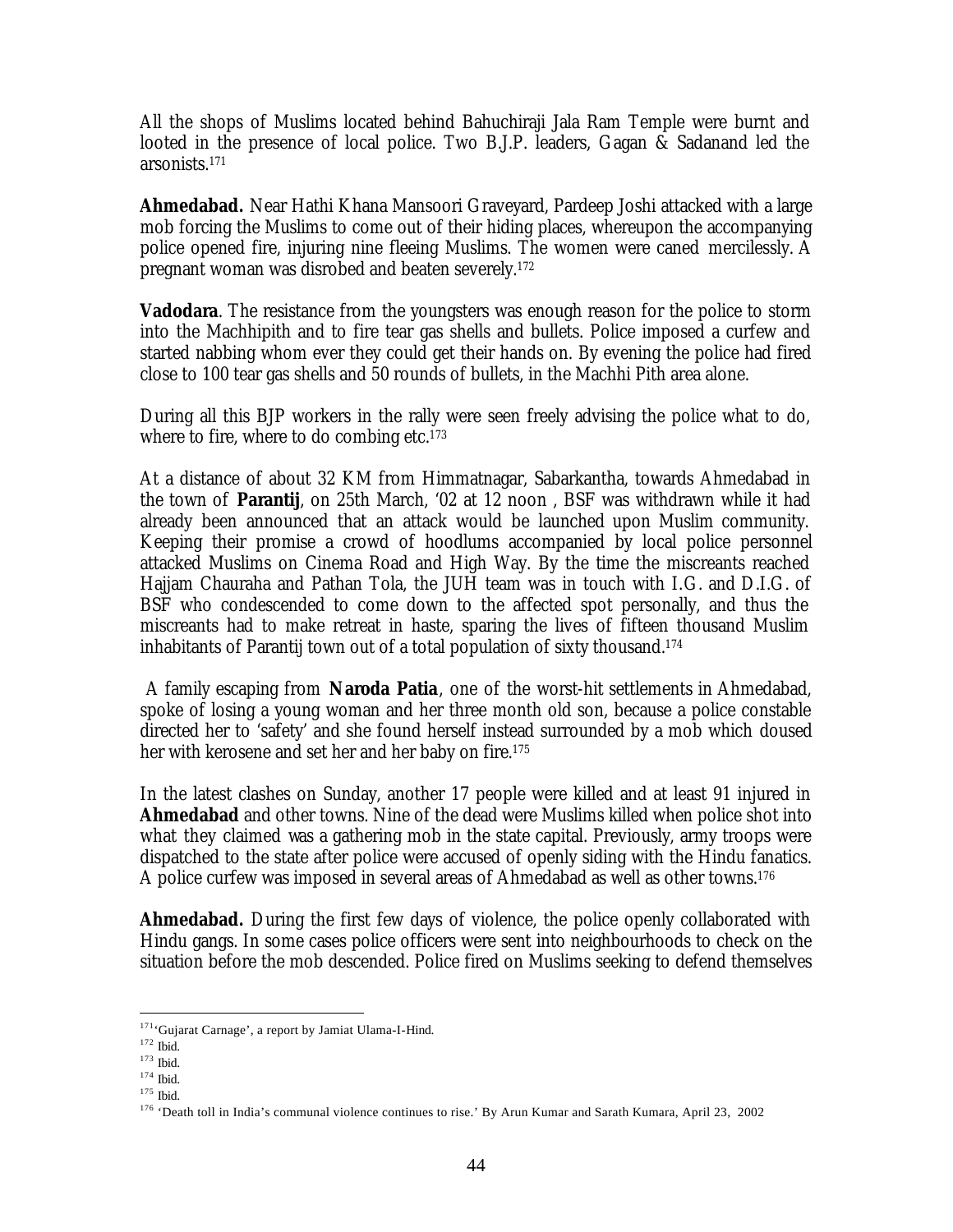and their neighbourhoods. One victim, who tried to hide in a state transport housing area, told the media: "The police pushed us out of there, saying it was our night to die."<sup>177</sup>

 $\overline{a}$ <sup>177</sup> Ibid.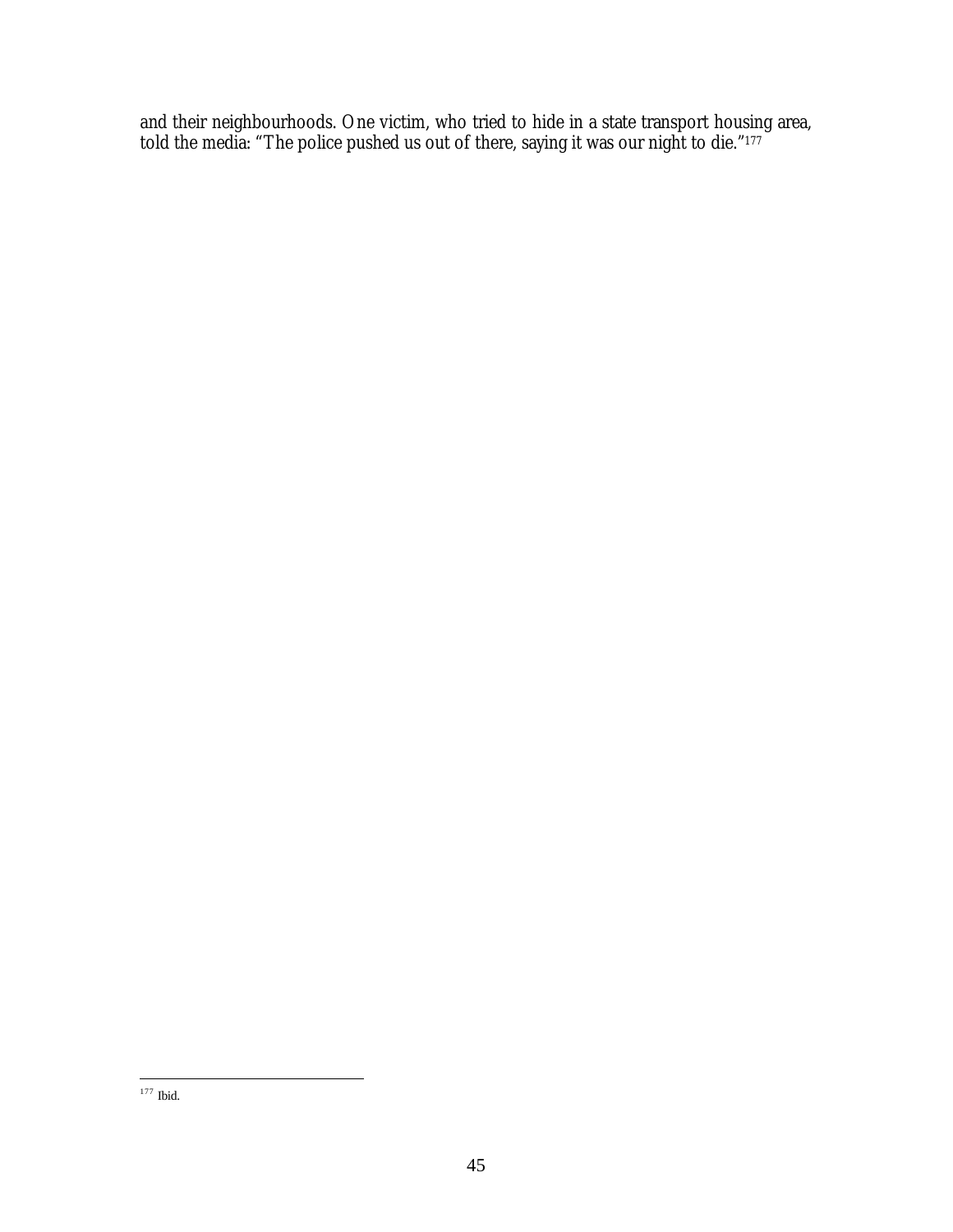## **APPENDIX B: Sexual Violence Against Women**

**1.** Naroda Patia, Ahmedabad. February 28, 2002.

"The mob started chasing us with burning tyres after we were forced to leave Gangotri society. It was then that they raped many girls. We saw about 8-10 rapes. We saw them strip 16-yearold Mehrunissa. They were stripping themselves and beckoning to the girls. Then they raped them right there on the road. We saw a girl's vagina being slit open. Then they were burnt. Now there is no evidence."

Source: Kulsum Bibi, Shah e Alam Camp, March 27, 2002.<sup>178</sup>

**2.** "I saw Farzana being raped by Guddu Chara. Farzana was about 13 years old. She was a resident of Hussain Nagar. They put a saria (rod) in Farzana's stomach. She was later burnt. 12 year old Noorjahan was also raped. The rapists were Guddu, Suresh and Naresh Chara and Haria. I also saw Bhawani Singh, who works in the State Transport Department, kill 5 men and a boy."

Source: Azharuddin, 13 years. He witnessed the rapes while hiding on the terrace of Gangotri Society. The Chara basti is located just behind Jawan Nagar.<sup>179</sup>

**3.** Ahmedabad. "The mob, which came from Chara Nagar and Kuber Nagar, started burning people at around 6 in the evening. The mob stripped all the girls of the locality, including my 22 year-old daughter, and raped them. My daughter was engaged to be married. Seven members of my family were burnt including my wife (aged 40), my sons (aged 18, 14 and 7) and my daughters (aged 2, 4 and 22). My eldest daughter, who later died in the civil hospital, told me that those who raped her were wearing shorts. They hit her on the head and then burnt her. She died of 80% burn injuries."

Source: Abdul Usman, Testimony recorded by Citizens Initiative.<sup>180</sup>

**4.** Sultani, a rape survivor speaks.

Village Eral, Kalol Taluka, Panchmahals district. February 28, 2002.

"On the afternoon of February 28th to escape the violent mob, about 40 of us got on to a tempo, wanting to escape to Kalol. My husband Feroze was driving the tempo. Just outside Kalol, a Maruti car was blocking the road. A mob was lying in wait. Feroze had to swerve. The tempo overturned. As we got out they started attacking us. People started running in all directions. Some of us ran towards the river. I fell behind as I was carrying my son, Faizan. The men caught me from behind and threw me on the ground. Faizan fell from my arms and started crying. My clothes were stripped off by the men and I was left stark naked. One by one the men raped me. All the while I could hear my son crying. I lost count after 3. They then cut my foot with a sharp weapon and left me there in that state."

<sup>&</sup>lt;sup>178</sup> 'How Has The Gujarat Massacre Affected Minority Women? The Survivors Speak', fact-finding by a women's panel. Sponsored by Citizens' Initiative, Ahmedabad, 16 April 2002.

 $^{179}$  Ibid.

<sup>180</sup> Ibid.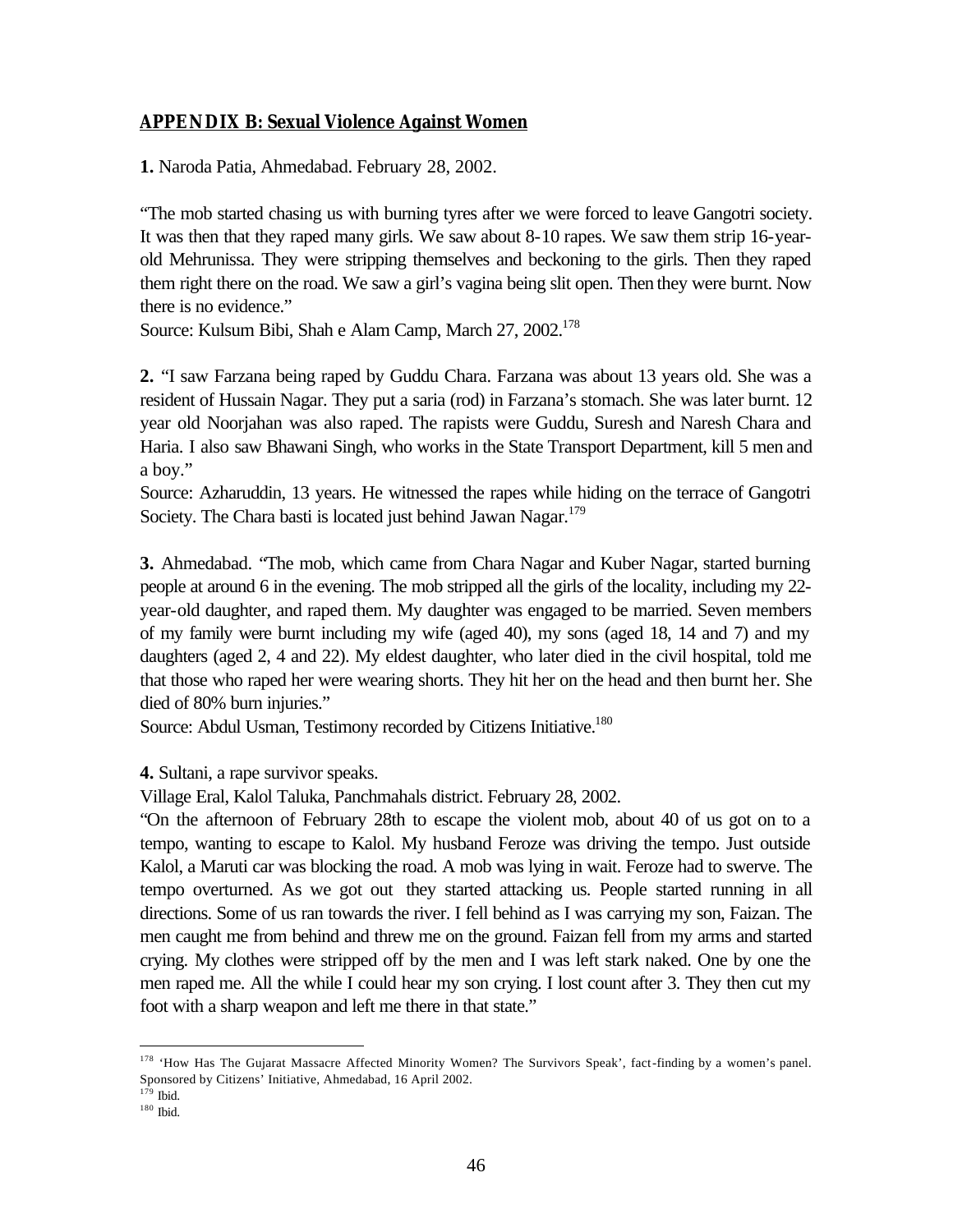Source: Sultani, Kalol Camp, Panchmahals District, March 30, 2002

Additional facts about the case:

· We had heard about Sultani's case from her relatives in Halol camp.

The details and sequence of events of both testimonies matched.

· Sultani has not undergone a medical examination. Her leg had been swollen for three weeks as a result of the injury inflicted by a sharp weapon, but it is healing now.

· No FIR has been filed though a written statement has been submitted to the DSP. In her statement she names some men from the mob (Jitu Shah, PDS Shop owner of Delol village; Ashok Patel alias Don Dadhi of Ramnath village)

· When we spoke with her and her sister-in-law they both said they were feeling numb and lost, as they did not know where to go from the Camp. She categorically stated that they could not go back to her village. She was terribly worried about the future especially her children's. Sultani has still not been told that her husband had died in the attack. She believes he is missing. $181$ 

**5.** A mother's account of her daughter's rape.

Village Eral, Kalol Taluka, Panchmahals district. March 3, 2002.

"My father-in-law, a retired schoolteacher, refused to leave the village with the other Muslim families who fled to Kalol on February 28th. He believed no one would harm us. From the 28th about 13 members of my family sought refuge in various people's houses and the fields. On Sunday afternoon (March 3rd) the hut we were hiding in was attacked. We ran in different directions and hid in the field. But the mob found some of us and started attacking. I could hear various members of my family shouting for mercy as they were attacked. I recognized two people from my village - Gano Baria and Sunil - pulling away my daughter Shabana. She screamed, telling the men to get off her and leave her alone. The screams and cries of Ruqaiya, Suhana, Shabana, begging for their izzat could

clearly be heard. My mind was seething with fear and fury. I could do nothing to help my daughter from being assaulted sexually and tortured to death. My daughter was like a flower, still to experience life. Why did they have to do this to her? What kind of men are these? The monsters tore my beloved daughter to pieces. After a while, the mob was saying "cut them to pieces, leave no evidence." I saw fires being lit. After some time the mob started leaving. And it became quiet."

Source: Medina Mustafa Ismail Sheikh, Kalol camp, Panchmahals district, March 30, 2002

Additional facts about the case:

· Medina's testimony has been corroborated by the other two living witnesses - Mehboob and Khushboo. Khushboo in her testimony also recounted how her grandfather (Medina's father-inlaw) and Huriben were killed. She also narrated how Ruqaiya's pajamas were taken off and then one by one the men started "poking her in the lower part with their body".

 $\overline{a}$ <sup>181</sup> Ibid.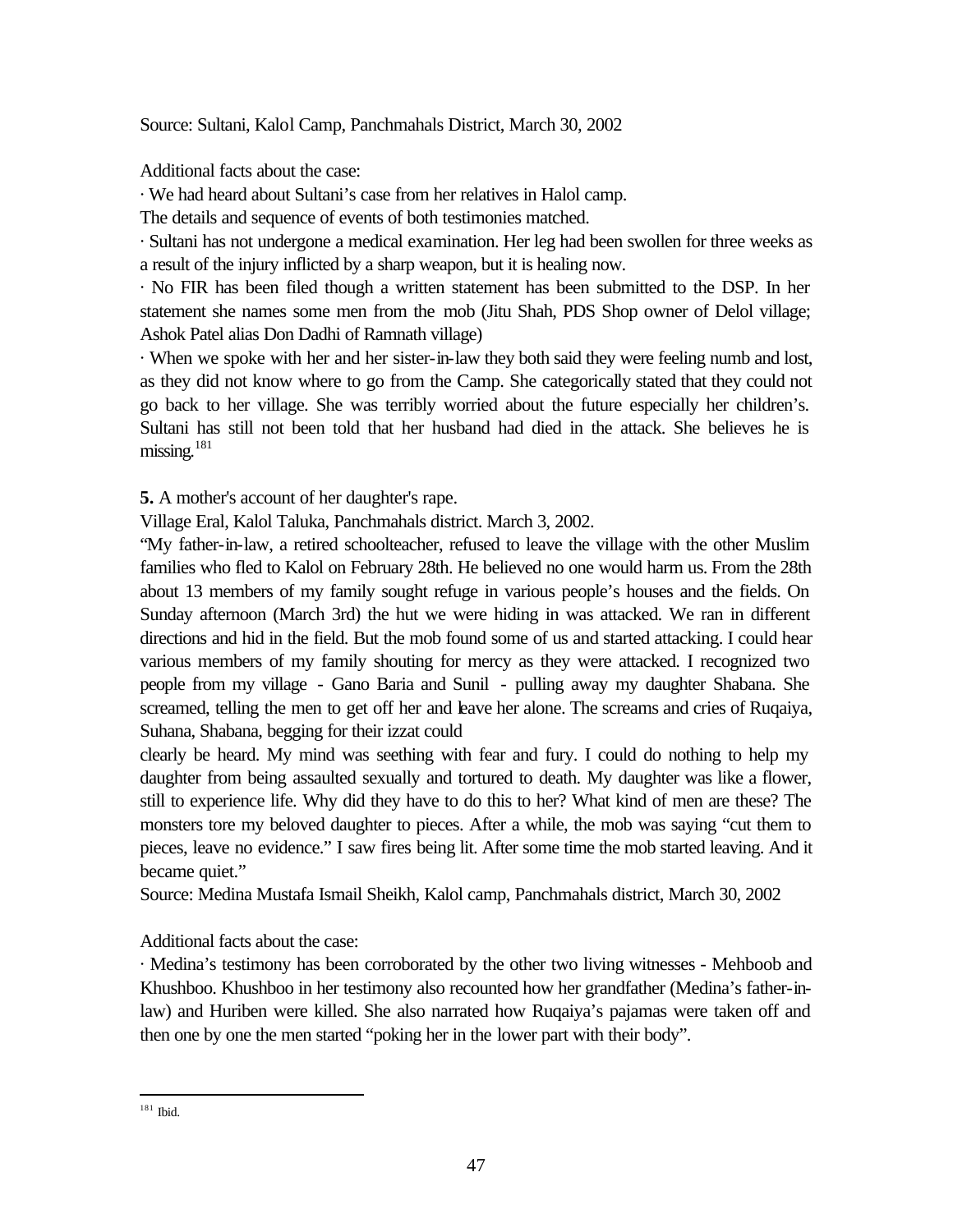· We saw a copy of Medina's FIR, where the police has charged 5 persons with murder under section 302. Charges of rape have not been included. The FIR uses the colloquial phrase 'bura kaam' rather than the specific term 'rape'. We were also given the case report prepared by the camp leaders. The names of some of the accused are mentioned in the FIR.<sup>182</sup>

#### **6.** Gang rape of 25 year old Zarina: A husband's account.

Hussain Nagar, Naroda Patia, Ahmedabad. February 28, 2002.

"It started at 9 am on February 28th. That's when the mobs arrived, shouting - Mian Bhai nikalo (Bring out the Muslims). Many of them were wearing kesari chaddis (saffron shorts or underwear) The mob included boys from the neighbouring buildings – Gopinath Society and Gangotri Society. I ran out of my house with the entire family – mother, father, sister, sister's daughter, my wife Zarina, my brother, my sister-in-law, and my niece…there were 11 of us. We all ran towards the Police chowki. The Police said, 'Go towards Gopinath and Gangotri'. In the melee, I was separated from my wife. What happened to her, she told me later. She tried to escape the mobs by leaping over a wall. But found herself in a cul-de-sac. They gang-raped her, and cut one arm. She was found naked. She was kept in the civil hospital for many days. Now she is recovering with her mother near the Khanpur darwaza."

Source: Naimuddin Ibrahim Sheikh, 30 year old husband of Zarina.

Shah-e-Alam Camp, March 27, 2002. His family migrated from Gulbarga in Karnataka in 1971. He was born in Naroda. Naimmudin's testimony was corroborated by Mumtaz, who was among the women who found Zarina naked in the maidan.<sup>183</sup>

#### **7.** Rape of 13 year old Yasmin.

Village Delol, Panchmahals district. March1, 2002.

The extended families of Mohammad Bhai and Bhuri Behn – about 20 people were chased by the mob to the river. Javed and another boy who managed to escape and hide behind a bush saw the mob kill Mohammad Bhai and rape Yasmin. They were about to kill the mother of the other boy who was hiding with him. So he screamed and ran out from behind the bush and was caught. He was made to walk around the dead bodies that were burnt (as if around a pyre) and he was then pushed into the fire.

Source: Women from Delol at Halol Camp, Panchmahals district, March 30,

2002. Javed, Mohammad Bhai's nephew, had come to Delol to help his uncle. He had narrated this to several of the women from Delol. Javed has returned to his village, Desar.<sup>184</sup>

**8.** Stripping and brutalising of an entire family.

Limkheda village, Dherol station, Halol Taluka, Panchmahals district. February 28, 2002

35 year old Haseena Bibi Yasin Khan Pathan along with her entire extended family of 17 people ran from Limkheda on the morning of February 28th. At 7 am they caught the train from Limkheda Station, disembarked at Dherol Station at 10 am. That's when they encountered the mob. Everyone ran helter-skelter and the family got separated. Haseena, her husband, and

<sup>182</sup> Ibid.

<sup>183</sup> Ibid.

<sup>184</sup> Ibid.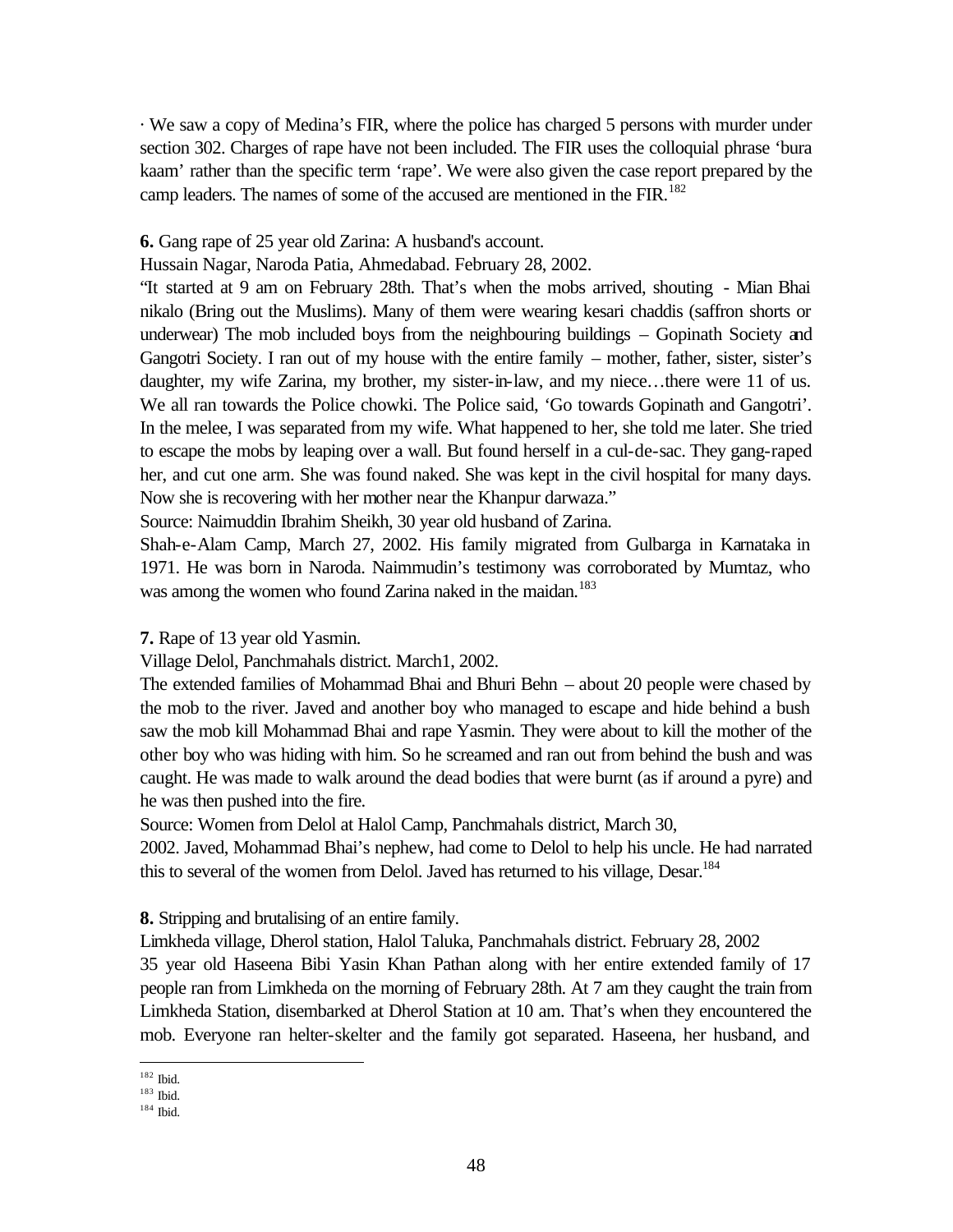young daughter managed to run towards Halol. Two children, Farzana (10 years old) and Sikandar (7 years old) escaped into the fields. Four boys – Ayub, (age 12), Mushtaq, (age 12), Mohsin, (age 10), and Shiraz (age 7) managed to hide behind bushes, and witnessed what happened. There was a large crowd. They were wearing pant-shirt and brandishing swords. According to Ayub, the mob caught his sister Afsana and cousins Zebu, Noorjehan, Sitara, Akbar, Rehana, Yusuf, Imran, Khatun (Aunt) and Zareef (brother). They were all stripped naked and made to run towards a nearby canal. That's the last Ayub saw of them. The bodies turned up charred near the canal the following day. He doesn't recognize the mob. No FIR has been lodged.

Source: Ayub, Halol Camp, Panchmahals district. The first part of the testimony is corroborated by his mother, Haseena Bibi.<sup>185</sup>

#### **9.** Shah-e-Alam Relief Camp, Ahmedabad.

Naseem and Mahmooda, from nearby Millat Nagar, work with Sahrwaru, a voluntary organization. They are presently working at the Shah Alam camp. They testified that many women arrived stark naked at the camp. Men took off their shirts to cover the women's nakedness. Some could barely walk because of torn genitals as a result of gang rapes. While talking to them we met Zubeida Apa, an elderly woman who has witnessed girls being gang raped. Her trauma was writ large on her face. We did not dare to rake up her pain by asking her more questions. We were told about Najma Bano who was brought to the camp unconscious, her body covered with bites and nail marks. She was bleeding profusely. Pieces of wood, which had been shoved up her vagina were extricated by the women who dressed her wounds. Najma Bano herself was too traumatized to recount her own story. She says she does not remember anything, except being chased by the men from Gangotri Society. Accounts like these require further follow-up.

Source: Naseem and Mehmooda, Millat Nagar.<sup>186</sup>

**10.** Bilkees: Account of a rape survivor.

Randhikpur village, Dahod district. March 3, 2002.

Twenty-one year old Bilkees was five months pregnant. When Muslim houses in her village were attacked on February 28th, by a mob comprising upper caste people from her own village and some outsiders, she and several of her family members fled. For two days they ran from village to village. At a mosque near Kuajher, her cousin Shamim, delivered a baby. But there was no respite for them. They had to leave immediately, including Shamim who could barely walk, carrying her newborn baby.

"On March 3rd we had started moving towards Panivela village, which was in a remote and hilly area. Suddenly we heard the sound of a vehicle. A truck came with people from our own village and outsiders too. We realised that they had not come to help us. They stopped us and

 $\overline{a}$ <sup>185</sup> Ibid.

<sup>186</sup> Ibid.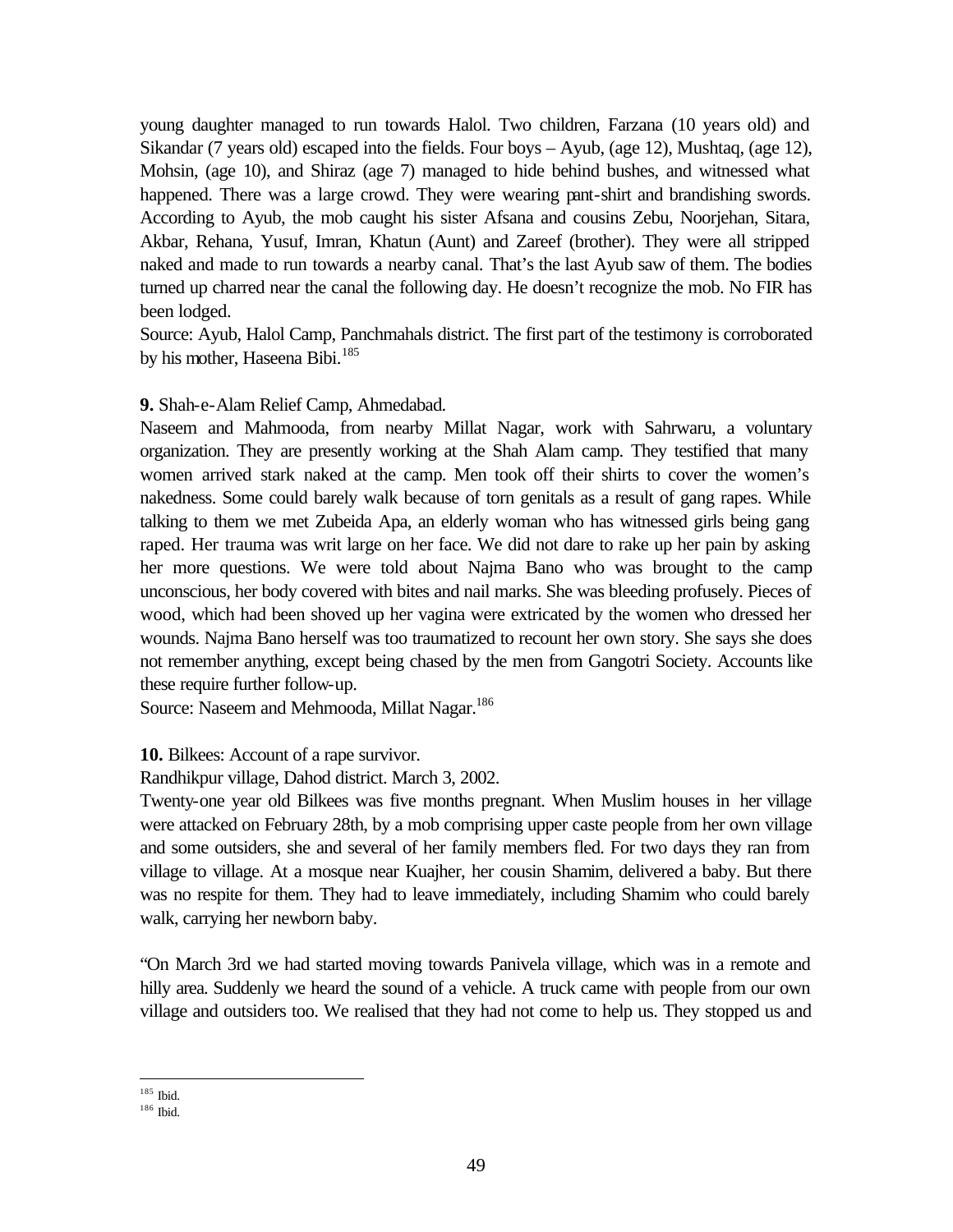then the madness started. They pulled my baby from my arms and threw her away. The other women and I were taken aside and raped. I was raped by three men.

I was screaming all the time. They beat me and then left me for dead. When I regained consciousness I found I was alone. All around me were the dead bodies of my family, my baby girl, the newborn baby, their bodies were covered with the rocks and boulders used to kill them. I lay there the whole night and most of the next day. I do not know when I was conscious and when unconscious. Later I was found by a police squad from Limkheda police station .I was taken to the hospital and then brought to the Godhra Camp."

Testimony to AIDWA and Anandi.

Additional facts about the case:

· Her FIR has been filed and a medical examination done on the insistence of the District collector, Jayanti Ravi, even though six-days had passed. Rape has been confirmed.

· She has named the people who killed her family members and those who raped her: Sailesh Bhatt, Mithesh Bhatt, Vijay Maurya, Pradeep Maurya, Lala Vakil, Lala Doctor, Naresh Maurya, Jaswant Nai and Govind Nai (the last three gang-raped her)

· Initially all her family members were missing. Her father and husband have been traced to another camp at Dahod and her brother, Saeed, is with her in Godhra.<sup>187</sup>

**11.** Naroda Patia."But what they did to my sister-in-law's sister Kausar Bano was horrific and heinous. She was 9 months pregnant. They cut open her belly, took out her foetus with a sword and threw it into a blazing fire. Then they burnt her as well."

Source: Saira Banu, Naroda Patia (recorded at the Shah-e-Alam Camp on March 27th, 2002).

During our fact-finding mission, we were to hear this story many times. We read about it in other fact-finding reports. We were told about it by many survivors at the Shah-e-Alam camp. Sometimes the details would vary – the foetus was dashed to the ground, the foetus was slaughtered with a sword, the foetus was swung on the point of the sword and then thrown into a fire. Each teller of the story owned it. It was as if it was their own story. Were these simply the fevered imaginings of traumatized minds? We think not. Kausar's story has come to embody the numerous experiences of evil that were felt by the Muslims of Naroda Patia on February 28, 2002. In all instances where extreme violence is experienced collectively, meta-narratives are constructed. Each victim is part of the narrative; their experience subsumed by the collective experience.

Kausar is that collective experience  $-$  a meta-narrative of bestiality; a meta-narrative of helpless victimhood. There are a thousand Kausars. Members of the fact-finding team have seen photographic evidence of the burnt bodies of a mother and a foetus lying on the mother's belly, as if torn from the uterus and left on the gash. We do not know if that was Kausar Bano.<sup>188</sup>

 $\overline{a}$ <sup>187</sup> Ibid.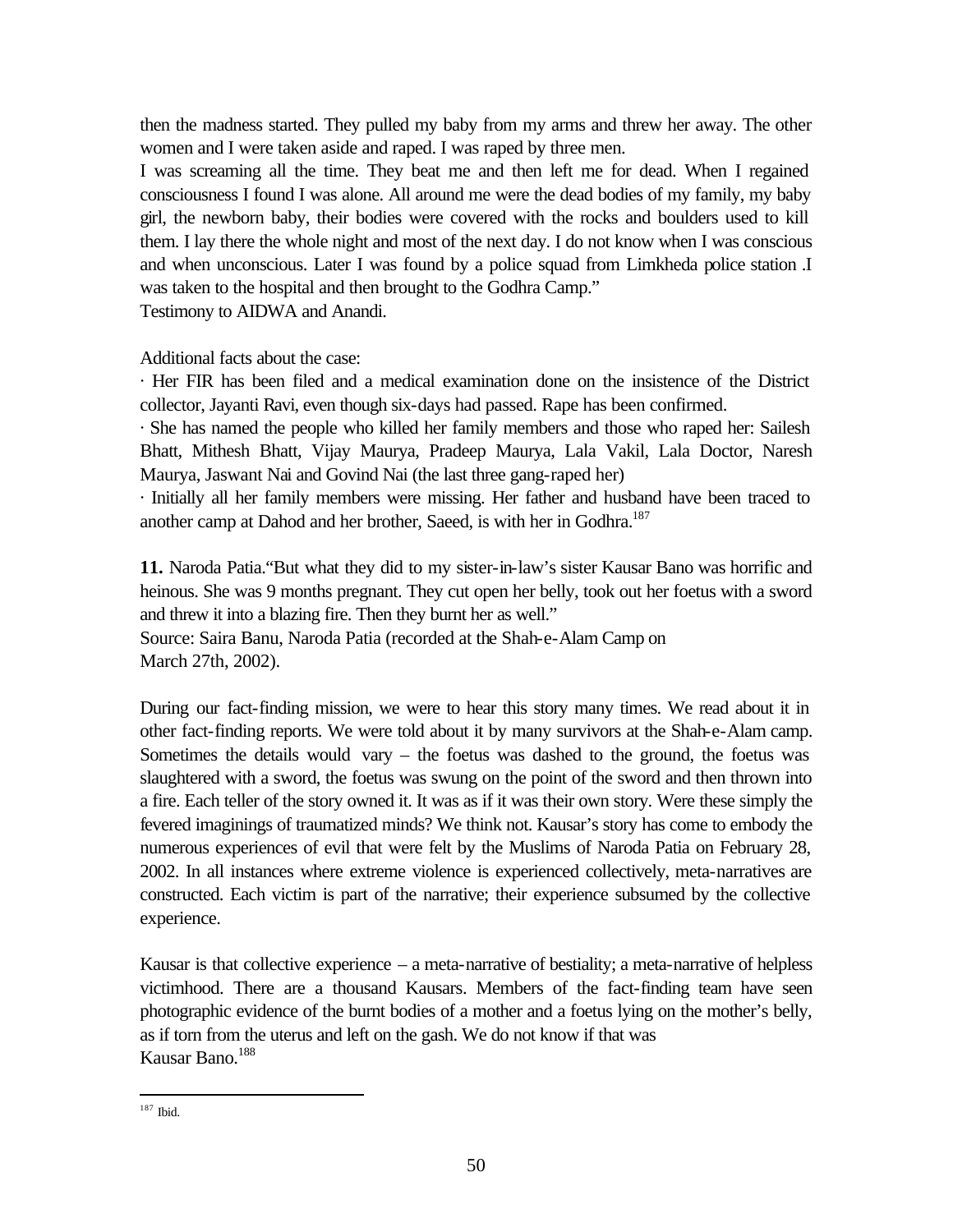**12.** Ahmedabad. Fatima Bibi Md Yaqub Sheikh whose family lost 19 members including her sisters and brothers says that whatever they did could have been justified, except the way they raped women… She says that her sister and her niece both were repeatedly raped by the mob. She adds that her sister offered the rioters twenty thousand rupees that she had with her and asked the rioters to spare her and her daughter. But she says, those were not men, they were devils wearing Khaki shorts. Fatima Sheikh refers to the RSS men who were in the mob. She adds that those devils not only snatched those twenty thousand rupees from her sister but raped her and then burnt her alive. Her niece too was given the same treatment after being raped by men she lost count. And both of them were disgraced there on the road. <sup>189</sup>

**13.** Raheemabi who has taken shelter in Rakhyal camp. Her whole family was chased from Ansar Nagar area in Ahmedabad. No one has survived in her whole family and she alone has been left to tell the gory tales of the horrific crime the Sangh goons did with her family. Not only herself but her sister were both sexually targeted by the mob. She says that she recognizes the people who killed her sister and her family, but police is not ready to file FIR.<sup>190</sup>

**14.** Ahmedabad. Naimuddin Shaikh, who says he watched his wife being raped. "She was gang-raped and one of her arms was cut. She was taken to Civil Hospital. I am ready to give the police the details, no one has come as yet," he says.<sup>191</sup>

**15.** Ahmedabad. Asif Abdul says his wife was raped and burnt. ''They raped my sister-in-law and other women and then threw them in the fire,'' he says. He wants to file a complaint, but has settled for his statement being recorded by a voluntary organisation.<sup>192</sup>

**16.** A 20-year-old resident of Naroda-Patia, now residing at Shah Alam camp, says she was sexually assaulted. ''They tore off my clothes and beat me on my private parts,'' she says. But she refuses to talk to the police. ''They will kill me. I don't want to talk about it. At least I am alive today,'' she says.<sup>193</sup>

**17.** "How can I go back and live among the people who did this?" asks 20-year-old Shaheen, from Panchmahals district where Godhra is located. She survived a brutal gang rape on March 2. A resident of Randikhpur village, Shaheen fled the area when it was attacked by mobs the day after the Sabarmati Express massacre. A group of around 17 people had left the village together, in search of shelter elsewhere. But three days later, they were waylaid by mobs from their own village who had tracked them down in Chhaparwad. She is now staying at the Godhra relief camp.<sup>194</sup>

<sup>188</sup> Ibid.

<sup>&</sup>lt;sup>189</sup> 'Were sexual crimes in Gujarat planned?', by Syed Ubaidur Rahman, Milligazette, Thursday 27 June, 2002.

<sup>&</sup>lt;sup>190</sup> Ibid.

<sup>&</sup>lt;sup>191</sup> '"We got complaints of beizzat, this does not mean rape"', by Shefali Nautival, Indian Express News.

<sup>192</sup> Ibid.

<sup>193</sup> Ibid.

<sup>194</sup> Outlookindia.com, April 15, 2002.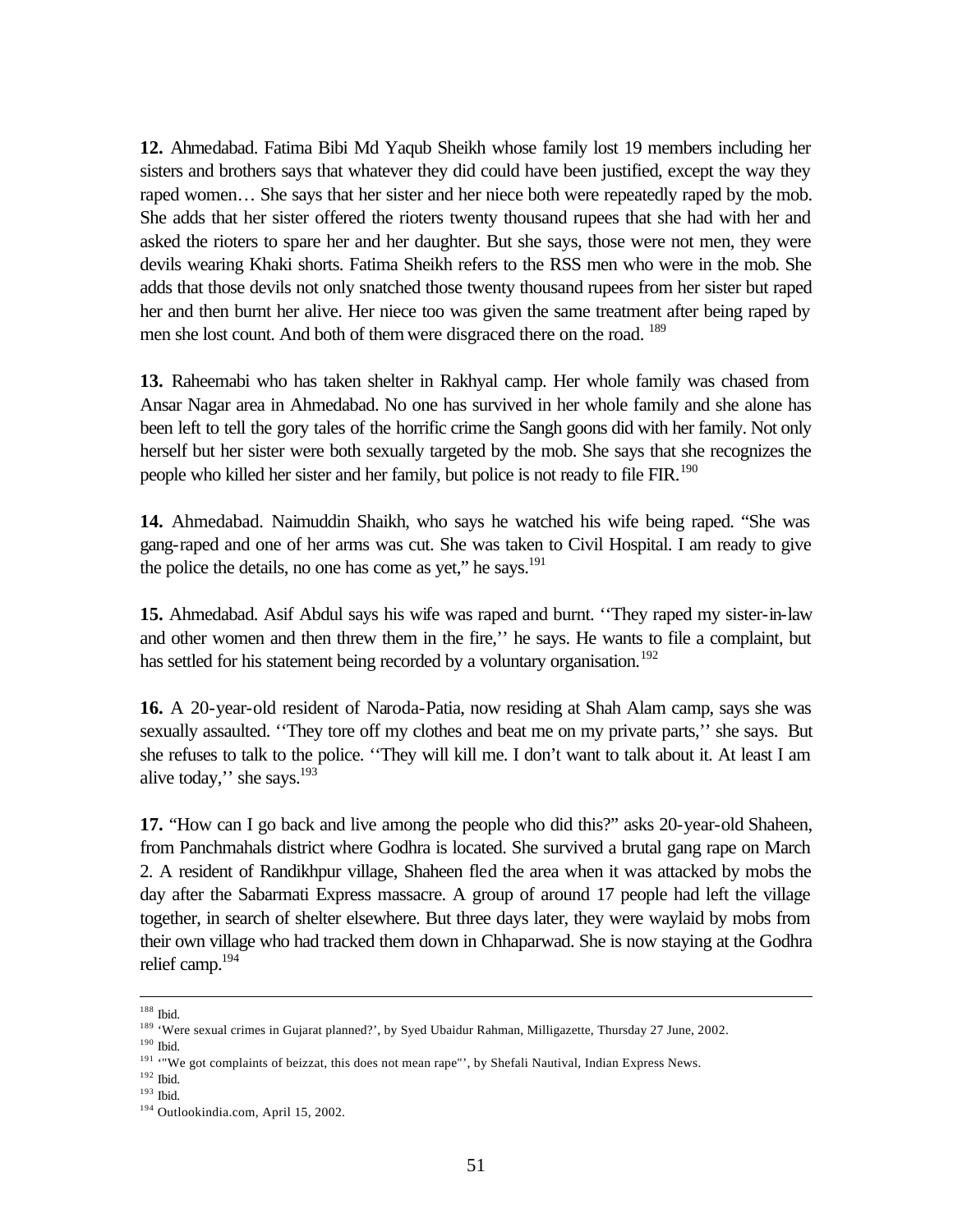**18.** The night of 19th March, Modasa town of Dist Sabarkantha witnessed the worst ever arson and plunder of Muslim community. On the morning of 19th March three Muslim young girls who were returning from school examination were forcibly held and molested. They were told why they had not applied teeka on their forehead. For punishment they were stabbed. They are presently under treatment in the local hospital.<sup>195</sup>

<sup>195</sup> 'Gujarat Carnage', a report by Jamiat Ulama-I-Hind.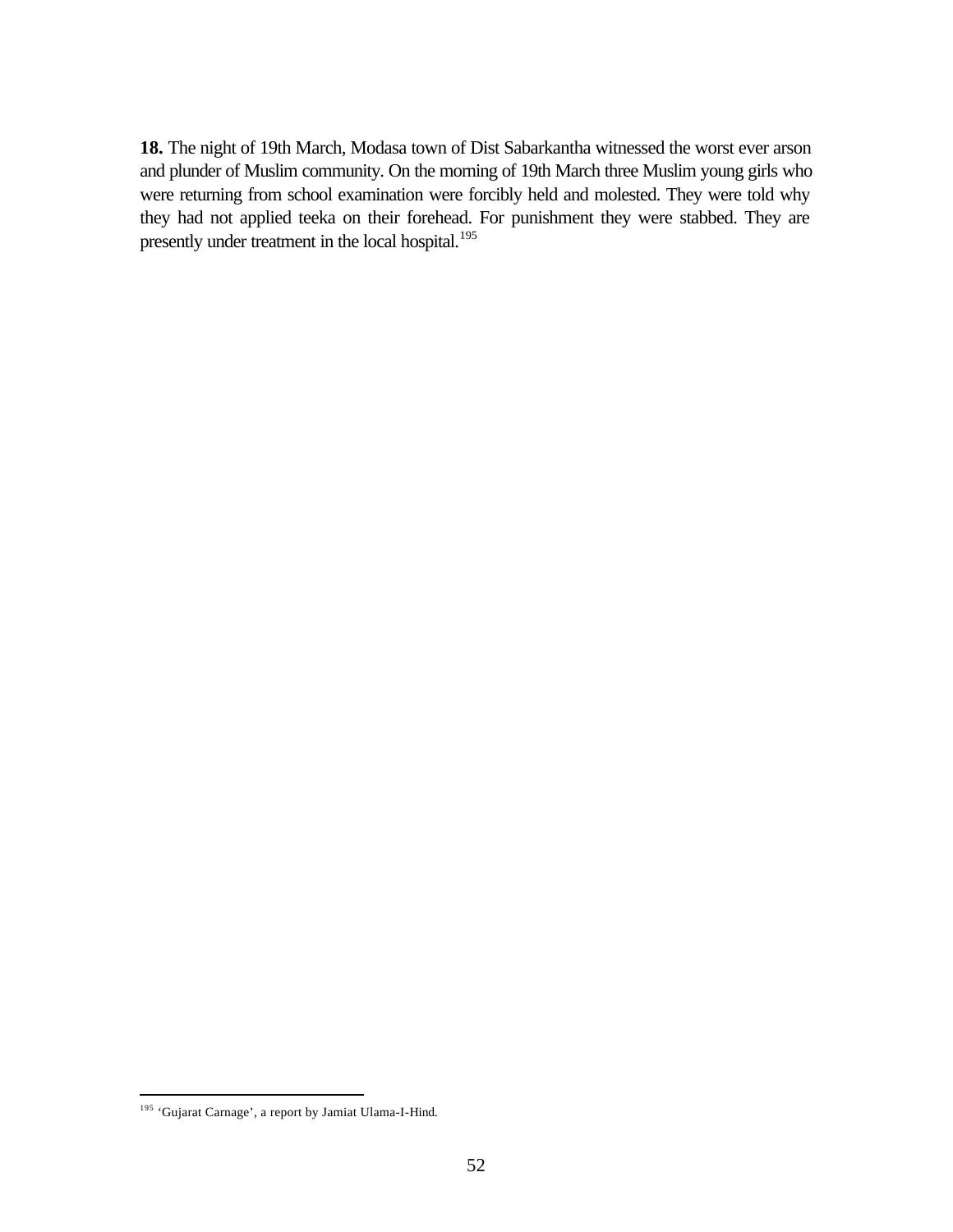## **Appendix C: Destruction of Mosques, Dargahs, Shrines.**

**1.** In nearby **Himmatnagar district,** a mob of 5,000 set ablaze the Takiawala Masjid and a dargah before gutting down a hotel and a dozen shops, also owned by the minority.<sup>196</sup>

**2. Ahmedabad.** The Baben Shah Masjid on the Swami Narayan Chawl road, just behind the fruit market, was turned to rubble. When we reached there, we found torn and burned pages of the Koran strewn all over and the photograph of the idol of Hanuman, some diyas and 'Jai Sri Ram!' painted in red on the wall ruins.<sup>197</sup>

**3.** At **Balol, Anand district,** a Masjid has been completely demolished, its Imam and his wife were burnt alive. It is shameful for the state government that its capital is not spared. The offices of the Waqf Board, Minority Board and Hajj Office, which are housed in a high security zone within the Government Secretariat, are damaged and burnt. Here also, several houses/shops have been looted and burnt.<sup>198</sup>

**4.** Two bomb blasts took place almost simultaneously, one after the other, in the North Indian town of **Saharanpur**'s Mangloo Wali Masjid early morning May 13, according to reports reaching here. One bomb exploded on the roof of the mosque while the other explosion took place near the gate of the mosque, resulting in damage to the door, tiles, and outer walls of the mosque.

A third, unexploded, time bomb was also discovered near the entrance to the mosque which was fitted with a battery, wire and a timing device. The first bomb exploded minutes before the Fajr prayers, while the third one, which was diffused, was meant to explode just after the prayers when people would be leaving the mosque.

According to a local explosive expert, the defused bomb was a very powerful device and had it gone off, enormous loss of life could have been caused. However, immediately after its discovery, it was defused by experts who rushed to the area with the police.<sup>199</sup>

**5. Ahmedabad.** On the night of March 3, the 400-year-old mosque owned by the Wakf board and located at Anjali Cinema, was broken down in the presence of state ministers Haren Pandya and Amit Shah. With deliberate cynicism, in many such locations, the Hulladiya Hanuman (riot Hanuman) idol has been installed there; darshans and artis have also been held.<sup>200</sup>

**6.** Among the other shrines destroyed is the tomb of Ustad Faiyaz Khan in **Vadodara,** which was attacked and wreathed in burning tyres in early March. Extensive damage has been inflicted on the façade of the structure commemorating a man who the erstwhile ruling dynasty of Varodara declared in 1912, was the greatest singer in the realm.<sup>201</sup>

<sup>&</sup>lt;sup>196</sup> 'The violence is relentless', Carnage in Gujarat: Citizens' Initiative for Justice and Peace, March 20, 2002.

<sup>&</sup>lt;sup>197</sup> 'Crippling a community every which way', Citizens' Initiative for Justice and Peace, March 8, 2002.

<sup>198</sup> 'Brief Report on Gujarat riots'**,** *The Milligazette, March 2, 2002.*

<sup>199</sup>'Blasts in Saharanpur', http://www.milligazette.com.

<sup>200</sup> 'Hindu Terrorists Damage Mosques in Gujarat, India', http://www.sabrang.com.

 $201$  Ibid.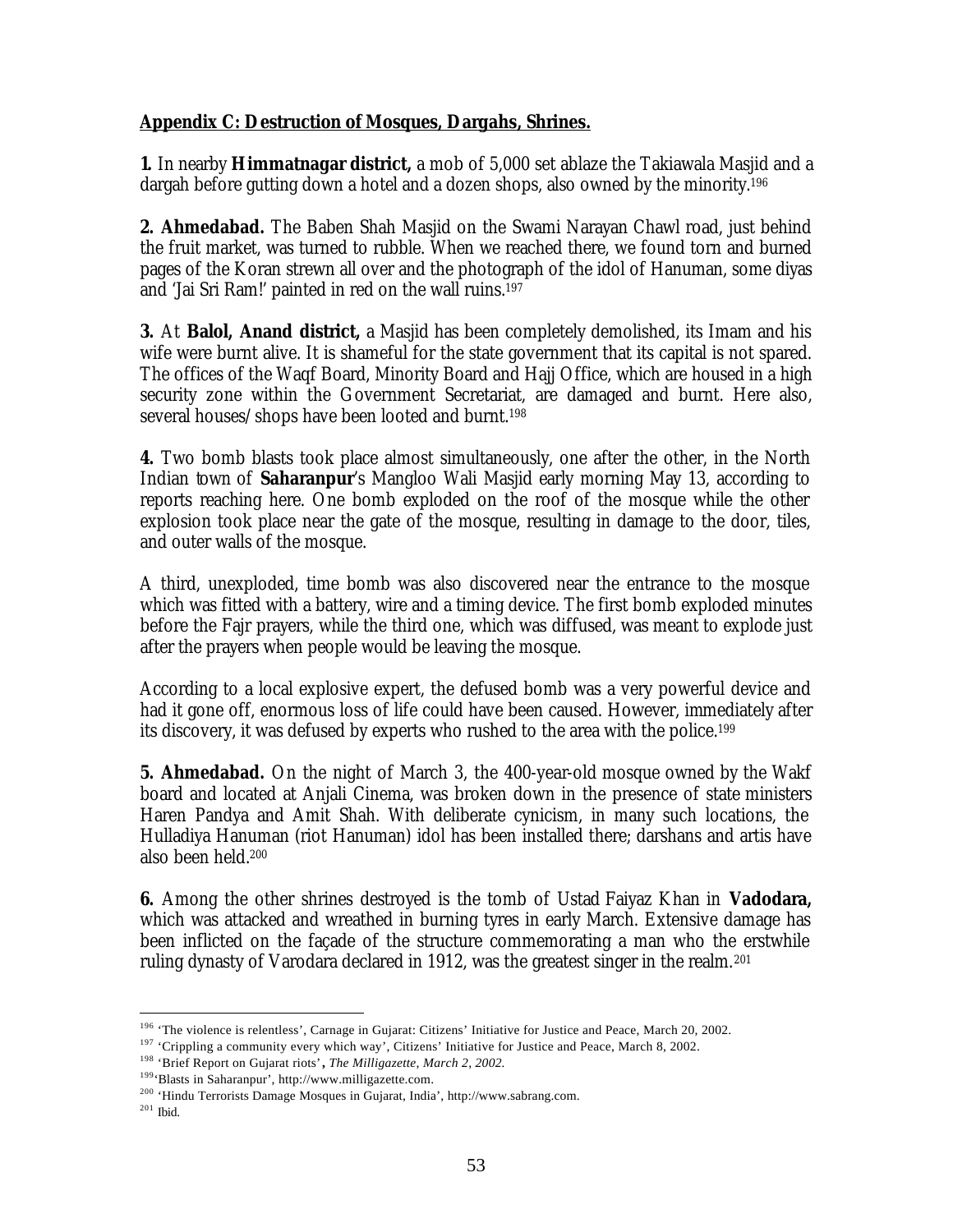**7. Naroda Patia**. The Noorani Masjid was first attacked and burnt with the help of LPG cylinders, tyres, petrol and kerosene. When some Muslim youth tried to resist the mob, the police fired at them and even killed some.<sup>202</sup>

**8.** The attack in **Bhavnagar** was launched on 1st March, 2002, due to provocation by local papers. Darul Uloom Kakor Nagar had been blockaded by a mob of miscreants. There were 455 students entrapped inside the Madrasa building. The surrounding area from all the four sides was engulfed by fire. The road outside was piled up with burning tyres two feet high making escape impossible. The entrapped children described their experience of horror of death thus: "We had lost all hopes and thought our last moment had arrived. In anticipation of death we started reciting Kalimah (Word of God). In the meanwhile we saw SSP Rahul Sharma driving through the fire approached our building and called us out to ride into the truck. We promptly obeyed and he drove us through across two feet high burning flames of tyres saving all the 455 of us. He did not appear to care for his own life then. We were later transferred to Ibrahim Masjid."<sup>203</sup>

**9.** At **Rajkot**, Sunni Masjid Yateem khana was not so lucky and was completely gutted. Wakaner Morji Madrasa was demolished and replaced with a statue and flag which still continues to be there. Three Muslim men were brutally killed. A large number of them are alive, dressing their near-fatal wounds. Three young Muslim girls were collectively raped.<sup>204</sup>

**10. Himmatnagar**, March 20<sup>th</sup>. Some miscreants set a Mosque, a tomb, two hotels, and nine shops ablaze.<sup>205</sup>

**11. Vadodara**. Tajgira Mosque and the one located behind Aradhna cinema also was set ablaze and demolished.<sup>206</sup>

**12. Vadodara**. The tomb in front of S.S.G. Hospital was levelled to the ground and road was immediately laid upon it under the leadership of Dipikaben Thakkar (corporator).<sup>207</sup>

**13. Vadodara**. The Mosque in Nankeda Graveyard opp. Crematorium and all the garages located alongside were completely gutted. The tomb of Bade Hazrat Shah in Karelli Bagh was burnt under the command of BJP Councillor of the area.<sup>208</sup>

**14.** In **Rajkot**, a Madrasa which was being run by Maulana Noor Mohammad Ghazi has been demolished and some statues and flag has been planted there. Muslims were successful in removing the statues but the Police Commissioner does not allow rebuilding. The pressure from higher ups could perhaps be effective.<sup>209</sup>

 $\overline{a}$ 

 $^{204}$  Ibid.

 $202$  Ibid.

<sup>203</sup> 'Gujarat Carnage', a report by Jamiat Ulama-I-Hind.

 $205$  Ibid.

 $^{206}$  Ibid.

 $^{207}$  Ibid.  $^{208}$  Ibid.

 $209$  Ibid.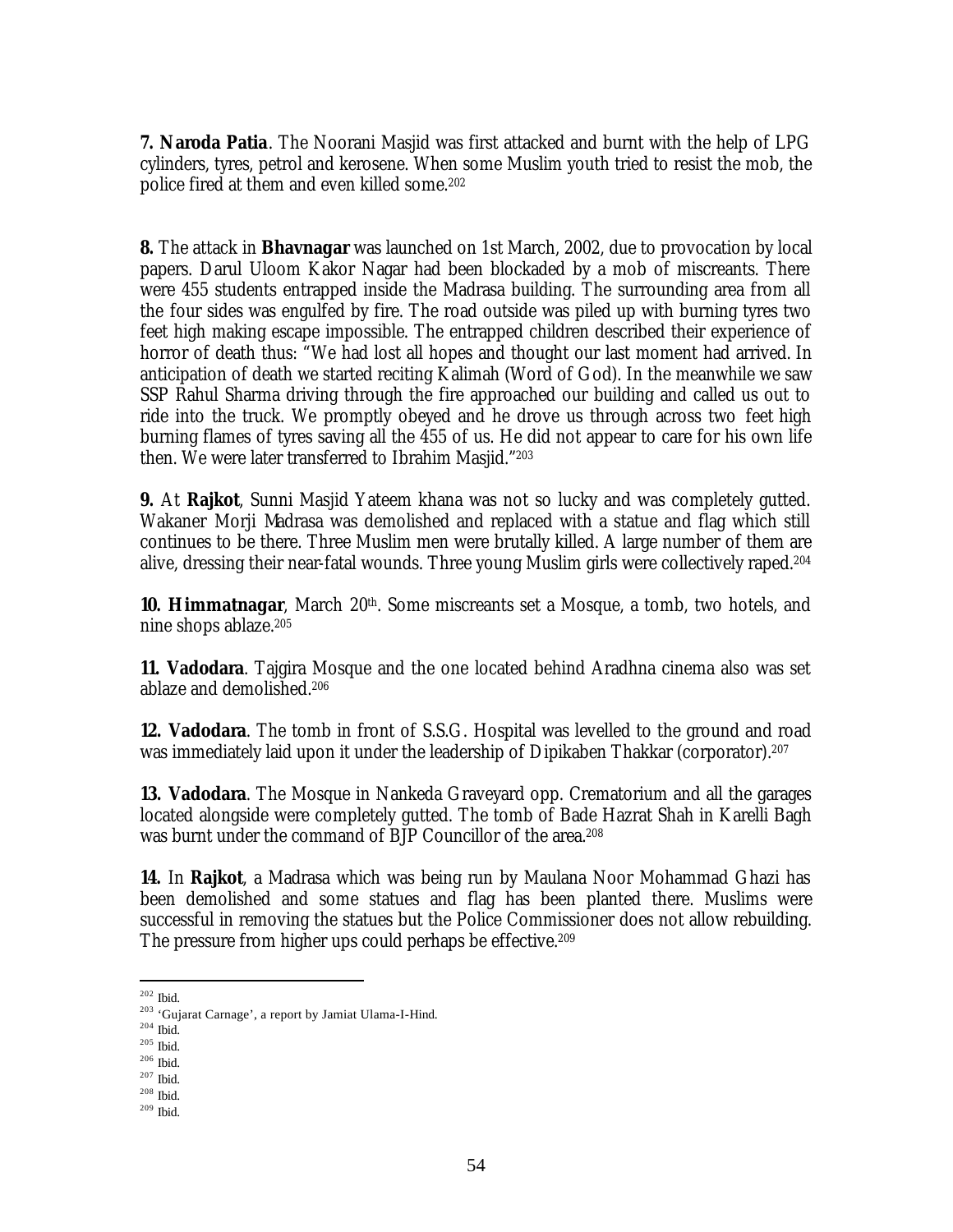## **Appendix D: Arson Attacks**

**1. Ahmedabad.** Jawed, one of the worst victims of the riots, who has been left alone after his father, sister and all other family members were killed by the rioters, is another victim. All of eleven years old, he says, "unhon ne meri mummy, papa, aur baji ko zinda jala diya. Meri masi ke ladke ko jaan se mar diya aur meri masi ki beti aur bahu se badtamizi ki aur phir unko bhi jala diya (they burnt alive my mother, father and sister. They killed my cousin brother and then outraged his wife and sister)." Jawed saw all this being done to his closest relatives. This young boy, who has been brought to Shah Alam dargah camp in Ahmadabad by some strangers, will probably never forget what his innocent eyes saw being done by these beastly people.<sup>210</sup>

**2. Ahmedabad**. A boy of 11, Raja Bundubhai, recalled seeing his mother and sister stabbed then burned alive.<sup>211</sup>

**3. Ahmedabad**. "Some bodies had heads missing, some had hands missing, and some were like coal -- you would touch them and they would crumble. I washed 17 bodies on March 2; only one was completely intact. All had been burned, many had been split down the middle," the woman said.<sup>212</sup>

**4.** Mansoori Abdulbhai, a 53-year-old resident of **Ahmedabad's Gulmarg Society** neighbourhood said 19 members of his family were killed.

"First they cut people so they couldn't run, and then they set them on fire. One or two women were taken inside and gang raped. After five hours, the police came and brought us here (to a mass grave site). It was so well-planned," he said.<sup>213</sup>

**5.** Shops were looted and burned in the **Sarkhej district** of the city on Tuesday after a Hindu mob burned to death a Muslim teacher riding his motorcycle to work at a technical college. As rioting spread to other neighbourhoods, police found two bodies in the Khamasa Gate neighbourhood of the city. The identities of the dead were not immediately known, said police officer Bikash Sahay. Mobs defied a curfew in the Shah Alam neighborhood, roaming the streets to hurl rocks and homemade petrol bombs into shops and homes, killing two people. One person died in an Ahmadabad hospital, succumbing to wounds he suffered in an acid bulb attack on Sunday. Elsewhere in Gujarat, one person was killed in Sabarkantha district, 230 kilometers (145 miles) north of Ahmadabad, while another man died in a village near the city of Baroda, 100 kilometers (60 miles) to the southwest, said M.D. Solanki, a police superintendent in Sabarkantha.<sup>214</sup>

**6.** In **Vadodara city,** at least half a dozen houses of Muslims were torched in Bagwada because they didn't agree to drop charges against Hindus involved in a case of stabbing.<sup>215</sup>

 $\overline{a}$ <sup>210</sup> 'Were sexual crime in Gujarat planned?', by Syed Ubaidur Rahman, Milligazette, Thursday 27 June, 2002.

<sup>211</sup> 'Gujarat victims were 'stripped, burned and hacked', by Peter Popham, Independent, 27 April, 2002.

<sup>&</sup>lt;sup>212</sup> 'Anti-Muslim riots pre-planned by India's ruling party': Agence France-Presse, April 30, 2002.

<sup>213</sup> Ibid.

<sup>214</sup> AMC media digest. May 8, 2002.

<sup>215</sup> http://www.indian-express.com/full\_story.php?content\_id=2176.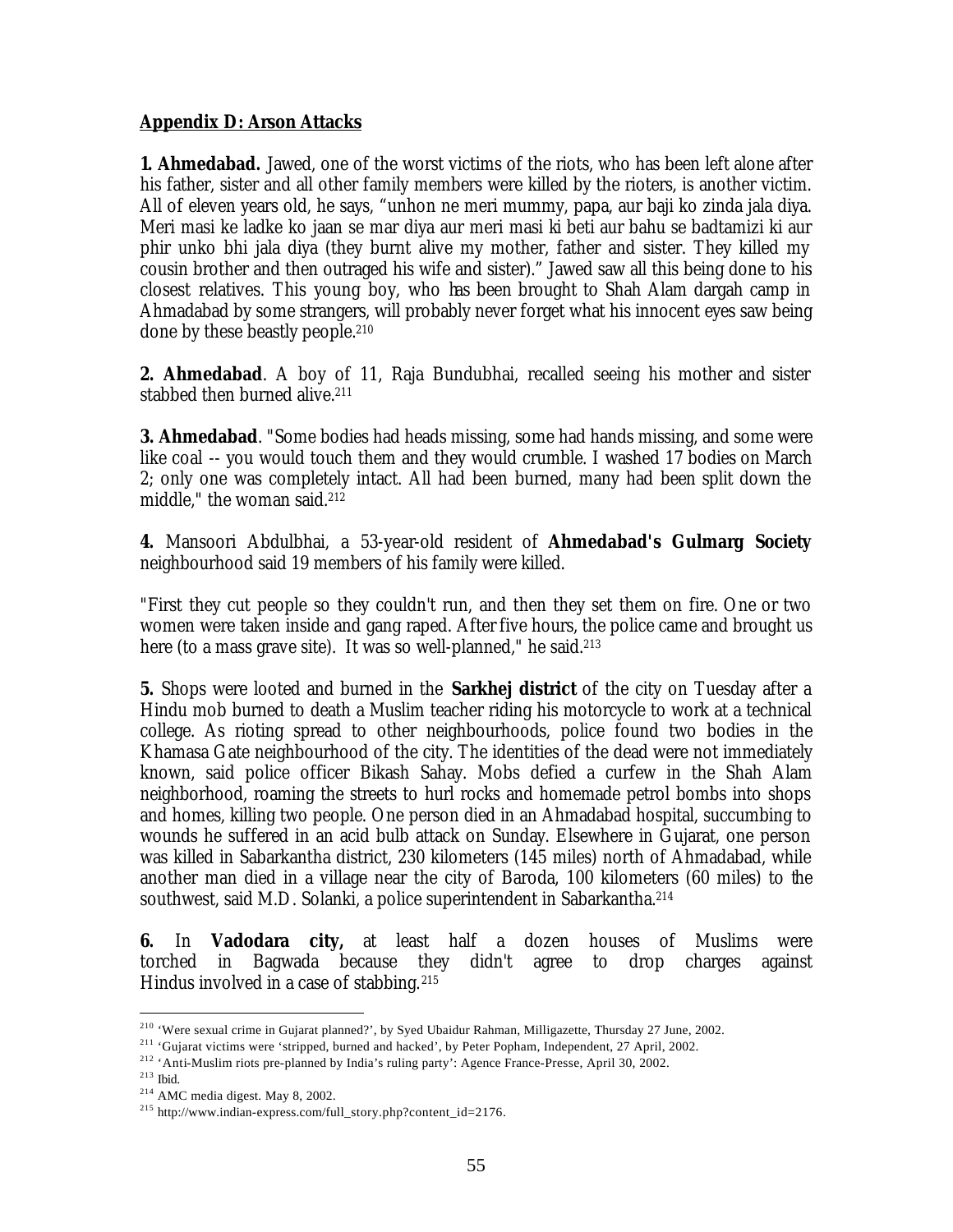**7.** Six-year-old Ramzane Abdul Rauf, who escaped from **Naroda Patia**, recounts in a deadpan tone, "There was a big mob shooting bullets. I was hiding under my bed. They started burning my house and I ran out. My father found me."<sup>216</sup>

**8. Ahmedabad**, 12 April - Mariam Bivi's 18-year-old, polio-stricken son was burned to death by a Hindu mob. Now she can't stop thinking about him begging his killers for mercy. Since her son was killed, all the 45-year-old Muslim woman has wanted to do is flee Gujarat state's main city, Ahmedabad, where she has lived for 40 years.

Bivi's husband Hassan Abubakker, 65, whose house and hotel was burned in the mayhem, said they had no choice but to leave. "I'll go to (the southern state of) Kerala from where I came. No one will kill us there," he said. Two of their sons are already in Kerala where it is less communally charged.<sup>217</sup>

**9.** One, whose 19-year old son was lynched and his body set on fire, vowed never to go home. "If I'm alive, it's only because of Allah's grace. The Hindus destroyed everything we had. I'd never go back to live among them," said Sultan Farid, head of the only Muslim family in **Khamod village** on the outskirts of Ahmedabad.<sup>218</sup>

**10. Ahmedabad.** Asif Ali sat displaying a blank expression with incomprehensible emptiness in his gaze as he cradled his badly burnt son. His wife and two other children were thrown into a fire by a Hindu mob and burnt alive before his very eyes. The cradled baby boy had not uttered a sound since his, no, our mother, brother and sister were killed his fragile limbs and body scarred with wounds which seemed to weep for the loss of our loved ones.<sup>219</sup>

**11. Modassa,** that had witnessed severe tensions yesterday when eighty trucks owned by Muslims were torched, was not spared today either. The main market, Naushtakht bazar and Borwar, were burned and destroyed. The local Muslims were terrorised as a mob attacking from all four sides was unchecked by the police even as it kept them terror-struck within.<sup>220</sup>

**12. Ahmedabad**. "The mob, which came from Chara Nagar and Kuber Nagar, started burning people at around 6 in the evening. The mob stripped all the girls of the locality, including my 22-year-old daughter, and raped them. My daughter was engaged to be married. 7 members of my family were burnt including my wife (aged 40), my sons (aged 18, 14 and 7) and my daughters (aged 2, 4 and 22). My eldest daughter, who later died in the civil hospital, told me that those who raped her were wearing shorts. They hit her on the head and then burnt her. She died of 80% burn injuries."

<sup>216</sup> Outlookindia.com, April 15 2002.

<sup>217</sup> http://www.arabnews.com/Article.asp?ID=14286.

<sup>218</sup> Ibid.

<sup>219</sup> http://www.khilafah.com/home/lographics/category.php?DocumentID=3806&TagID=1.

<sup>&</sup>lt;sup>220</sup> 'The violence is relentless', Carnage in Gujarat: Citizens' initiative for justice and peace, March 20, 2002.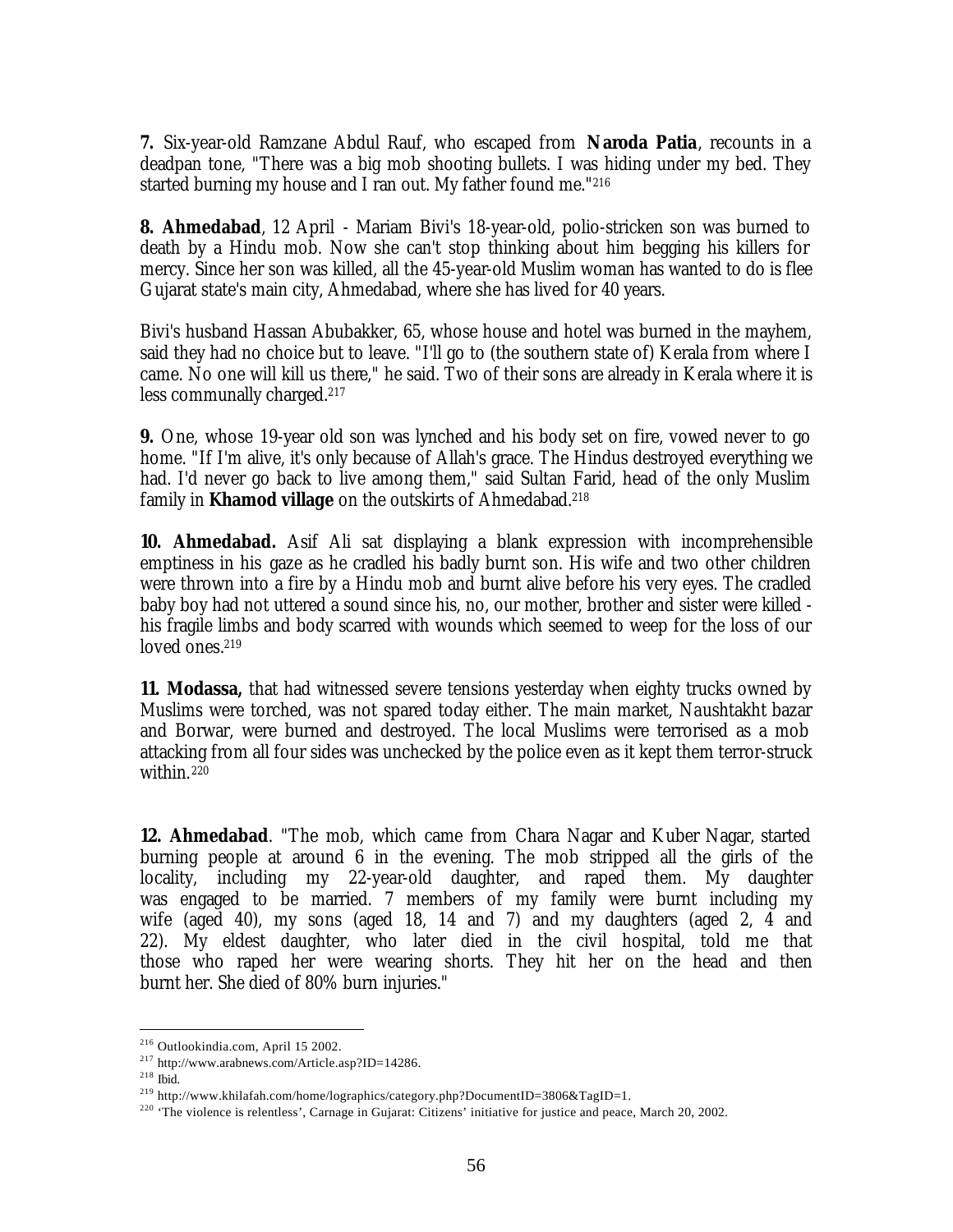Testimony of victim Abdul Usman.<sup>221</sup>

**13.** At least seven people died yesterday, including a three-year-old Muslim boy, when gangs of Hindu rioters returned to the rampage in the Indian state of Gujarat, attacking and burning to death Muslim neighbours who were apparently trying to return home.

Two Muslims were burned alive in the main city, **Ahmedabad**. The Muslim boy was killed by a crude bomb exploded in a busy market. A Hindu man was stabbed to death and another man died when a police teargas shell hit him. At least 40 people were injured, officials said.<sup>222</sup>

**14. Ahmedabad**, 9 May. The latest outbreak was triggered when a Muslim teacher was dragged off his scooter on his way to work and burned to death.<sup>223</sup>

**15.** On April 14, gangs set fire to 10 shops and to houses in **Ahmedabad**. The following day two Muslims were stabbed to death and another person was shot dead by police. More than a dozen houses were set on fire in the Idgah area of Ahmedabad.<sup>224</sup>

**16.** Thirty-year-old Noorjehan belonged to a relatively affluent Muslim family and lived in the government quarter of **Mehndi Kuva**. Out of a total of thirty-six homes, only three belonged to Muslims. The rest belonged to Hindus. Noorjehan suffered severe head injuries but survived the attack after being left for dead. Visibly in pain and with fresh bandages around her head, she told Human Rights Watch: On February 28 we were all sitting at home and heard a noise, this was around noon. Our Hindu neighbour said, "Don't go out." If he said go then we could have run and saved ourselves. He was drunk. Everyone started to surround the house. They all had swords and pipes. I locked the doors. They then broke down the main door. They threw an iron pipe through the iron bars, which hit me across my eyes. I got dizzy. They then started to set fire to things. I tried to close all the doors as fast as I could, but they came in and hit me with pipes all over on my head, my legs. They were about to take out a sword and cut me with it. But one Hindu had pity on me I guess and said, "Don't cut her, set her on fire." When I heard that I fainted. When I fainted they took off all of my jewels. They were screaming, "Ram bol." [Say Ram]. I think they then put me on top of the fire. My twelve-year-old niece dragged me off and threw water on me to save me. I was covered in blood. I had sent my brothers away; they went to hide in another Hindu's house. They thought I was dead so they moved on to the next Muslim house. My mother took me inside the house. A Dalit scavenger brought the doctor to me. They gave me an injection because I was going to haemorrhage. Finally the family doctor came. I was vomiting for two days. The police were nowhere. They did not help anyone. When we called they said, "You protect yourselves." The police are only two minutes away from our home.<sup>225</sup>

<sup>&</sup>lt;sup>221</sup> "How has the Gujarat Massacre affected Minority Women" - Report by Women's Commission fact-finding team.

<sup>222</sup> 'Seven more die in Gujarat', Luke Harding, south Asia correspondent. Guardian, Monday May 6, 2002.

<sup>223</sup> 'Fear grips Ahmedabad after 14 die', ArabNews.

<sup>&</sup>lt;sup>224</sup> 'Death toll in India's communal violence continues to rise', by Arun Kumar and Sarath Kumara, 23 April, 2002. WSWS.ORG.

<sup>225</sup> Ibid.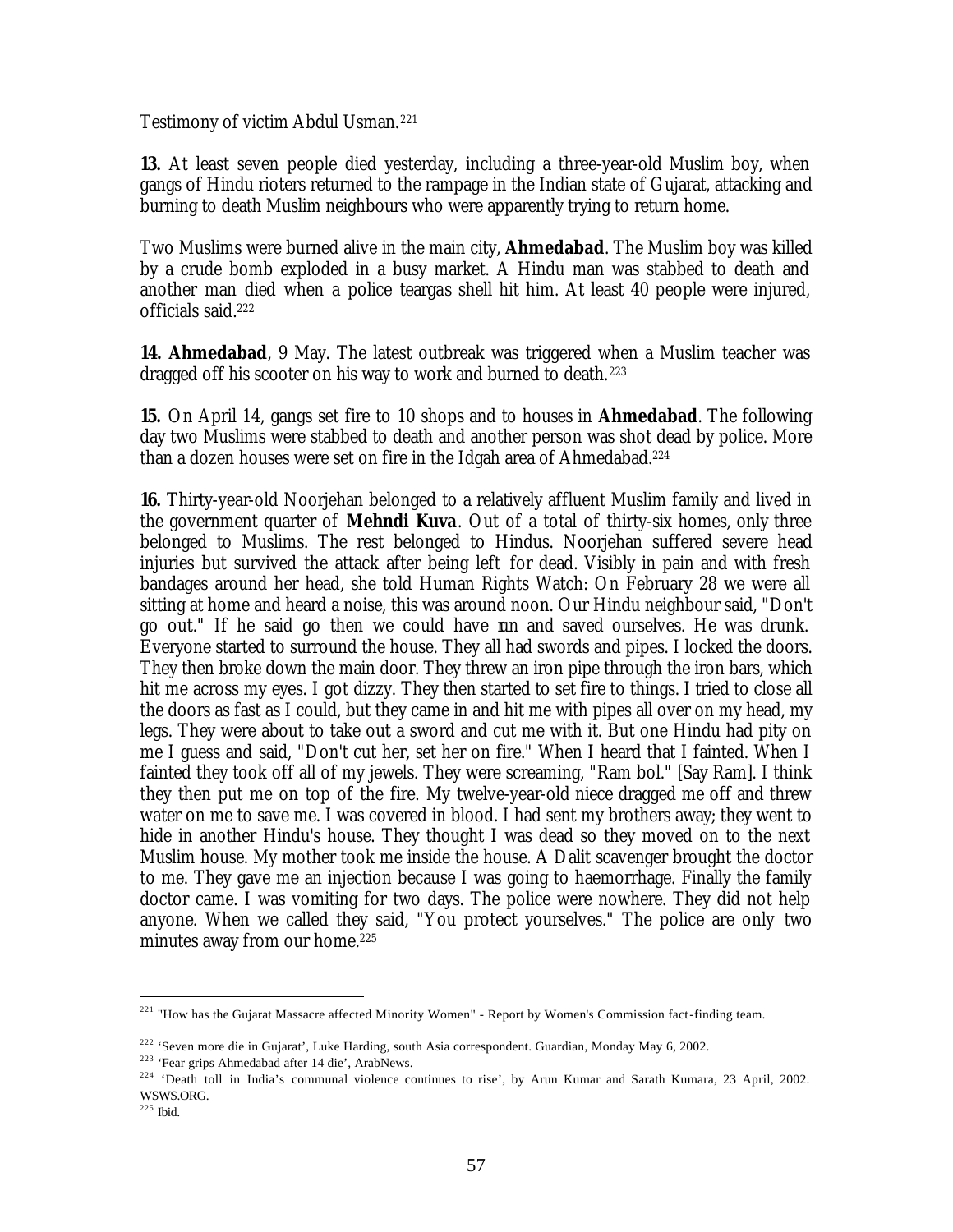**17.** In the neighbourhood of **Gulmarg Society, Chamanpura, Ahmedabad**, over 250 people took refuge on the morning of February 28, in the home of Muslim Ehsan Jaffrey, a former member of parliament. An ordeal that began at 10:30 a.m. ended seven hours later and left at least sixty-five dead, including Jaffrey himself, who was hacked and burned to death.

Early that day, at 10:30, the police commissioner came over and said don't worry. He spoke to Jaffrey and said something would work out then left. The name of the commissioner of police that visited in the morning is P.C. Pandey, commissioner of police Ahmedabad....

At 3:30 p.m. they started cutting people up, and by 4:30 p.m. it was game over. Ehsan Jaffrey was also killed. He was holding the door closed. Then the door broke down. They pulled him out and hit him with a sword across the forehead, then across the stomach, then on his legs.... They then took him on the road, poured kerosene on him and burned him. There was no police at all. If they were there then this wouldn't have happened.<sup>226</sup>

**18.** Thirty-eight-year-old Mehboob Mansoori lost eighteen family members in the attack at **Gulmarg Society**. He described the day's sequence of events to Human Rights Watch (full testimony in introduction): "They burnt my whole family."

At 10:30 a.m. the stone throwing started. First there were 200 people then 500 from all over, then more. We were 200-250 people. We threw stones in self-defense. They had swords, pipes, soda-lemon bottles, sharp weapons, petrol, kerosene, and gas cylinders. They began shouting, `Maro, kato,' [Kill them, cut them] and "Mian ko maro." (Kill the Muslims). I hid on the third floor.

Eighteen people from my family died. All the women died. My brother, my three sons, one girl, my wife's mother, they all died. My boys were aged ten, eight, and six. My girl was twelve years old. The bodies were piled up. I recognized them from parts of their clothes used for identification. They first cut them and then burned them. Other girls were raped, cut, and burned. First they took their jewellery, I was watching from upstairs. I saw it with my own eyes. If I had come outside, I would also have been killed. Four or five girls were treated this way. Two married women also were raped and cut. Some on the hand, some on the neck." 227

**19.** Fifty-three-year-old Mansoori Abdulbhai, also a resident of **Gulmarg Society**, **Chamanpura** lost nineteen family members in the attack. He told Human Rights Watch: "Nineteen members of my family were killed. My wife, my mother, my son, my daughtersin-law, my brother's daughter-in-law, and others. We found fourteen of the bodies, five are still missing. Those fourteen are buried here [at a mass grave site next to the Dariyakhan Ghummat camp in Shahibaug]. Sixty-two people were killed there, twenty-nine bodies have not been found. First they cut people so they couldn't run and then they set them on fire. One or two women were taken aside and gang-raped. After five hours the police came and

<sup>226</sup> http://www.hrw.org/reports/2002/india/India0402-02.htm.

 $227$  Ibid.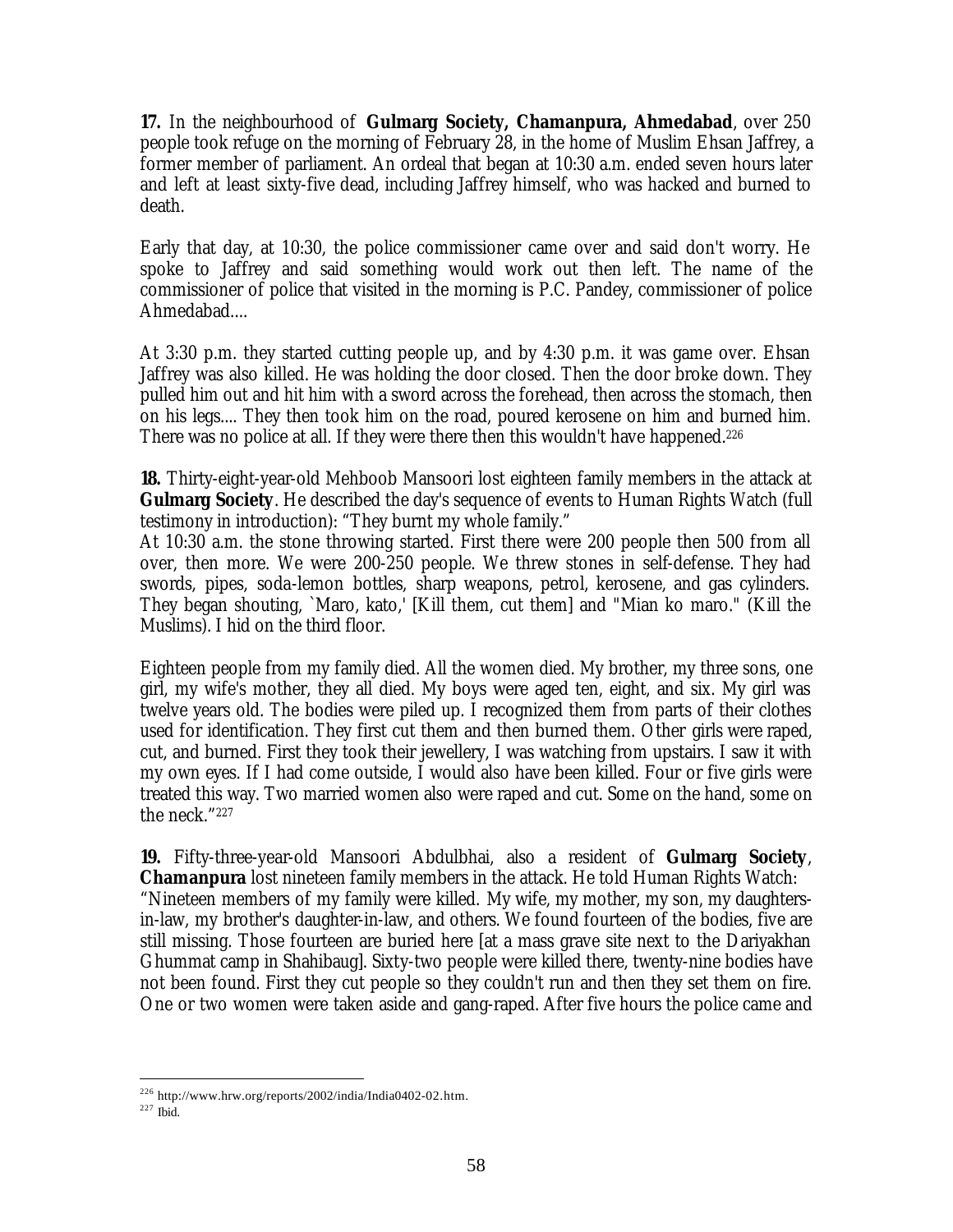brought us here. It was so well planned. We buried fourteen members of my family here on March 7." 228

**20. Ahmedabad.** Twenty-three-year-old Rasida Bhen, Ilias's wife, still bore visible head injuries at the time of the interview with Human Rights Watch. She spoke to Human Rights Watch about the murder of her husband's brother and his wife, twenty-three-yearold Aslam Usman Bhai, and twenty-one-year-old Naseem Bano: "They pulled them out and cut them up. When we came out then we saw that he was cut in the stomach, the chest and the head. They came with trishuls. My sister-in-law was burnt. First they took her jewellery. Then took her into the kitchen and exploded the gas cylinder. They wanted to get rid of all the evidence. They had been married for fifteen months and she was five months pregnant."

Referring to attacks on other women, Rasida added: "First they took everyone's jewellery. Then they raped the women, then they cut them up, and then they burned them. They should get as strict a punishment as possible.... I was hit with a pipe. We ran outside when the gas cylinder exploded and then later the police came and we left." 229

**21.** Da**sij village**. Amongst the Patels In Dipra Darwaza Mohalla eleven men and hundred shops were torched to ashes.<sup>230</sup>

**22. Modasa town, Sabarkantha**, March 19th . Two persons, Abdul Rahman and Nizam Husain Imam, were burnt alive.<sup>231</sup>

**23.** In **Parantij**, despite all the efforts, sixteen shops, four houses, a tractor and a farm could not be saved from being burnt down.<sup>232</sup>

**24. Ahmedabad**. Hindu rioters exploded a bomb and burned Muslims alive, killing four people, including a baby boy, in renewed religious violence in western Gujarat state, where more than 900 people have been killed in the past two months, police said.<sup>233</sup>

**25.** Hindu rioters burned two Muslims alive in **Dani Limbda** and exploded a bomb that killed a three-year old Muslim boy in adjoining **Behrampura,** Deputy Commissioner of Police B.S Jebaliya told The Associated Press.<sup>234</sup>

**26.** In **Vadodara city,** at least half a dozen houses of Muslims were torched in Bagwada because they didn't agree to drop charges against Hindus involved in a case of stabbing.<sup>235</sup>

 $228$  Ibid.

 $^{229}$  Ibid.

<sup>230</sup> 'Gujarat Carnage', a report by Jamiat Ulama-I-Hind.

<sup>231</sup> Ibid.

<sup>232</sup> Ibid.

<sup>233</sup> AMC media digest, May 5, 2002.

<sup>234</sup> Ibid.

<sup>235</sup> Ibid.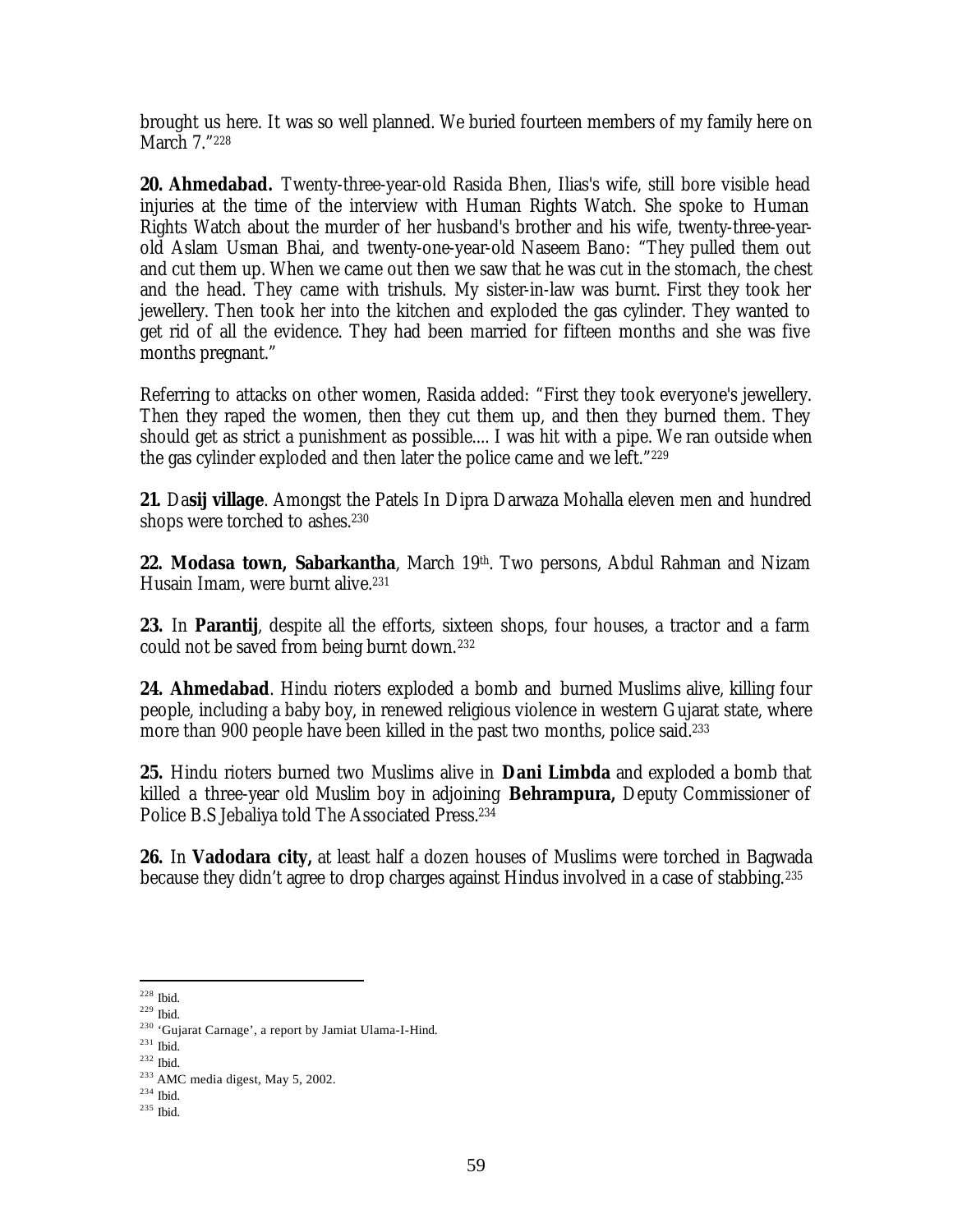## **Appendix E: Other atrocities**

**1. Naroda Patia**. Some, like 12-year-old Aslam Khan, have seen people being killed in front of their eyes. "I was at my father's cycle repair shop when people started throwing stones. My neighbour was killed by a police bullet. I run when I see the police. What if they shoot me?" he asks fearfully.<sup>236</sup>

**2.** A British national visiting Gujarat has been killed and two others were missing in communal clashes in Gujarat, a British High Commission spokesperson in Mumbai said on Saturday.

Mohammad Aswat Nallabhai (41), a resident of Batley in northern England, died when he was assaulted by unidentified miscreants.

He was on his way from New Delhi to Lajpur village in Gujarat for a social visit, along with three of his relatives, when he was assaulted in Himmatnagar, 160 km from Ahmedabad.

His three relatives were also assaulted, two of whom have gone missing.<sup>237</sup>

**3.** Hassan Suleiman showed stitches on the back of his head where he says he was struck by a stone 10 days ago when he went to his village, **Panvad,** to withdraw money from the bank. He said the Hindus of Panvad, north of Ahmedabad, had driven away every Muslim who dared to re-enter the village after they escaped rioters on March 10.<sup>238</sup>

**4. Ahmedabad.** Abdul Jabar has visible head and face wounds. He says six local men beat him up - the police did nothing to stop them.

"The men were shouting: 'Who do you Muslims think you are? Kill them!' There was a police post at the corner and I screamed for help. I said to the mob, the police are right there! They said: 'We don't care - they're on our side.'" <sup>239</sup>

**5. Mumbai.** Sporadic Hindu-Muslim clashes rocked an area near India's commercial capital of Bombay after three people died in a fresh outbreak of religious violence, police said yesterday. Mobs ransacked shops and huts in Thane district, 60 km north of Bombay, despite a curfew and the deployment of paramilitary forces to contain the violence, which comes just after India's worst religious bloodshed in a decade. "Stray incidents took place last night after 11 p.m. (1730 GMT). Some huts and shops were ransacked," Thane Police Commissioner S.M. Shangari told Reuters. "Over 100 people have so far been arrested in connection with the rioting on Tuesday night and arrests are continuing."<sup>240</sup>

**6.** Two batches of Std VIII and IX students belonging to the minority community were actually threatened by a mob while they were giving their Std VIII and Std IX terminal

<sup>236</sup> Outlookindia.com, April 15,2002.

<sup>237</sup> Rediff.com, Sunday, March 03, 2002.

<sup>238</sup> Reuters, May 13, 2002.

<sup>&</sup>lt;sup>239</sup> 'Gujarat's Muslims live in terror', by Jill McGivering, BBC South Asia correspondent. Thursday, May 9, 2002.

<sup>&</sup>lt;sup>240</sup> 'Muslims haunted by horror leave Gujarat', http://www.arabnews.com/Article.asp?ID=14286.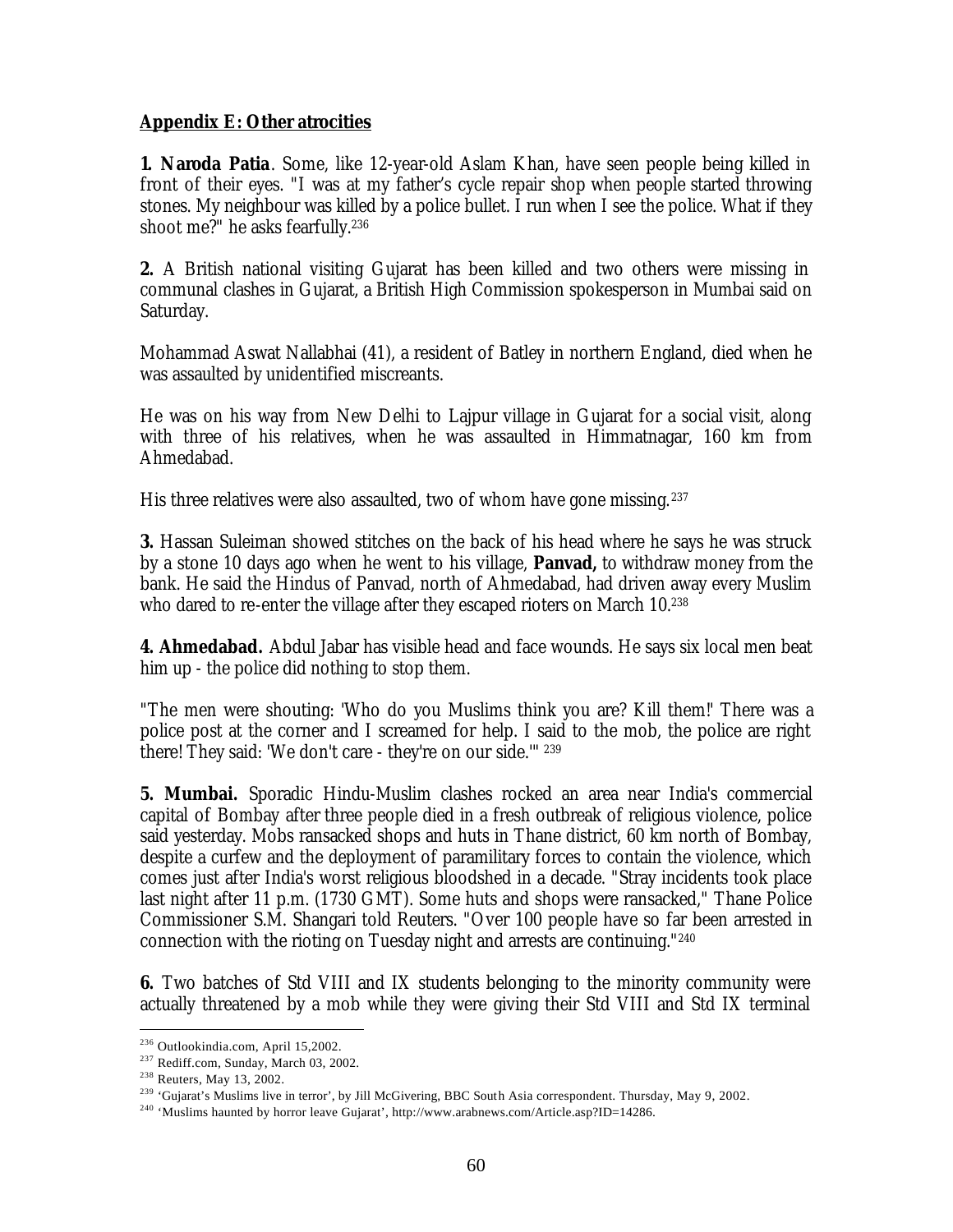examinations. This writer spoke to three students who gave her this testimony. There are at least 15 other witnesses to the same incident. The names of the students have been witheld to protect their identity.

### Witness: One

"My school is the Jyot Kanya Vidyalaya near Delhi Darwaza. I was giving my Std IX terminal examination in a room on the ground floor of the building when around 10.30 a.m. There are in total about 60 Muslim girls giving exams at this school. Suddenly we heard shouts from outside. We asked our teacher, 'What is the noise?' 'Kuchh nahin' said the teacher, 'you carry on with the exam'. We wrote a bit of the paper. Suddenly, a group of 10-15 persons stormed into the ground of the school and stood in the ground just outside the class. We were terrified. 'Maro, kato' 'Mussalmanon ko nikalon' 'Idhar aa jaao (pointing to Hindu areas) were the cries we heard. We turned to our teacher who did nothing. She then said, 'You better go.' We started running frantically. One of the girls, a little stout, was a few steps behind; they managed to pull away her dupatta. We hope that she is safe. We did not see her after that. Some women came running from the adjoining Muslim mohalla and took us to safety there.

How can we give our exams now? Even though this area is not entirely safe, as it is this side of the border, we came today. Then this happened. How can we go back?"

### Witness: Two

"I was giving my class VIII terminal examination on the ground floor but in another class at the far end of the corridor at the Jyot Kanya Vidyalaya. Suddenly we heard ominous shouts. I turned to the Sir who was the supervisor. 'What is the noise, Sir?' 'Looks like a fight. You better not go anywhere' he said. (The girl was stammering with fright as she recounted the frightening incident.) Suddenly the shouts grew louder. We just ran out of our class and the school. Six to seven of us ran towards the Kanichad mohalla where the residents had blocked their entrance for fear of attacks from Hindus. We were banging on the blockade frantically. They would not open. We were screaming, in tears, 'We are Muslims, we are Muslims, please save us. Let us in. They finally pulled open the door and pulled us in to safety. We are not going to give the exam tomorrow. We are so frightened.'"

### Witness: Three

 $\overline{a}$ 

"I am studying in the Std IX class in the KG Desai High school between Delhi Darwaza and Shahpur Darwaza. After the examinations when three of us were trying to leave the school to go home, a lamba tola (huge mob) came running towards the school. We turned to the Principal's room and the Principal, Ramanbhai Patel, for help. He simply pushed us away. He shoved us and shut his door. We were left to the mercy of the mob and there were two other Muslims, a boy with me. It was the Hindus from the back who had attacked us. Others in our school who were Muslims had left earlier. Luckily, we were finally saved by an old lady, a Muslim lady. I just cannot think of going back to school and giving my examinations tomorrow."<sup>241</sup>

<sup>&</sup>lt;sup>241</sup> "We are Muslims, we are Muslims, please save us. Let us in", Carnage in Gujarat: Citizens' Initiative for Justice and Peace, April 05, 2002.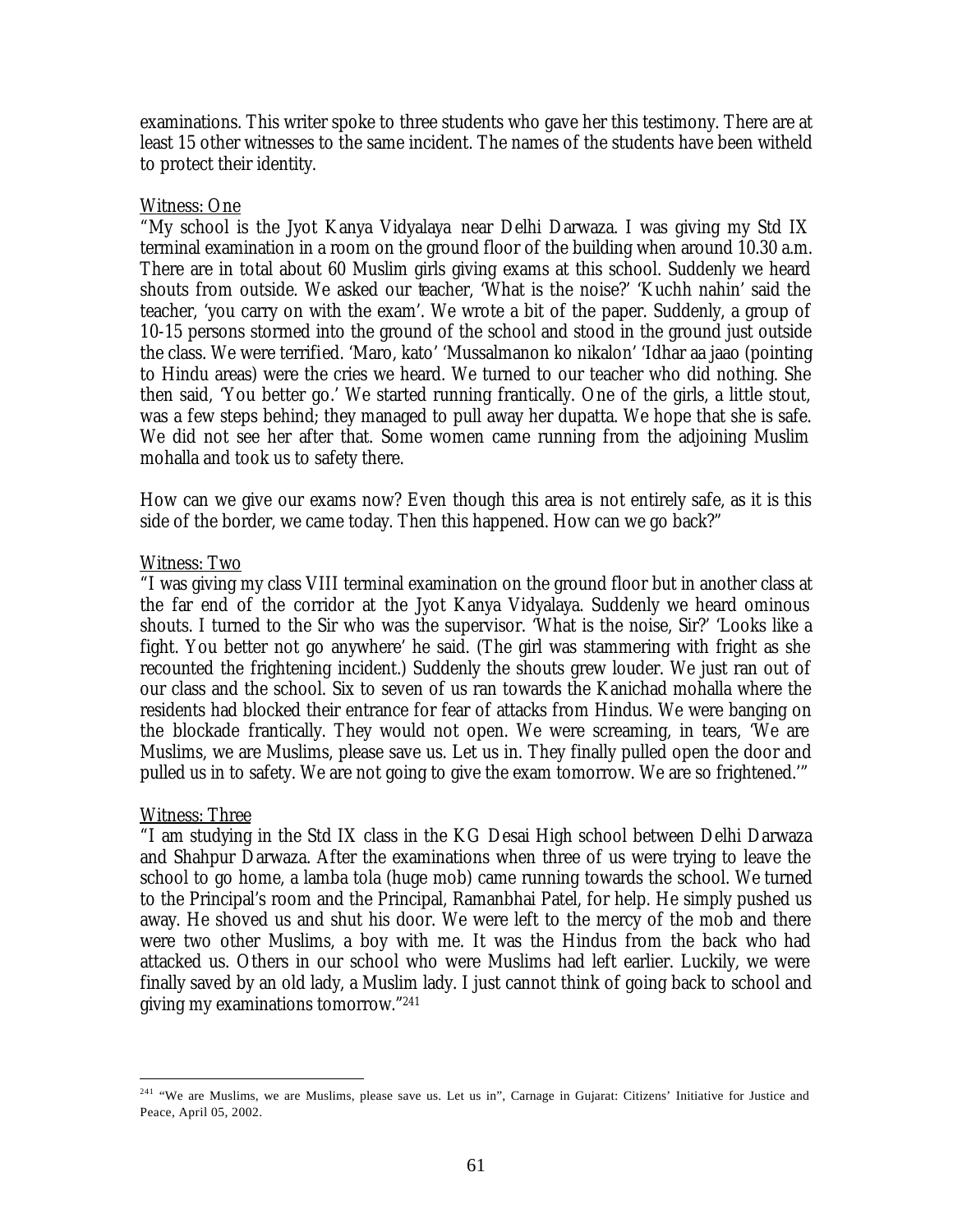**7. Ahmedabad.** Kazmi Apartments, Elite Apartments, Delite Apartments, Corner 2 and Tarana Apartments were totally gutted. Abdullah Motimahal, Nizamuddin Momeen and Iqbal Hasmani, all above 60, were attacked by men wielding swords. Despite the fact that the violence raged for seven hours, and not less than 100 calls went to the Police Commissioner, no help was forthcoming from the police or the fire brigade.<sup>242</sup>

**8. Ahmedabad**, March 6, 2002.The violence in and around Surat continued today and two women belonging to the minority community were beaten to death in a village just outside Godhra.<sup>243</sup>

**9. Panchmahals District**. Fatima Bibi, who was visiting her sister in Eral village said she hid in the forests for 4 days. She ran out of her home to escape the mob on the 1st and reached Halol camp on the 5th.<sup>244</sup>

**10.** Kulsum Bibi from **Eral**, where there are about 40 -45 Muslim families, had walked several kilometres and some had spent several days hiding in forests and fields, without food and water.<sup>245</sup>

**11.** Mumtaz, of **Ranjit Nagar,** reached the camp on the 29th [February]**,** after walking several hundred kms, 24 days after she had left her village. She and her family, which included her husband, her in- laws and 3 children, fled their home when the mob arrived on the 28th [February]. They first hid in nearby fields for two days and then kept on moving from village to village in search of a safe haven. They kept moving as everywhere they reached there was tension. They could see fires. (Mumtaz's feet were swollen and full of blisters).<sup>246</sup>

**12.** Thirty-year-old Mumtazbano was stripped in public and stabbed to death by a mob in the Vejalpur area of Ahmedabad after being dragged off her husband's scooter.<sup>247</sup>

**13. Ahmedabad.** Sheikh added that in the looting and burning of his home, his education certificates and other valuables were also destroyed: "All my education certificates and medical reports that were in a suitcase were also destroyed. I have a blood disease and need those reports.<sup>248</sup>

**14.** An eighteen-year-old student in **Bharuch** was pulled off a rickshaw and hit on the head and killed while returning home after taking a board exam.<sup>249</sup>

**15.** A fifty-year-old woman named Fatu Bhen from **Sanjay Nagar Nanachiloda**, an area just outside of Ahmedabad, told Human Rights Watch, "When they attacked we ran into

 $\overline{a}$ <sup>242</sup> 'Crippling a community every which way', Carnage in Gujarat: Citizens' Initiative for Justice and Peace, March 8, 2002. <sup>243</sup> 'Ahmedabad: A tale of two cities', Carnage in Gujarat: Citizens' Initiative for Justice and Peace, March 6, 2002.

<sup>&</sup>lt;sup>244</sup> 'How has the Gujarat massacre affected minority Women? The survivors speak', fact-finding by a women's panel. Sponsored by Citizens' Initiative, Ahmedabad, April 16, 2002.

 $245$  Ibid.

 $^{246}$  Ibid.

 $^{247}$ http://www.hrw.org/reports/2002/india/Indai0402-03.htm.

 $^{248}$  Ibid.

 $^{249}$  Ibid.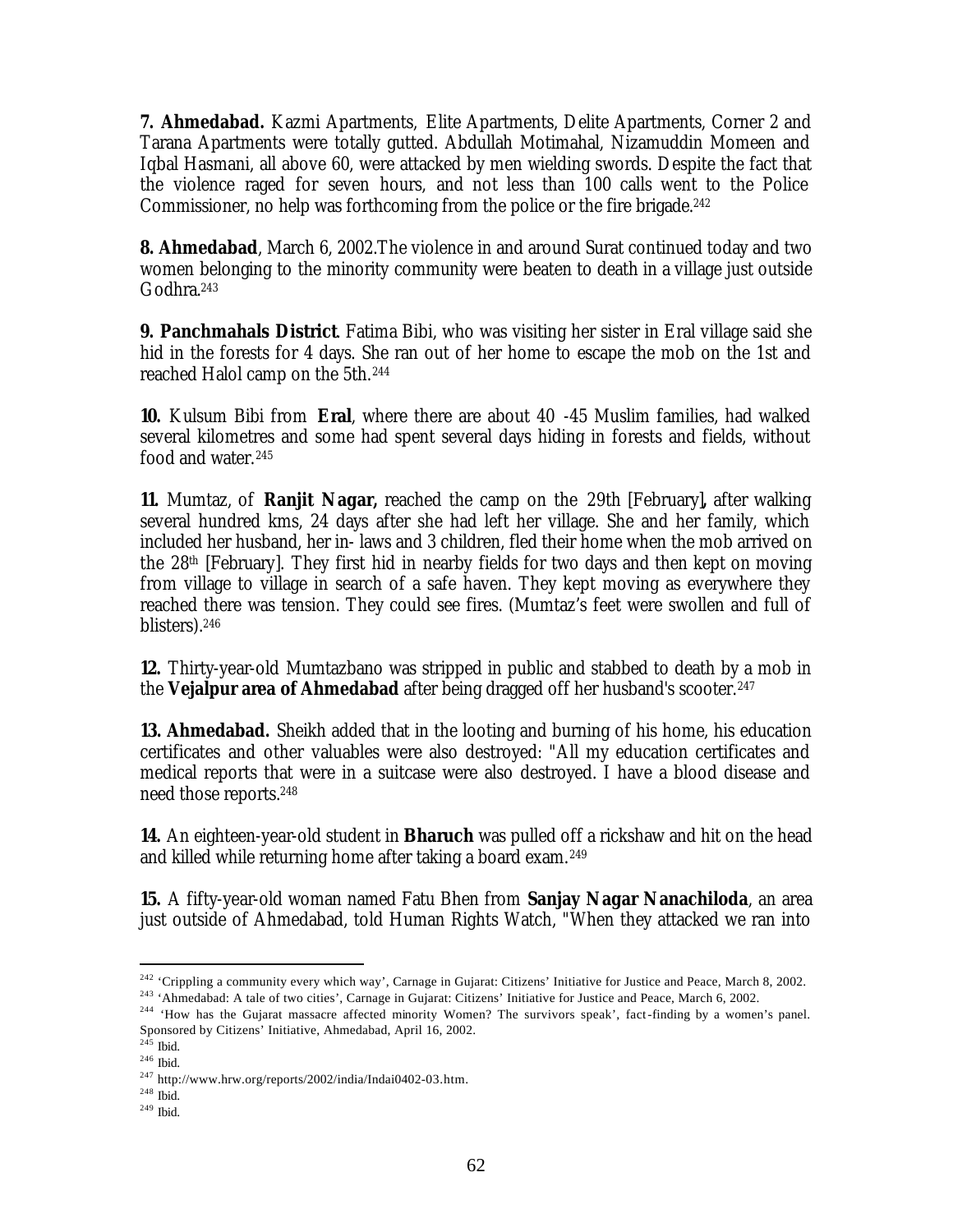the fields. For one day and one night we hid in the fields. Then we walked to Gandhinagar. My brother brought me here. We didn't even have a chance to lock our doors. My brother went back to see and found that everything had been burned and looted."<sup>250</sup>

**16.** Jinat A., a forty-year-old woman from **Naroda Patia,** told Human Rights Watch: "The riots came, we ran. We saw people getting cut up and burned. They used swords and sharp weapons. The first two days we were somewhere else and then we came to the camp. They stole all our things and burned our homes. They took our TVs, tapes, everything, even the beds. They took everything.... We have been here since March 1. We arrived at 3 a.m. Where will we go? The curfews are set. The police killed as well." 251

**17. Naroda Patia**. Rehman Pata described the reaction of the police when he approached them for help during the attack on his home:

"I ran to the police station, I fought the crowds to get through. Two constables told me, 'You go and we'll follow you.' But they never came. I came home and saw that my sister had been hit by a pipe.... These were Shiv Sena and VHP workers. We know the names of some of the people who did this. After the attack one of them made a call and told the person he was talking to move on to the next Muslim home. They were coordinating everything on their cell phones. We filed a complaint against them. They didn't leave anything, even my childhood toys.... One of our Hindu neighbors told the mob not to burn our home otherwise theirs would catch on fire as well. He said, 'Don't burn it, just loot it.'" 252

**18.** Nineteen-year-old Sheikh from **Mehndi Kuva** said:

"We filed a complaint and wrote down all the names. During the attack, thirty to thirty-five went to hide in a Goanese Christian home after 6 p.m. Then the crowd surrounded that home and said, 'You send them out or we will kill you too.' After that we came here to the camp with police escorts. We called the camp on our mobile phone and they sent the police to us to bring us here. We arrived March 1 at 1 a.m. We then called the Christian family from here and they told us the crowds started looting the homes on March 1. Our dowry, marriage money, machines, etc. all of them was looted. They even took the two lights and the wiring and the fan. They took everything. They took my brother's new cycle but set my old one on fire.

Sheikh also sustained head injuries during the attacks and still wore a dressing on the wounds at the time of the interview three weeks later: "At one point they surrounded me and started shouting, `Miya, Miya' [Muslim, Muslim]. They started throwing stones and I ran upstairs." 253

**19. Sardarpur.** 33 human beings had been entrapped in a house which was filled with water, and then a high tension electricity wire was dropped into the water burning them all

 $\overline{a}$ <sup>250</sup> Ibid.

<sup>251</sup> Ibid.

<sup>252</sup> Ibid.

<sup>253</sup> Ibid.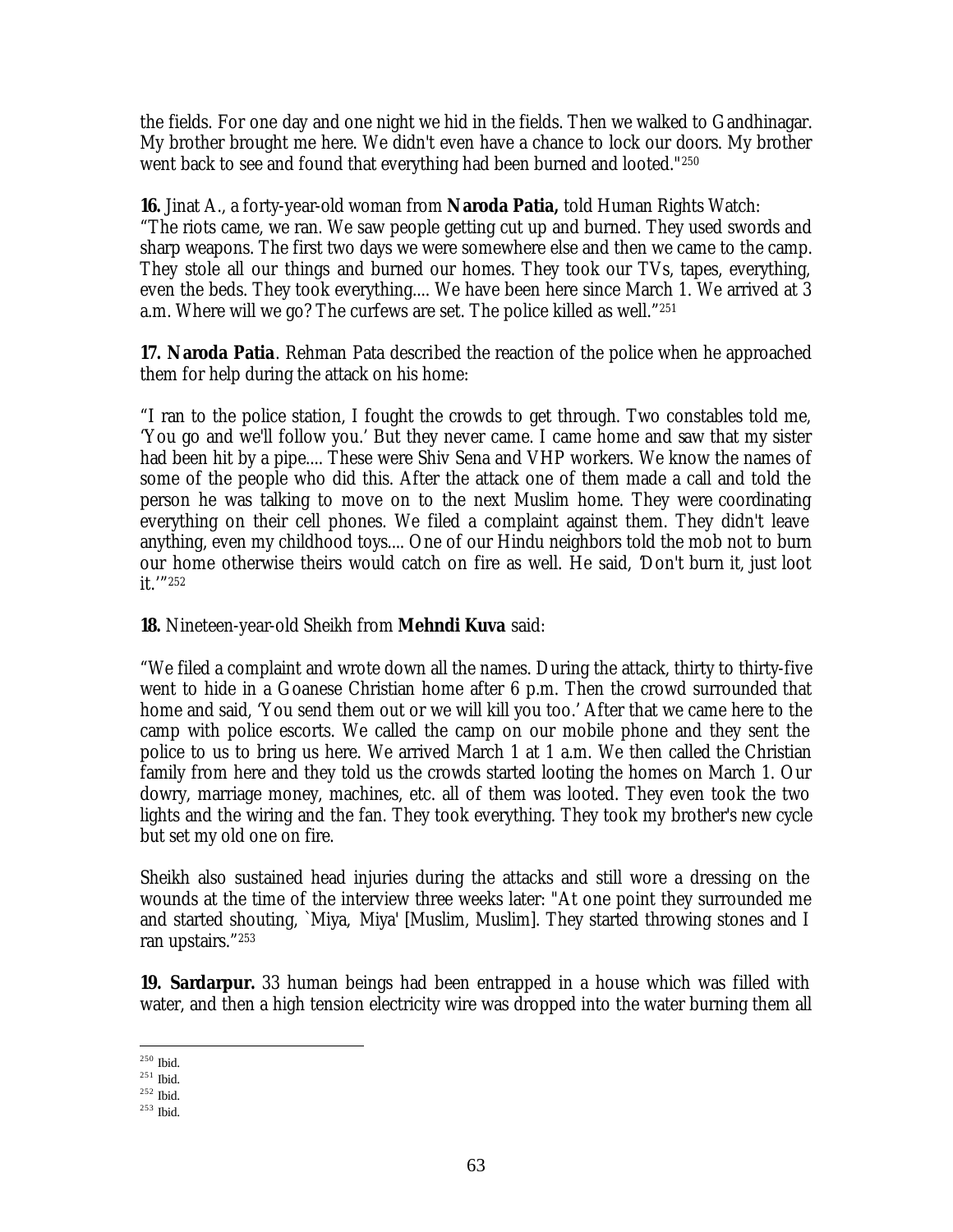alive. The innocent infants and children were snatched from the bosom of their mothers by cruel hands, raised into the air and dashed against the grounds, and finally thrown into the burning pyres in front of the very eyes of their mothers looking aghast.<sup>254</sup>

**20. Wishanagar**. A hospital is a place where people go to save their lives. But ironically the civil hospital there has come into limelight because it served as execution ground for three Muslims. Two brothers are reported to have brought their pregnant sister who had been a little while earlier grievously wounded by attackers and left for dead. But her misery was not over yet. The brothers finding her still gasping for breath brought her to the hospital's emergency, where they were brutally slaughtered. The unfortunate wounded pregnant Zainab was tossed from the roof of the hospital to the ground, freeing her and her unborn sibling from the burden of life forever.<sup>255</sup>

**21. Ahmedabad**. Eight Muslims were brutally attacked and thirteen were grievously injured. The JUH ambulance was stoned while carrying the wounded to the hospital and an attempt was made to burn it down along with the occupants but due to driver's presence of mind and boldness, the ambulance was able to deliver the wounded occupants to the hospital.<sup>256</sup>

**22. Parantij**. At 2 AM at night the house of Babu Bhai in Mansoori Mohalla encountered forced entry and two residents were severely beaten and were left with the warning of repetition of similar incident in the next night.<sup>257</sup>

**23.** A small boy of six in Juhapara camp described how his mother and six brothers and sisters were battered to death before his eyes.<sup>258</sup>

<sup>&</sup>lt;sup>254</sup> 'Gujarat Carnage', a report by Jamiat Ulama-I-Hind.

<sup>255</sup> Ibid.

 $^{256}\mbox{Ibid.}$ 

 $^{257}$  Ibid.

<sup>258</sup> Ibid.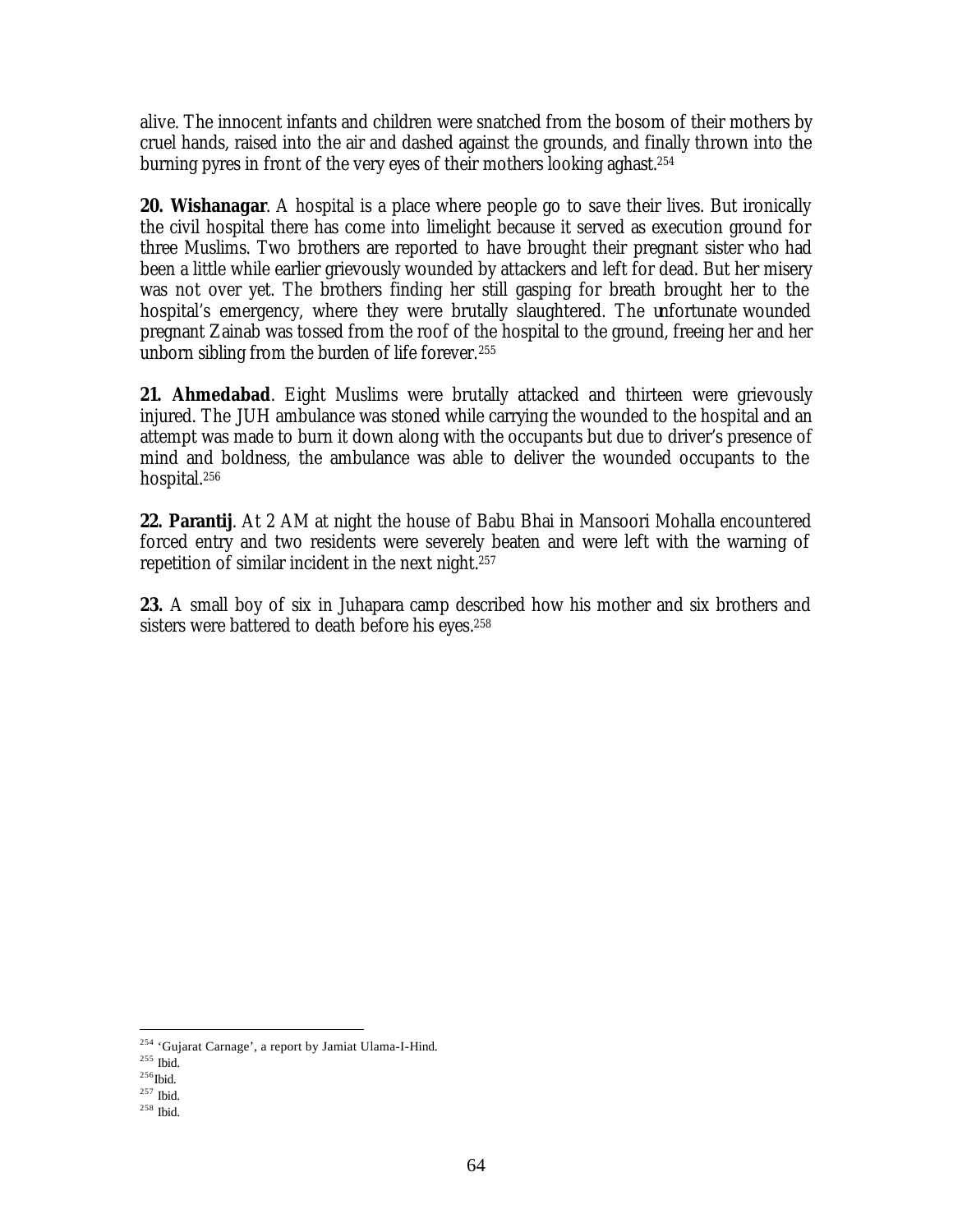# **Acknowledgements**

This report was researched and compiled by Sultana Tafadar and Khadijah Ali